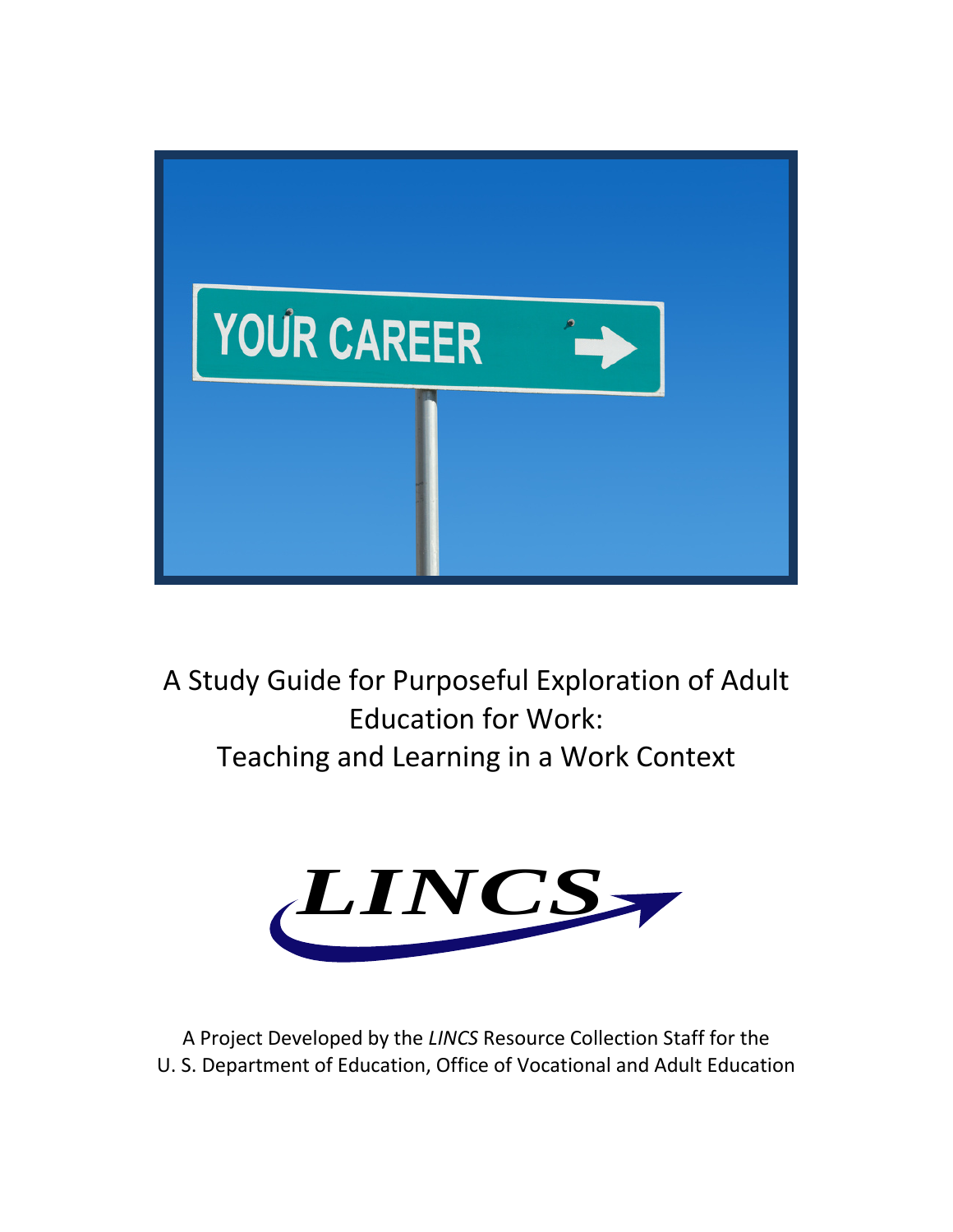# A Study Guide for Purposeful Exploration of Adult Education for Work: Teaching and Learning in a Work Context

# **Table of Contents**

| <b>Acknowledgments</b>                                                | 3  |
|-----------------------------------------------------------------------|----|
| <b>Preface</b>                                                        | 4  |
| <b>About This Study Guide</b>                                         | 4  |
| <b>Intended Audience</b>                                              | 6  |
| <b>Getting Started</b>                                                | 7  |
| <b>Introduction to Section 1: Contextualized Instruction for Work</b> | 9  |
| <b>Activity 1.1 Understanding Work Contextualized Instruction</b>     | 11 |
| <b>Activity 1.2 Work Tasks and Related Basic Skills</b>               | 13 |
| Table 1: WORK TASKS & RELATED BASIS SKILLS SAMPLE                     | 15 |
| Table 1: WORK TASKS & RELATED BASIC SKILLS TEMPLATE                   | 16 |
| <b>Activity 1.3 Work-Contextualized Instructional Activities</b>      | 17 |
| Planning Form 1: WORK-CONTEXTUALIZED CLASSROOM ACTIVITY               | 19 |
| <b>Activity 1.4 Exploring Instructional Resources</b>                 | 20 |
| Introduction to Section 2: The Importance of Adult Education for Work | 23 |
| <b>Activity 2.1 Beliefs about Adult Education</b>                     | 25 |
| Activity 2.2 The Guide to Adult Education for Work, Part 1            | 27 |
| Table 2: THE GUIDE TO ADULT EDUCATION FOR WORK, Part 1                | 28 |
| <b>Activity 2.3 Benefits of Increasing Educational Attainment</b>     | 29 |
| <b>Activity 2.4 Roles and Responsibilities of Adult Educators</b>     | 31 |
| Activity 2.5 Speaking the Same Language: Definitions                  | 33 |
| <b>Activity 2.6 Key Partners in Workforce Development</b>             | 35 |
| Table 3: LOCAL WORKFORCE DEVELOPMENT PARTNERS                         | 36 |
| Activity 2.7 Collaborations in the Workforce Development System       | 37 |
| <b>Activity 2.8 Contrasting Models of Adult Education</b>             | 38 |
| Table 4: PRINCIPLES OF ADULT EDUCATION                                | 39 |
| <b>Activity 2.9 Establishing Goals for Program Improvement</b>        | 41 |
| Table 5: ELEMENTS OF AN ADULT EDUCATION PROGRAM                       | 42 |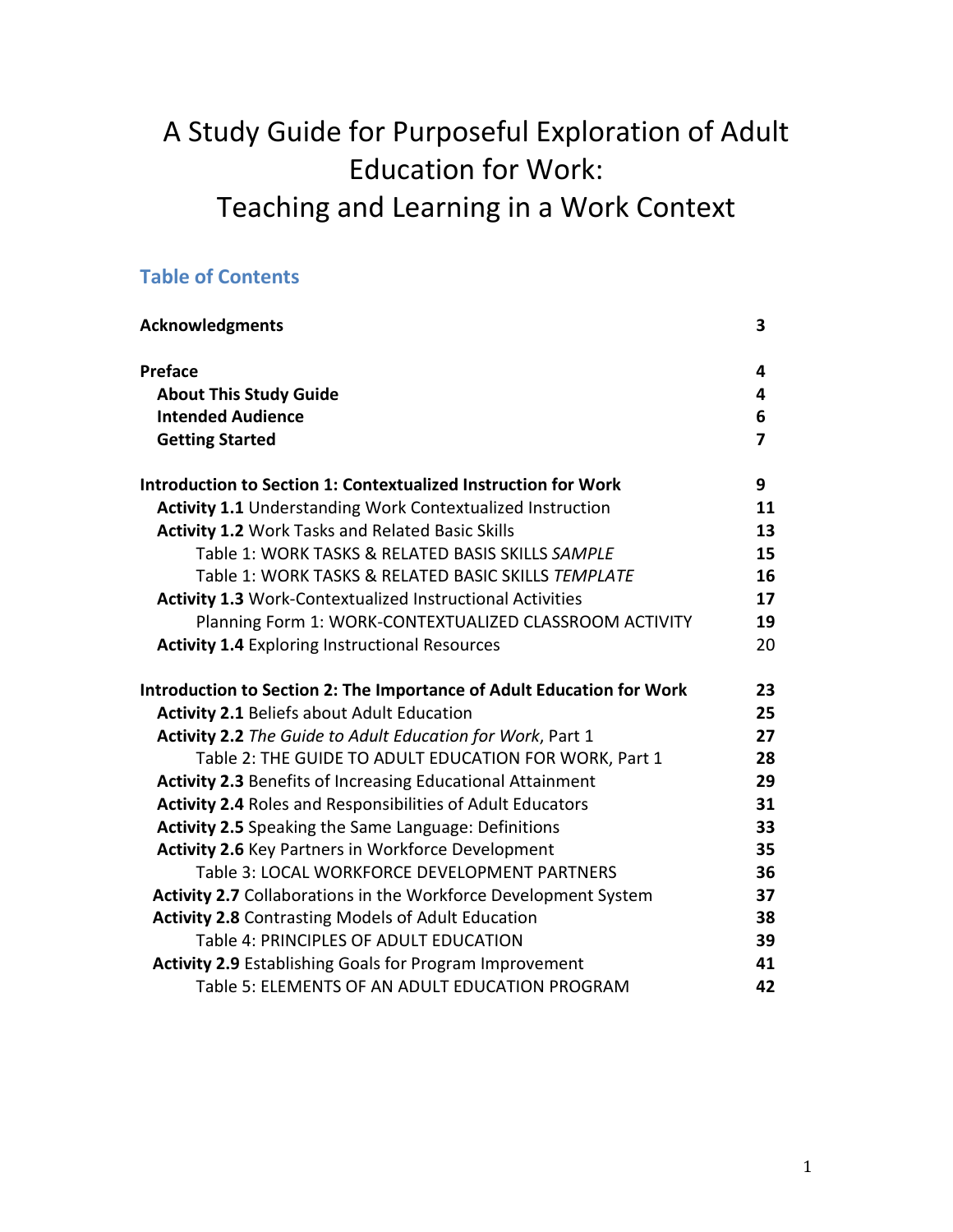| <b>Introduction to Section 3: Quality Elements of a Model Adult Education for</b> |    |
|-----------------------------------------------------------------------------------|----|
| <b>Work Program</b>                                                               | 44 |
| <b>Activity 3.1 Overview of the Quality Elements</b>                              | 46 |
| Activity 3.2 Focus Area #1: Program Design                                        | 48 |
| Table 6: LOCAL WORKFORCE DEVELOPMENT PARTNERS-REFERRAL<br><b>PROCESS</b>          | 49 |
| <b>Activity 3.3 Focus Area #2: Curriculum and Instruction</b>                     | 52 |
| Planning Form 2: WORK-CONTEXTUALIZED LESSON PLAN SAMPLE                           | 53 |
| Planning Form 2: WORK-CONTEXTUALIZED LESSON PLAN TEMPLATE                         | 54 |
| Activity 3.4 Focus Area #3: Assessment and Credentialing                          | 56 |
| <b>Activity 3.5 Focus Area #4: High-Quality Teaching</b>                          | 58 |
| Activity 3.6 Focus Area #5: Support & Follow-up Services for Access               |    |
| & Retention                                                                       | 61 |
| <b>Activity 3.7 Focus Area #6: Connections to Business</b>                        | 63 |
| Activity 3.8 Focus Area #7: Monitoring & Accountability Systems                   | 65 |
| Planning Form 3: DATA-DRIVEN PROGRAM IMPROVEMENT PLAN                             |    |
| <b>SAMPLE</b>                                                                     | 66 |
| Planning Form 3: DATA-DRIVEN PROGRAM IMPROVEMENT PLAN                             |    |
| <b>TEMPLATE</b>                                                                   | 67 |
| Moving Forward: The Transition to Adult Education for Work                        | 69 |
| <b>Weblinks Used in This Study Guide</b>                                          | 71 |
| <b>Additional Resources</b>                                                       | 73 |
| <b>End Notes</b>                                                                  | 75 |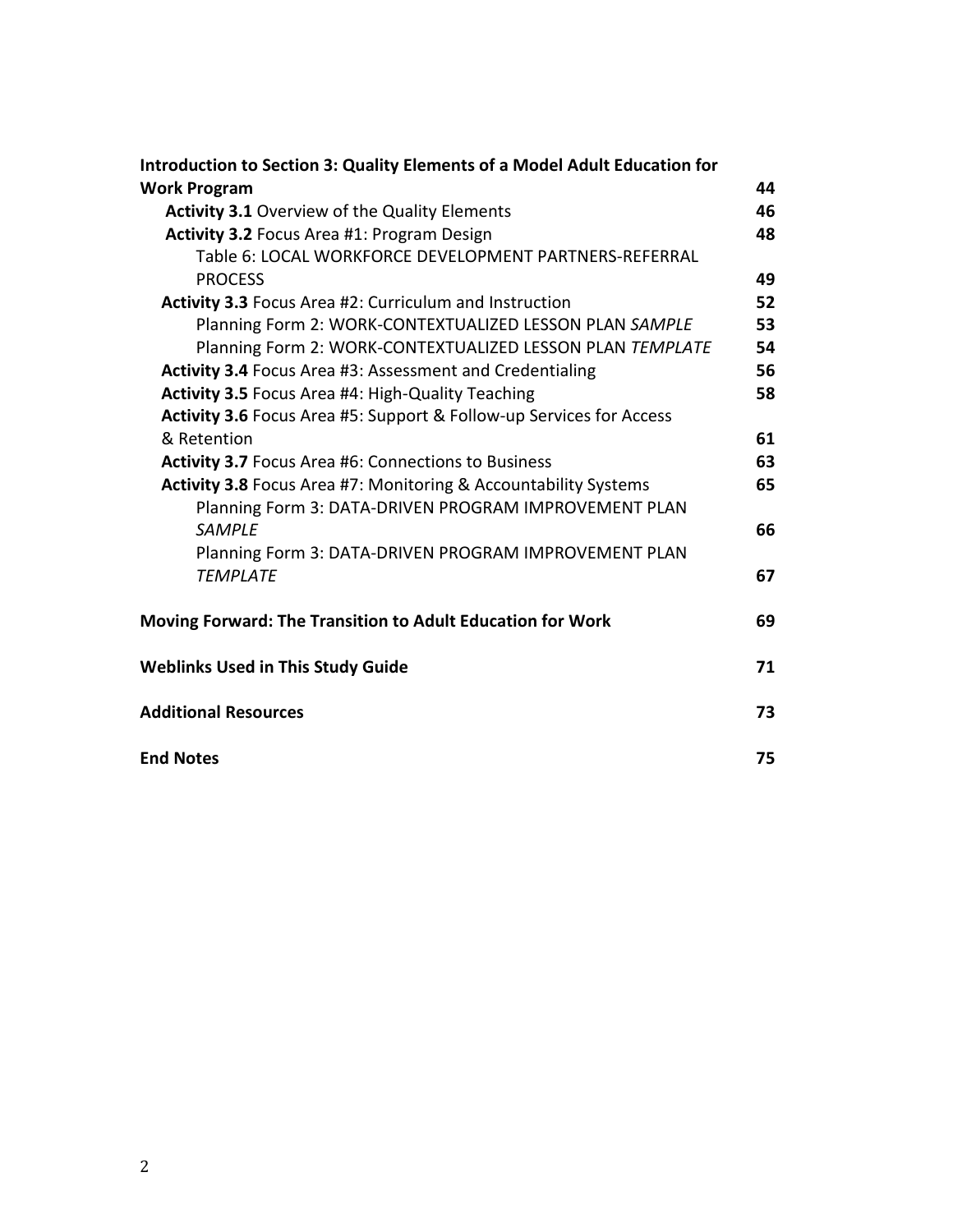# Acknowledgements

This publication is a product of the Literacy Information and Communication System (LINCS) and made possible by funding from the U.S. Department of Education, Office of Vocational and Education (OVAE). The publication represents the work of many individuals in its development, revision, and review.

### Development

Angelic Hardy, The Pennsylvania State University Suzanne Webster, The Pennsylvania State University Josephine Pirrone, The Pennsylvania State University Drucilla Weirauch, The Pennsylvania State University Barbara Van Horn, The Pennsylvania State University Priscilla Carman, The Pennsylvania State University

### **Review**

Rosemarie Park, University of Minnesota Gail Cope, University of Tennessee, Knoxville Blaire Willson Toso, The Pennsylvania State University Kathryn Long, The Pennsylvania State University

While funding for this study guide was provided by OVAE through LINCS, the contents do not necessarily represent the policy of LINCS nor endorsement by the Federal Government.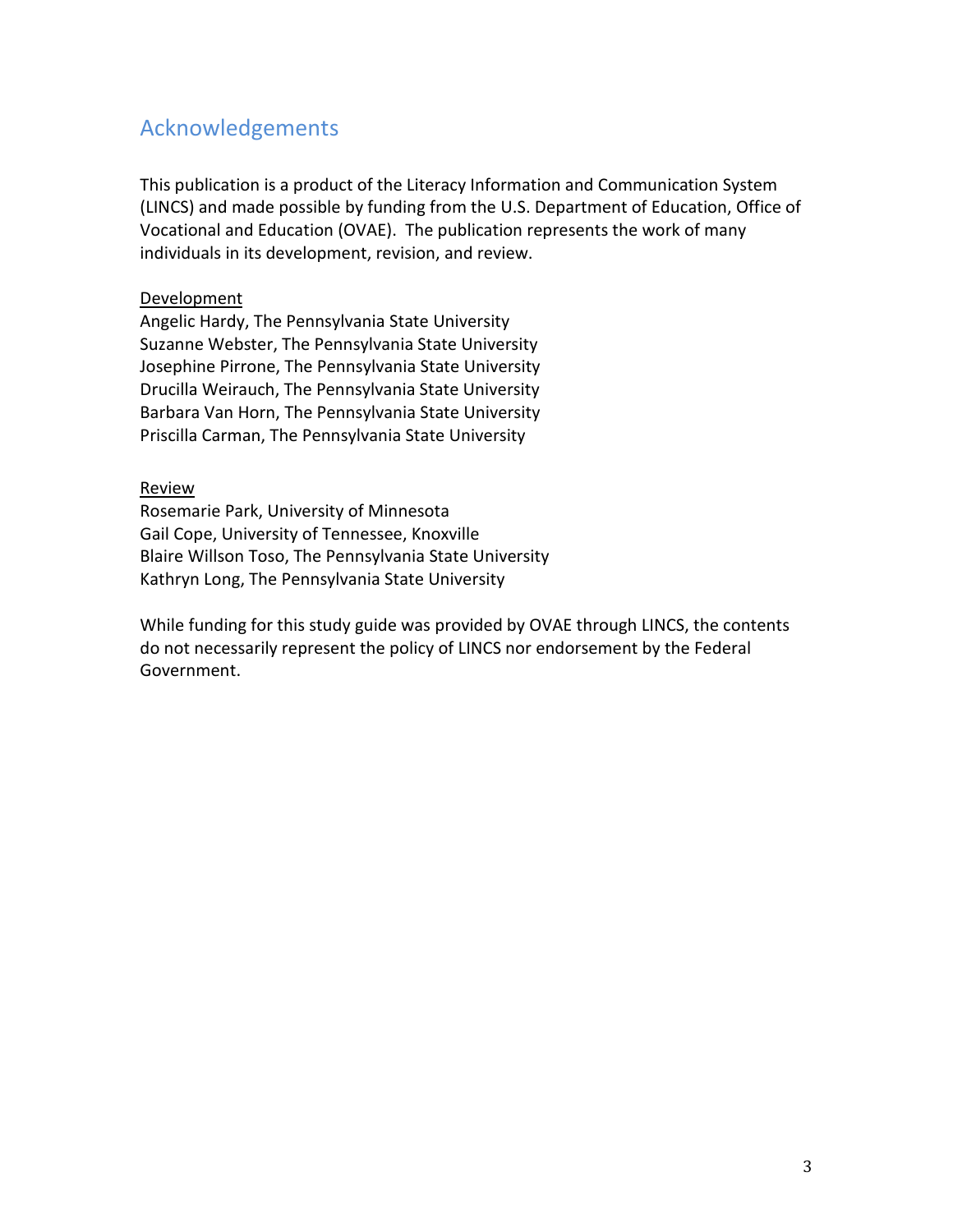# Preface

The U.S. Department of Education, Office of Vocational and Adult Education funds the Literacy Information and Communication System (*LINCS*). *LINCS* is a national dissemination, resource gathering, and professional development system providing information on a wide variety of literacy-relevant topics, issues, and resources. One aspect of *LINCS* is the online Resource Collections: 1) Basic Skills (reading, writing, mathematics & numeracy, and health literacy); 2) Program Management (program improvement, learning disabilities, assessment, and transitions to postsecondary education); and 3) Workforce Competitiveness (English language acquisition, technology, and workforce education). You can find the contents of all three collections, as well as many other valuable resources at the *LINCS* website [http://lincs.ed.gov](http://lincs.ed.gov/)

The *LINCS* project team and expert reviewers have invested considerable time, energy, and expertise into selecting appropriate, evidence-based, high-quality resources for the collections. This rigorous process ensures that resources in the collections are based on solid, robust evidence or research. To learn more about the review process and see a list of the reviewers, go to the [LINCS Resource Collection Review Process.](http://lincs.ed.gov/lincs/resourcecollections/reviewprocess.html)

# **About This Study Guide**

This study guide is intended to help *LINCS* users become more familiar with a resource in the Workforce Education Collection. Adult education practitioners can use it as a professional learning tool. Adaptations may be made to the activities included for individual or program-wide professional development activities.

The topic for this study guide is **teaching and learning in a work context**. This topic was chosen to help build a knowledge base on this timely and critical topic and to introduce the skills needed to apply that knowledge in practice.

Within the study guide are a number of resources to help you understand the concept of teaching and learning in a work context. These resources are hyperlinked so that you can access them easily. They are also included in "Weblinks Used in this Study Guide" at the end.

This study guide features the resource, One Step Forward Initiative—*[Guide to Adult](http://www.ncee.org/wp-content/uploads/2010/09/adult_ed_work_guide.pdf)  [Education for Work: Transforming Adult Education to Grow a Skilled Workforce.](http://www.ncee.org/wp-content/uploads/2010/09/adult_ed_work_guide.pdf)* (This will be referred to as the *Guide to Adult Education for Work.)*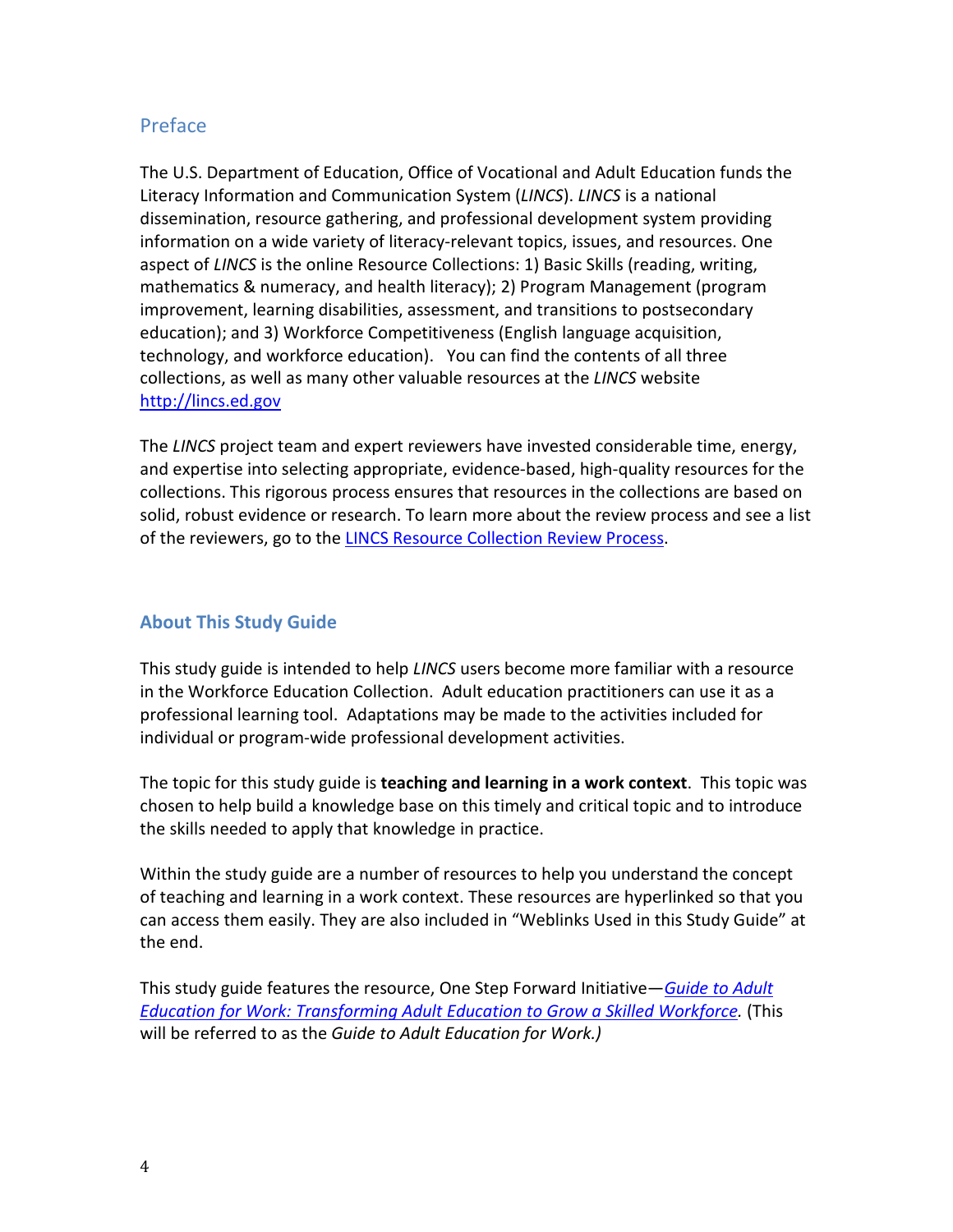This resource was selected because it provides a comprehensive and current view of the concept. Additional resources are used as part of some activities; others are included to provide more information about related issues.

In the Introduction to the *Guide to Adult Education for Work*, its authors explain that it "outlines the specific steps policymakers, program administrators, and providers can take to begin to transform their current Adult Education programs to Adult Education for Work" . <sup>[i](#page-75-0)</sup>As you work through this study guide, you will become familiar with the ideas and strategies that define this new approach. You will be able to consider ways you can adapt your program structures and instructional practices to reflect this new model for the "education and training [of] low-skilled adults [so they can] become prepared for post-secondary education or training, and for family-sustaining employment and career advancement."  $\mathbb{I}$ 

### **Why is teaching and learning in a work context an important topic?**

Adult education has traditionally been a community-based effort focused on individual students' educational needs and goals. These needs and goals were sometimes workrelated, but were more often related to an immediate need or life skill, such as obtaining a driver's license or understanding bills. The adult education system in the United States, as well as in other nations, is shifting focus to integrate teaching and learning of basic skills within a work context and to support smooth transitions to postsecondary education or training and to work.

Research studies from the military, cognitive and behavioral sciences, as well as adult education workforce programs show that contextualized teaching and learning is very effective, especially for adults. To gain an understanding of contextualized learning, first read Tom Sticht's *[The Theory Behind Content-Based Instruction.](http://www.ncsall.net/?id=433)*

Adult education programs that wish to remain competitive in the future need to restructure to provide their clients with work-focused educational opportunities. This framework requires strong partnerships and alignment across various service agencies to help adults develop career plans and enroll in education programs so they can obtain skilled jobs and begin to move along a career path.

Forward-looking public and non-profit adult programs are successfully aligning programs and services and building a well-coordinated system to help adults set career goals and to make the transition from adult basic education to postsecondary or advanced training and work. This system is most often referred to as "career pathways." Effective partnerships among educators, workforce development systems, employers, and social service agencies are critical. The high priority industries and jobs within a region provide raw materials, work-based problems, skills, and knowledge that can be used to teach and learn in a work-contextualized program tailored to community needs and student interests.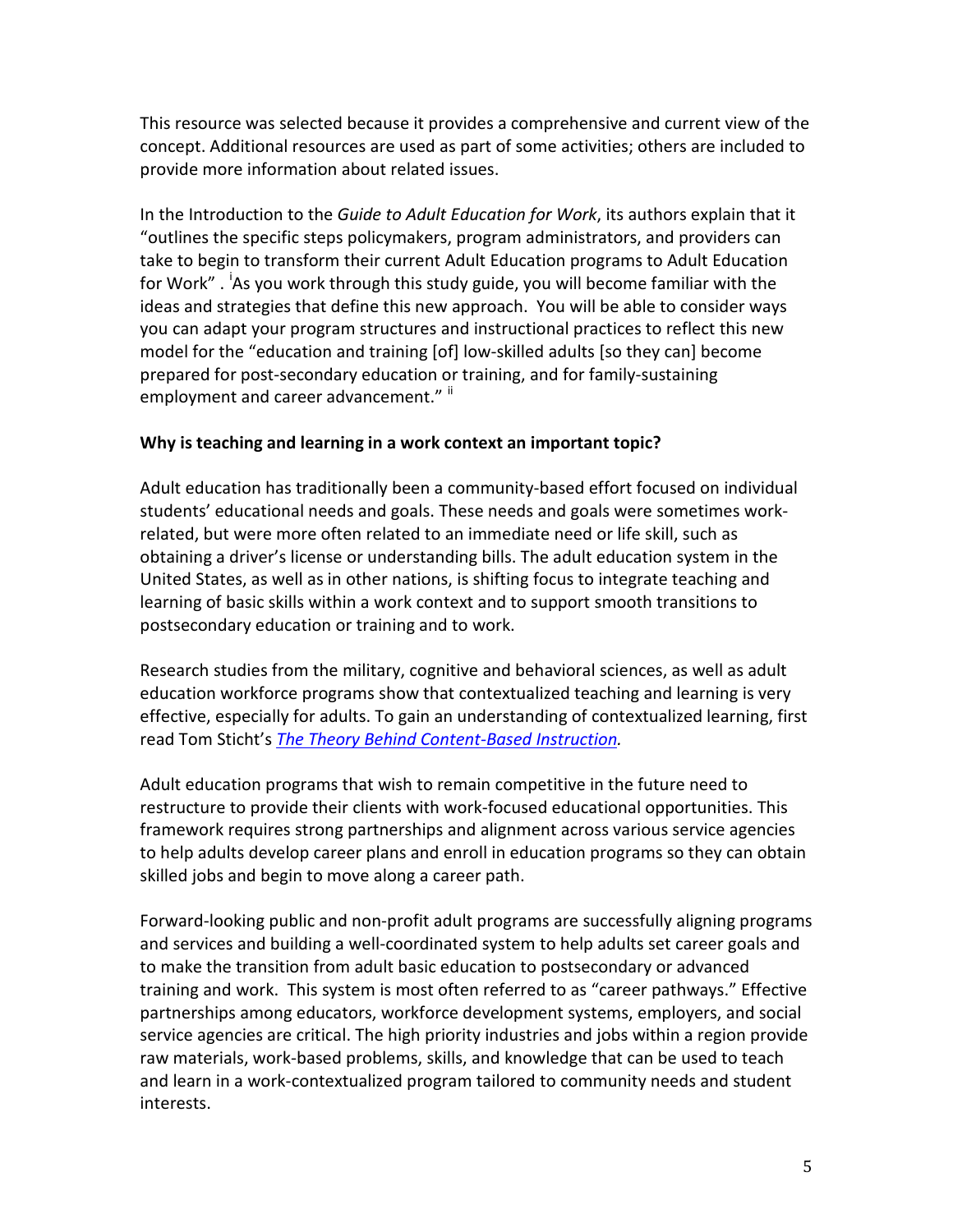### **Organization of this Study Guide**

This study guide is divided into three sections.

Section 1: Contextualized Instruction for Work contains a series of activities that will

- introduce you to the concept of contextualized instruction;
- help you develop instructional strategies for teaching basic skills in the context of work;
- identify ways to encourage the transfer of learning from the classroom to the workplace.

Section 2: The Importance of Adult Education for Work contains a series of activities designed to help you

- review the first section of the *Guide to Adult Education for Work* in order to understand the need for a new model of adult education;
- reflect on the various elements that go into a collaborative approach to providing services to adult learners;
- consider ways to transform your existing program into an Adult Education for Work system.

Section 3: Quality Elements of a Model Adult Education for Work Program presents

- the quality elements of outstanding programs described in the *Guide to Adult Education for Work*;
- a series of activities based on the seven focus areas of an Adult Education for Work program.

# **Intended Audience**

The intended audience for this study guide includes teachers, administrators, and community partners. The goal of the study guide is to provide professional learning opportunities for a broad spectrum of adult education practitioners. Individuals or small groups may use this document to learn more about contextualized teaching and learning for work. An individual practitioner can work through the readings and activities as a self-directed study. Indeed, Section 1 contains activities most appropriate for the classroom teacher and Section 2 contains activities most appropriate for an administrator. Ideally, however, administrators, teachers, and agency partners should work together to ensure proper understanding of the role of adult education in their local workforce development system. Some of the activities focus on program structure, some on instructional practice, and others on ways to work effectively in collaboration with partner agencies. Working together will provide opportunities to look at the topic from various, sometimes conflicting, perspectives.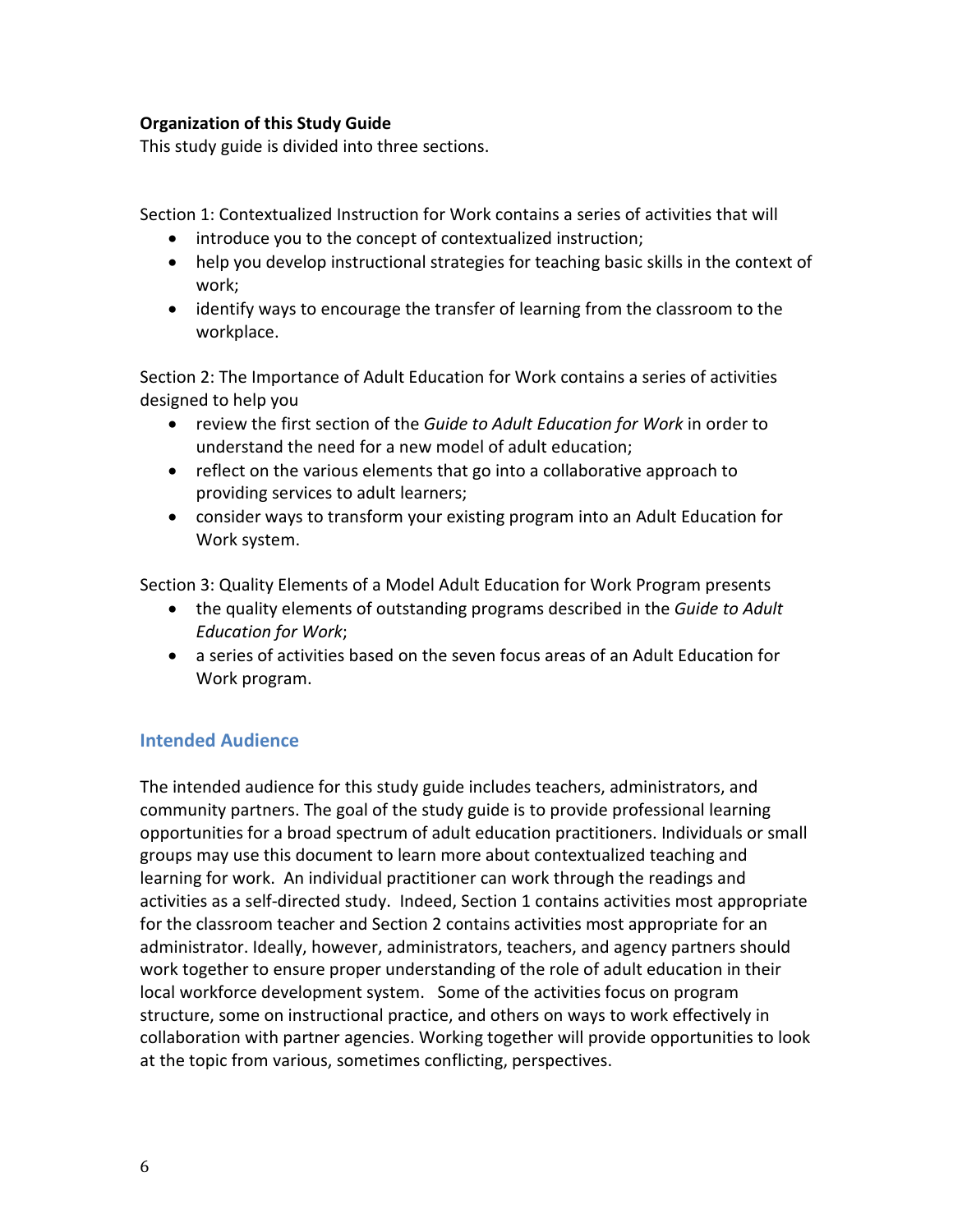After completing the readings and activities, users should be able to

- identify reasons that teaching and learning in a work context is important in the  $21<sup>st</sup>$  century;
- explain how this topic is relevant for the work they do;
- describe the basic principles and components of a career pathways system;
- name the seven focus areas of a model adult education for work program described in the *Guide to Adult Education for Work*.

# **Getting Started**

To easily access the *LINCS* resources, you will need a computer with high-speed Internet access.

Print one copy of this study guide and (if desired) one copy of the *[Guide to Adult](http://www.ncee.org/wp-content/uploads/2010/09/adult_ed_work_guide.pdf)  [Education for Work](http://www.ncee.org/wp-content/uploads/2010/09/adult_ed_work_guide.pdf)* for each member of the study group.

If you are using this study guide as a self-study exercise, think about what you want to learn and why. Think also about others with whom you can share your experience. Keep your long-term goal in mind as you read and complete the exercises.

If you are working in a group, set a time table. Determine which sections and activities you will complete before each session and decide who will facilitate each meeting.

To keep this study guide user friendly, all websites listed within the text are hyperlinked. If your computer cannot access the website via the hyperlink, you can find the website URL on page 70 in the section titled "Weblinks Used in this Study Guide." Direct quotations have been kept to a minimum. They are referenced in the End Notes on page 74.

A final note: This study guide has links to other documents both in and outside of the *LINCS* collections. You may choose to refer to them while completing the exercises or wait until you have finished a section (or the entire study guide) and then read supplemental resources for further background information and knowledge.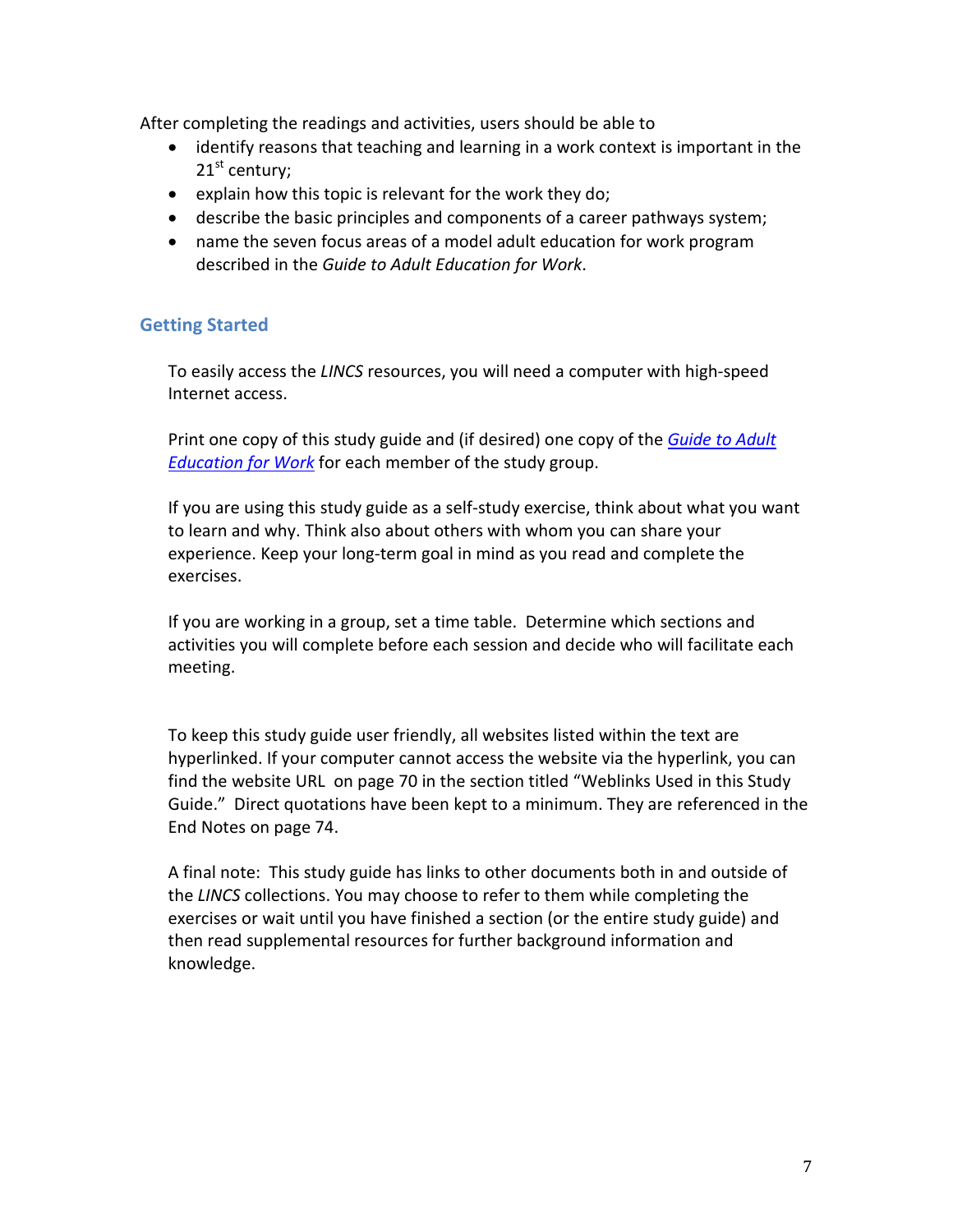

Section 1 **Contextualized Instruction for Work**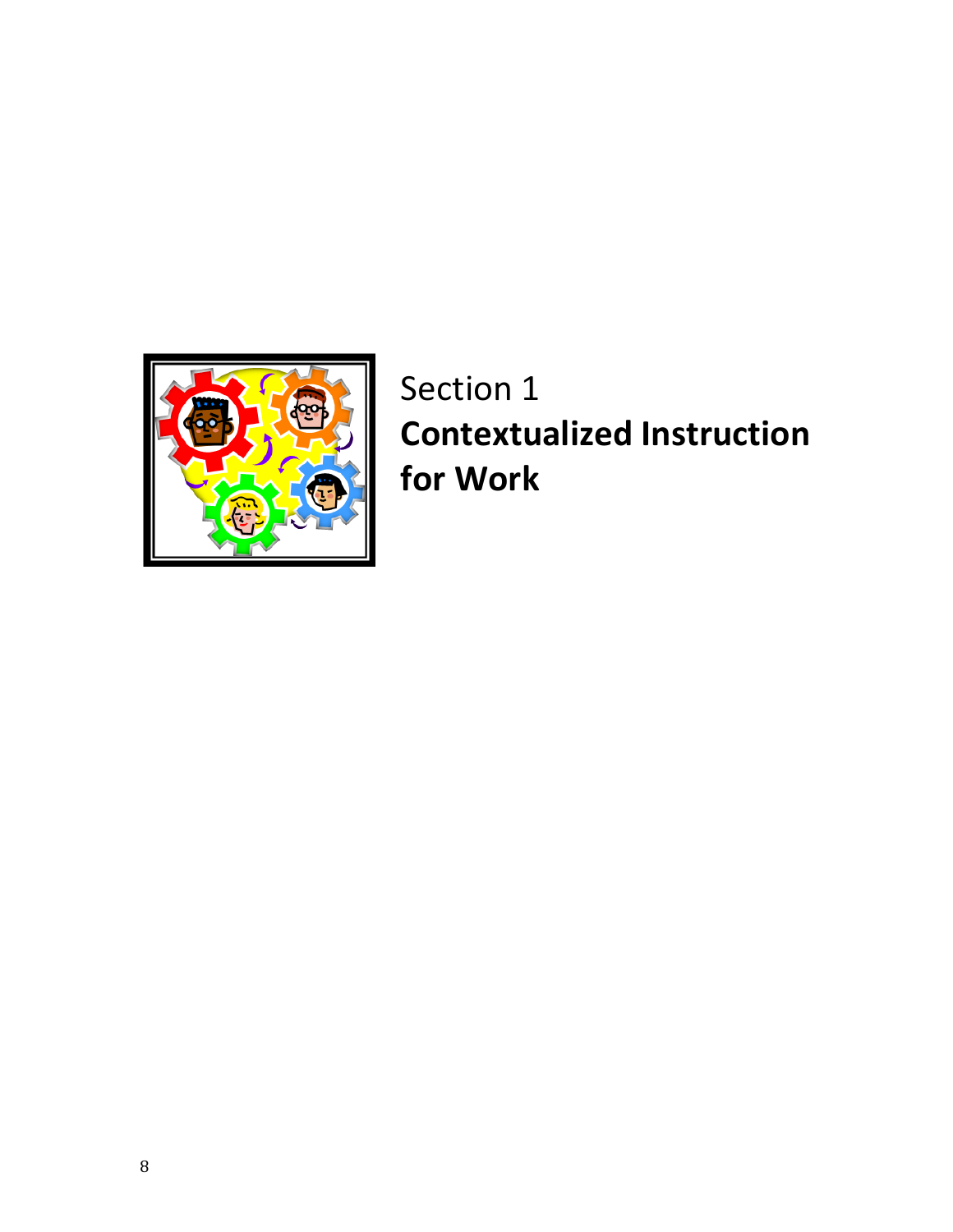# **Introduction to Section 1: Contextualized Instruction for Work**

Adult education program staff who wish to remain current with the future need to know how to frame their programs as work-focused educational opportunities. By doing so, they will be better able to serve their students, providing them with the 21<sup>st</sup> century skills and resources they need to move into postsecondary education and training or work.

# **What does it mean to frame your program as a work-focused educational opportunity?**

Adult education programs should

- teach work-readiness and employability skills to prepare students for work and help them to be successful at work;
- teach the basic academic skills in a work context so students understand how those skills will be used in a variety of occupations;
- build collaborative relationships with a variety of agencies and businesses in their community to offer a comprehensive education and a coordinated set of services to their students

The focus of this section is on classroom instruction. It contains a series of activities that will

- introduce you to the concept of contextualized instruction;
- help you develop instructional strategies for teaching basic skills in the context of work;
- identify ways to encourage the transfer of learning from the classroom to the workplace.

Activity #1 introduces contextualized instruction. You will read a research report and note items of interest.

Activity #2 introduces a process for infusing basic skill activities in the context of the workplace and invites you to explore the O\*NET OnLine website.

Activity #3 asks you to develop or adapt lessons to include work-contextualized situations.

Activity #4 will introduce more resources to help you plan to use work-contextualized instruction in your classroom.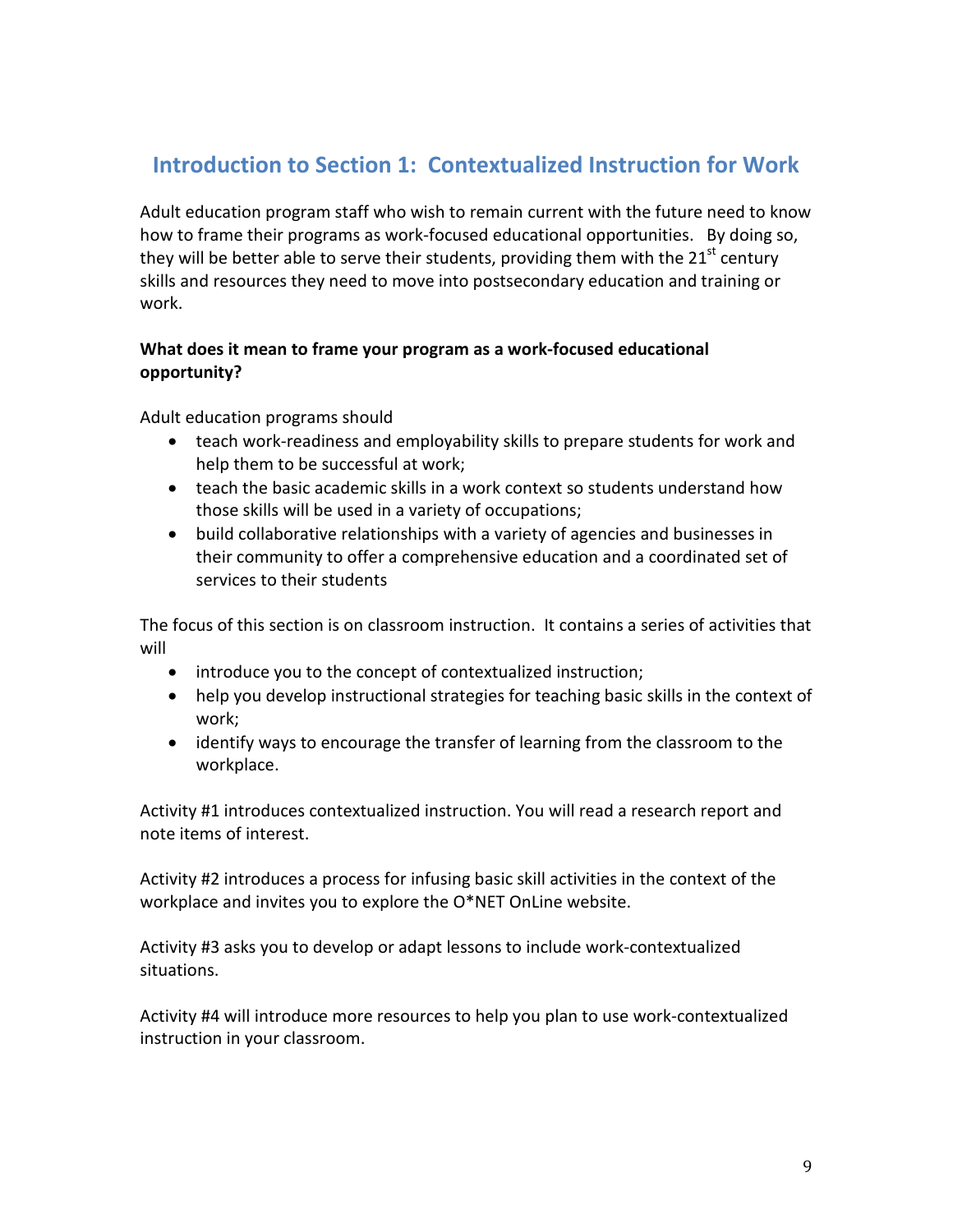Although this section focuses on instruction, there are activities and responsibilities that can be shared by administrators, agency providers, and business partners. While working through this set of readings and activities:

1. instructors should keep in mind the long-term goals of the students in their classes; 2. administrators should consider how they can provide additional professional development opportunities, materials, and support for teachers and students; 3. agency providers could identify services that they can provide to support adult education programs and students; and

4. business partners might help in identifying High Priority Occupations in the region and the skills required for entry-level jobs in those fields.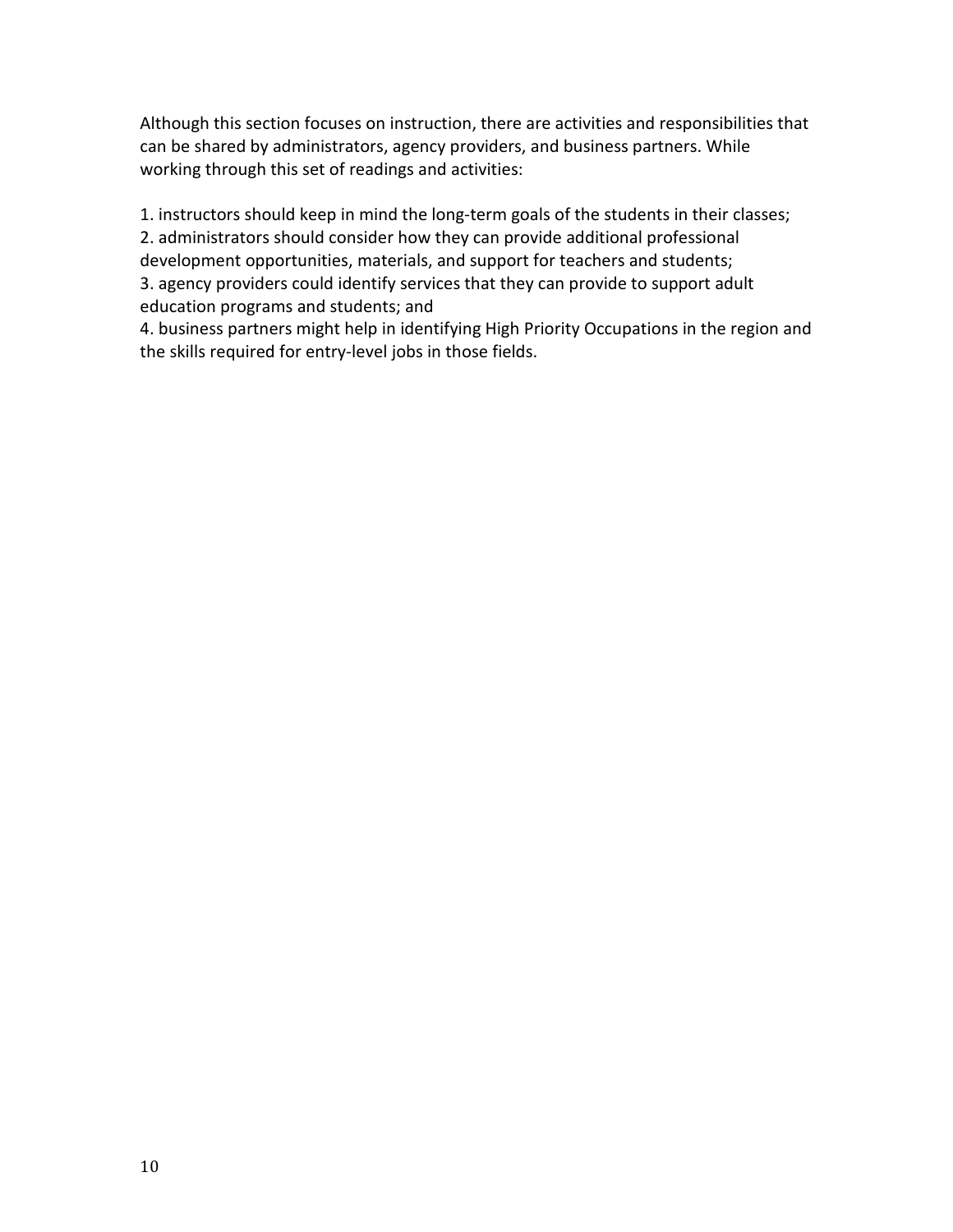# **Activity 1.1**

# **Understanding Work Contextualized Instruction**

### **Objective**

Explore the concept of contextualized instruction for work.

### **Description**

This activity is an introduction to the concept of contextualized instruction. You will read a research report, list points of interest, and identify key assumptions mentioned within the article.

### **Step 1:**

Read the *[EFF Research Principle: A Contextualized Approach to Curriculum and](http://www.edpubs.gov/document/ED001934W.pdf)  [Instruction](http://www.edpubs.gov/document/ED001934W.pdf)* by Marilyn K. Gillespie.

This *EFF Research to Practice Note* provides an introduction to contextualized instruction and describes examples of specific classroom activities.

As you read, note at least three (3) ideas that you find interesting, important, or intriguing. (Note: The focus of this instructional approach is on the application and transfer of knowledge rather than the development of basic skills.)

1. 2. 3.

# **Step 2:**

Identify the three key assumptions upon which this *Research to Practice Note* is based.

- 1. 2.
- 3**.**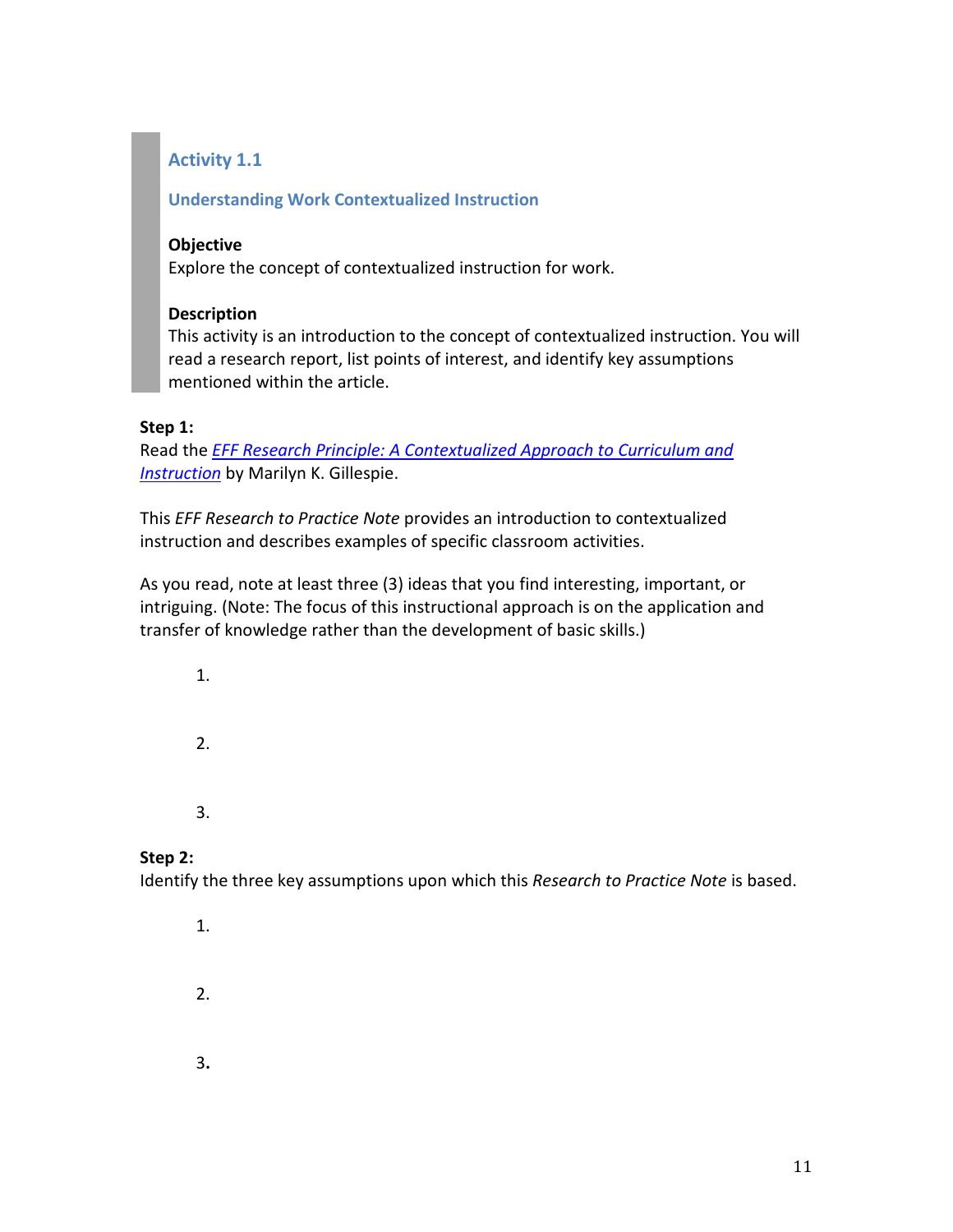# **Step 3:**

Choose at least three of the "For Reflection" exercises in the article. Consider your own experiences and respond to the questions in the exercises as prompts for individual journal entries or as topics group discussion.

For additional information and strategies for developing basic skills in context, refer to the *LINCS* [Basic Skills Resource Collection,](http://lincs.ed.gov/lincs/resourcecollections/BasicSkills) [Workforce Competitiveness,](http://lincs.ed.gov/lincs/resourcecollections/Workforce) and the [Program](http://lincs.ed.gov/lincs/resourcecollections/ProgramManagement)  [Management/Transitions to Postsecondary Collection.](http://lincs.ed.gov/lincs/resourcecollections/ProgramManagement)

Suggested resources include:

# Basic Skills

- [Creating Authentic Materials and Activities for the Adult Literacy](http://lincs.ed.gov/lincs/resourcecollections/abstracts/basicskills/RC_skills_abs06.html) Classroom
- [Construction](http://lincs.ed.gov/lincs/resourcecollections/abstracts/basicskills/RC_skills_abs29.html) Math Toolkit
- [Literacy and Numeracy for Adults: Making Sense of Numbers to Solve Problems](http://lincs.ed.gov/lincs/resourcecollections/abstracts/basicskills/RC_skills_abs52)

# Workforce Competitiveness

- [ABE Career Connections: A Manual for Integrating Adult Basic Education into](http://lincs.ed.gov/lincs/resourcecollections/abstracts/workforce/RC_work_abs88)  [Career Pathways](http://lincs.ed.gov/lincs/resourcecollections/abstracts/workforce/RC_work_abs88)
- [Business Results Through Essential Skills and Literacy](http://lincs.ed.gov/lincs/resourcecollections/abstracts/workforce/RC_work_abs77)
- [Connecting Literacy, Learning, and Work](http://lincs.ed.gov/lincs/resourcecollections/abstracts/workforce/RC_work_abs73)
- [The Embedded Learning Portal](http://lincs.ed.gov/lincs/resourcecollections/abstracts/workforce/RC_work_abs03.html)

# Program Management

- [Learners' Engagement in Adult Literacy Education \(NCSALL Research Brief\)](http://lincs.ed.gov/lincs/resourcecollections/abstracts/programplanning/RC_plan_abs73)
- [Beyond Basic Skills: State Strategies to Connect Low-Skilled Students to an](http://lincs.ed.gov/lincs/resourcecollections/abstracts/programplanning/RC_plan_abs72)  [Employer-Valued Postsecondary Education](http://lincs.ed.gov/lincs/resourcecollections/abstracts/programplanning/RC_plan_abs72)
- [Breaking Through: Contextualized Toolkit](http://lincs.ed.gov/lincs/resourcecollections/abstracts/programplanning/RC_plan_abs51)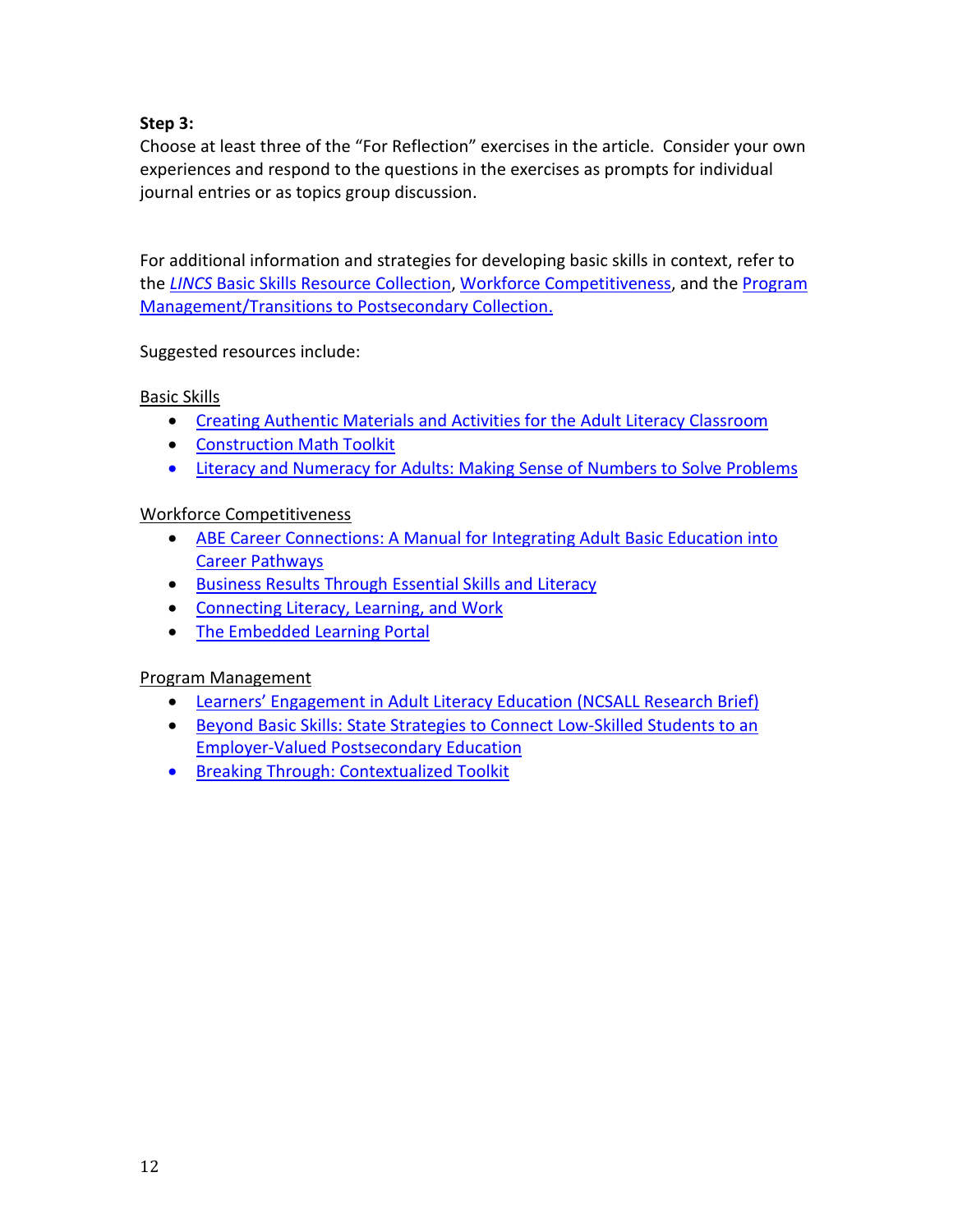# **Activity 1.2**

### **Work Tasks and Related Basic Skills**

#### **Objective**

Identify workplace tasks that require the application of basic academic skills: reading, writing, and mathematics.

### **Description**

This activity invites students to think about careers they may want to pursue. There are several excellent websites you can use. Two new websites from the U.S. Department of Labor are good places to begin. [My Next Move](http://www.mynextmove.org/) is geared to individuals in career exploration and is at a lower reading leve[l. CareerOneStop](http://www.careeronestop.org/defaultB.aspx) is a website that presents career exploration, information about required education and training, salary and benefits, resumes and interviews and more. Th[e O\\*NET OnLine](http://www.onetcenter.org/IP.html) website has information about jobs and about specific work tasks for jobs. This activity presents a process you can use to develop instructional strategies for teaching basic skills in the context of the workplace. To begin, have your students explore these websites. Consider the various targeted occupations your students identified in your geographic area as promising fields of employment to pursue. By navigating the O\*NET website you will learn about specific tasks required. Finally, you will map basic skills (reading, writing, and mathematics) needed to accomplish each task.

### **Step 1:**

Determine the occupational interests of the students in your classroom. First, have them complete **an interest assessment or interest inventory**. A free computerized version can be found on the  $O*NET$  website.

Review the results with your students. Encourage them to consider the high-demand jobs within your local area. Contact staff from your local One-Stop Career Center for this information.

### **Step 2:**

With your students, choose two (2) occupations with potential for employment in your area:

- 1.
- 2.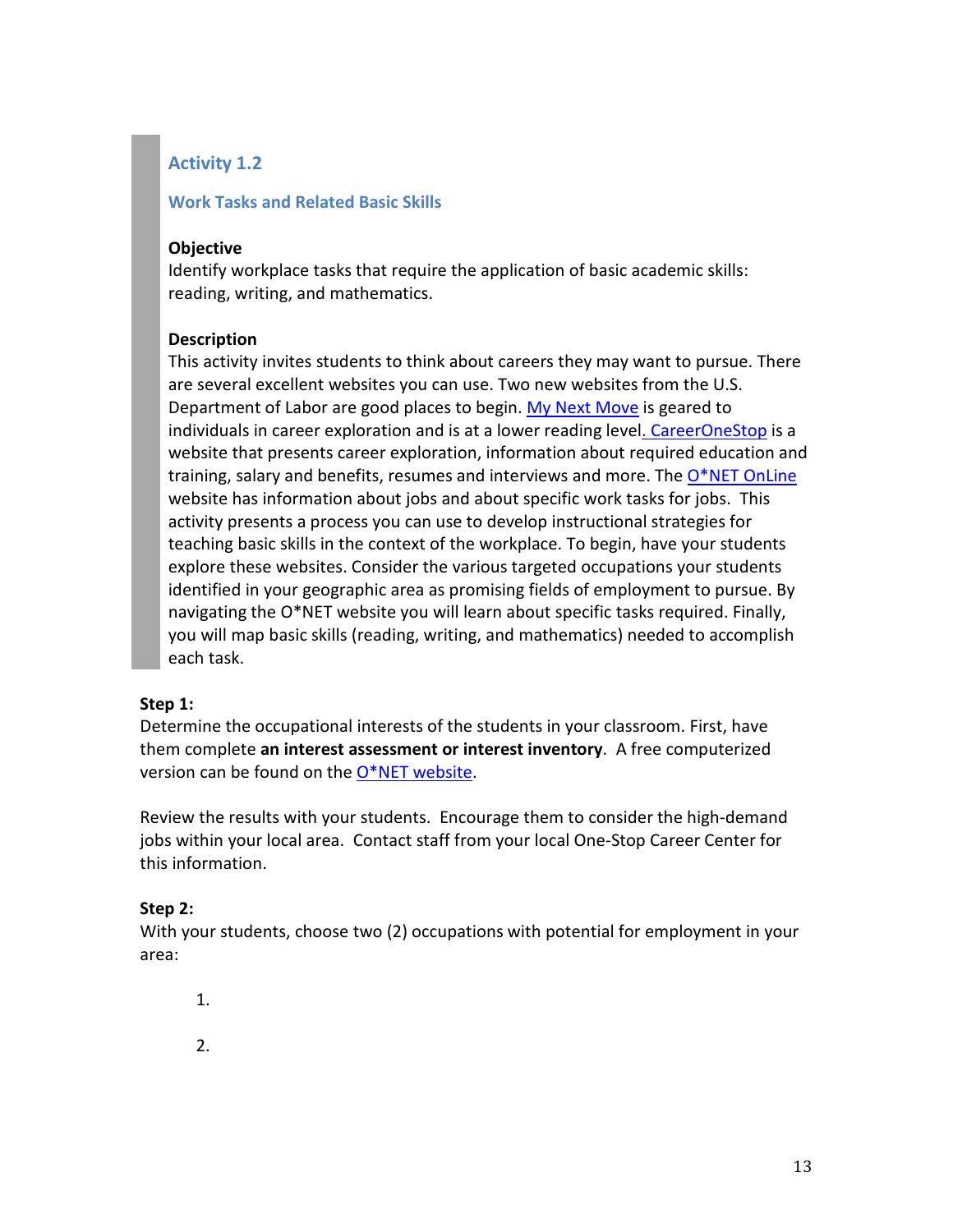### **Step 3:**

Visit th[e O\\*NET OnLine,](http://online.onetcenter.org/) [My Next Move,](http://www.mynextmove.org/) and/or [Career One Stop](http://www.careeronestop.org/defaultB.aspx) websites to learn more about the selected occupations.

For each occupation, list three (3) specific tasks that are key components of this job. Identify specific reading, writing, and mathematics skills required to complete this work. Consider how the performance of these tasks requires the application of these skills. Use Table 1 to map the tasks and related skills. Complete a separate table for each of the occupations you identified in Step 2. Use the example about welding as a model.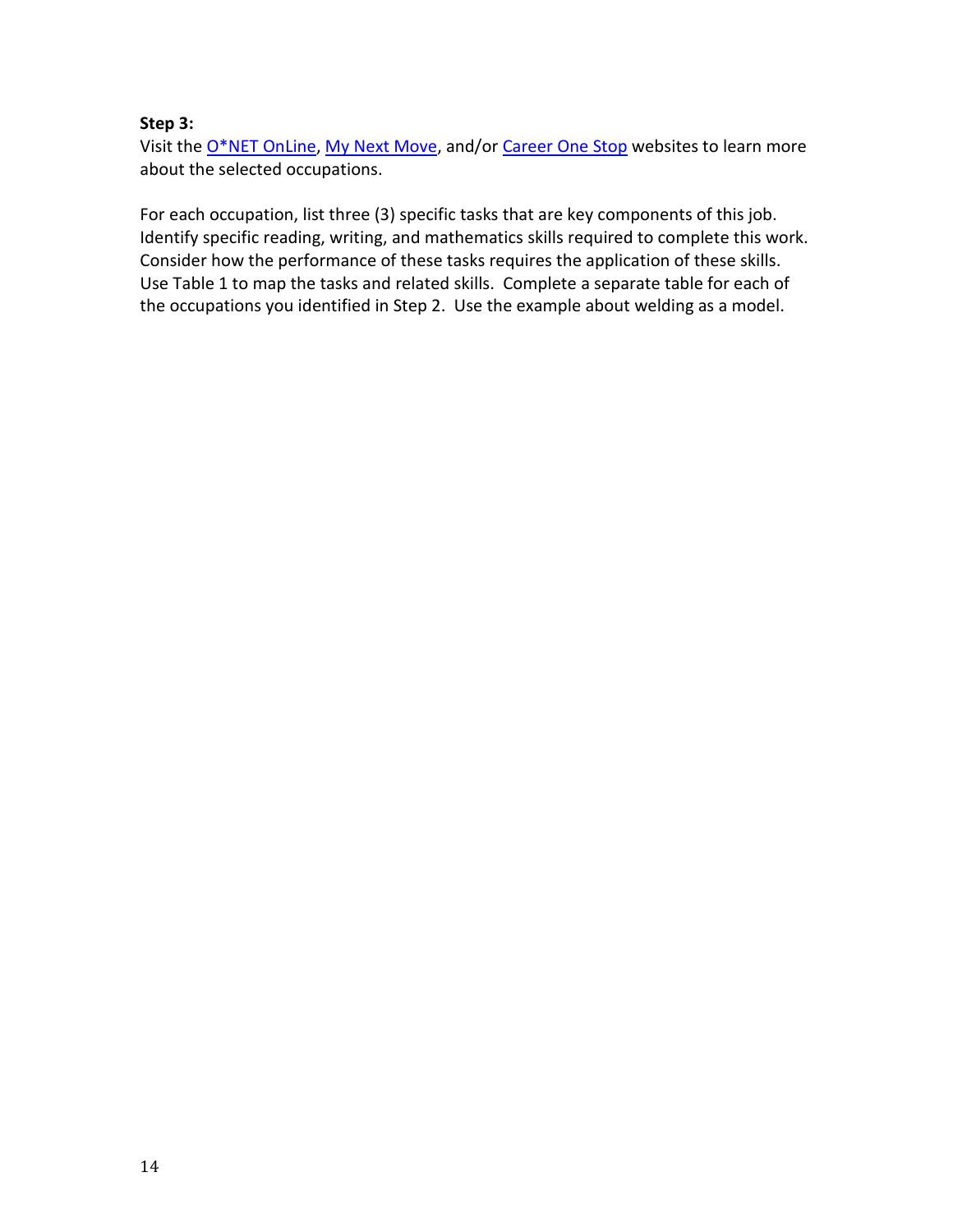### **Table 1: WORK TASKS AND RELATED BASIC SKILLS** *SAMPLE*

### **Occupation:** WELDER

**Job Description:** Using hand-welding or flame-cutting equipment to weld or join metal components or to fill holes, indentations, or seams of fabricated metal products

**Work Task or Activity:** Observing, receiving, and otherwise obtaining information from all relevant sources

**Reading Skill:** Read a blue print, work order, or memo to identify specifications

**Instructional Focus:** "Reading to do," establishing the purpose of a document, understanding specific vocabulary, structure and format of work-related materials, identifying key information, following a set of instructions

**Work Task or Activity:** Providing information to supervisors, co-workers, and subordinates in written form (memo, letter, or email)

**Writing Skill**: Make regular entries in a record keeping log, write a note, complete a form, or send an email to notify supervisors of faulty equipment or defective materials

**Instructional Focus**: Using key concepts and vocabulary, following a set of directions, having awareness of audience, identifying the purpose and filling out short forms and reports, writing a brief memo, knowing appropriate word choice

**Work Task or Activity:** Examine work pieces for defects and measure work pieces with straightedges or templates to ensure conformance with specifications

**Mathematics Skill:** Use a tape measure, protractor, gauge, scale, or other device to ensure proper angles, length, width, and weight

**Instructional Focus:** Reading specifications, making accurate measurements, understanding multi-step directions, interpreting results, understanding the basics of statistical process control, such as averaging positive and negative numbers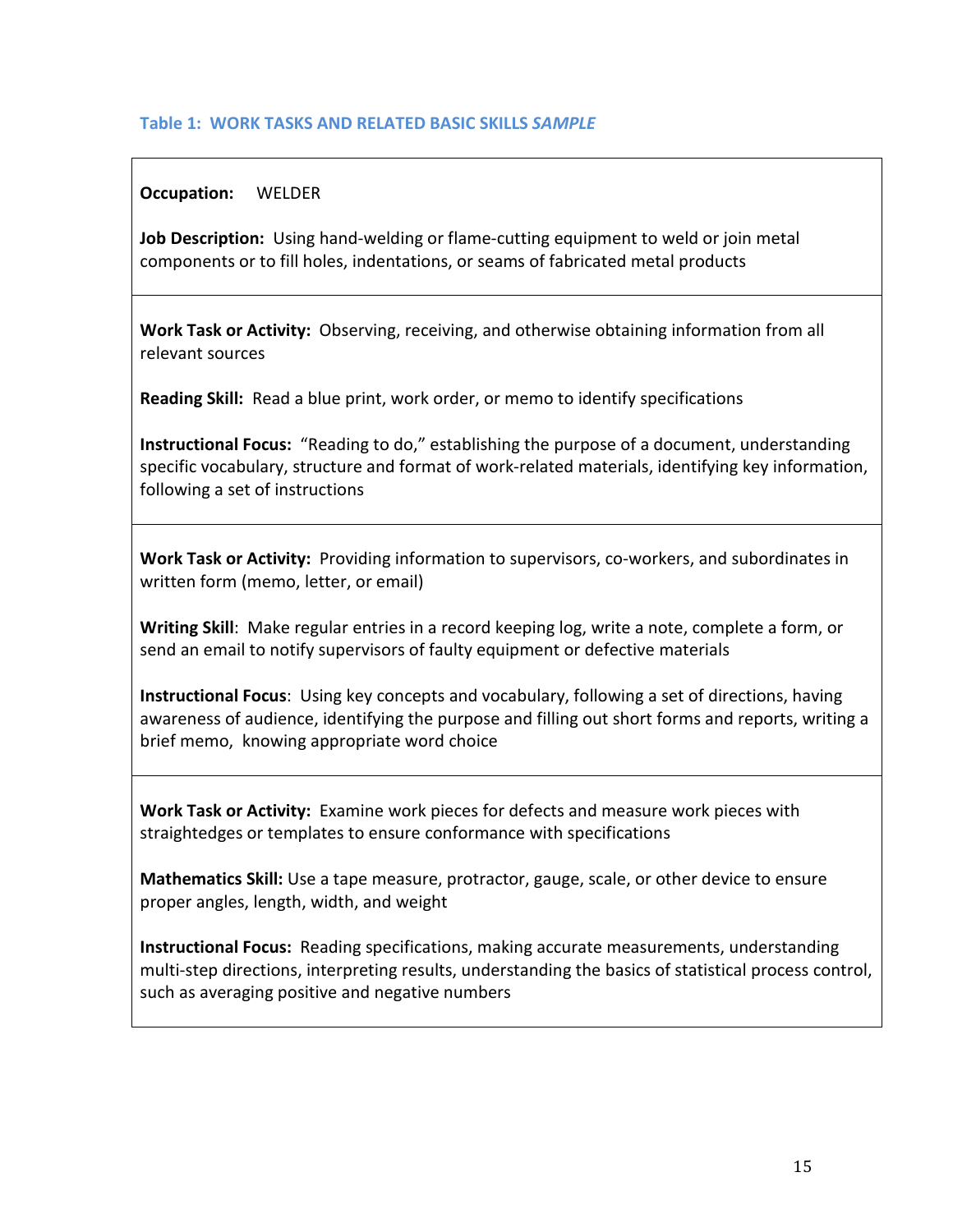# **Table 1: WORK TASKS AND RELATED BASIC SKILLS** *TEMPLATE*

| <b>Occupation:</b>            |
|-------------------------------|
| <b>Job Description:</b>       |
| <b>Work Task or Activity:</b> |
| <b>Reading Skill:</b>         |
| <b>Instructional Focus:</b>   |
|                               |
| <b>Work Task or Activity:</b> |
| <b>Writing Skill:</b>         |
| <b>Instructional Focus:</b>   |
|                               |
| <b>Work Task or Activity:</b> |
| <b>Mathematics Skill:</b>     |
| <b>Instructional Focus:</b>   |
|                               |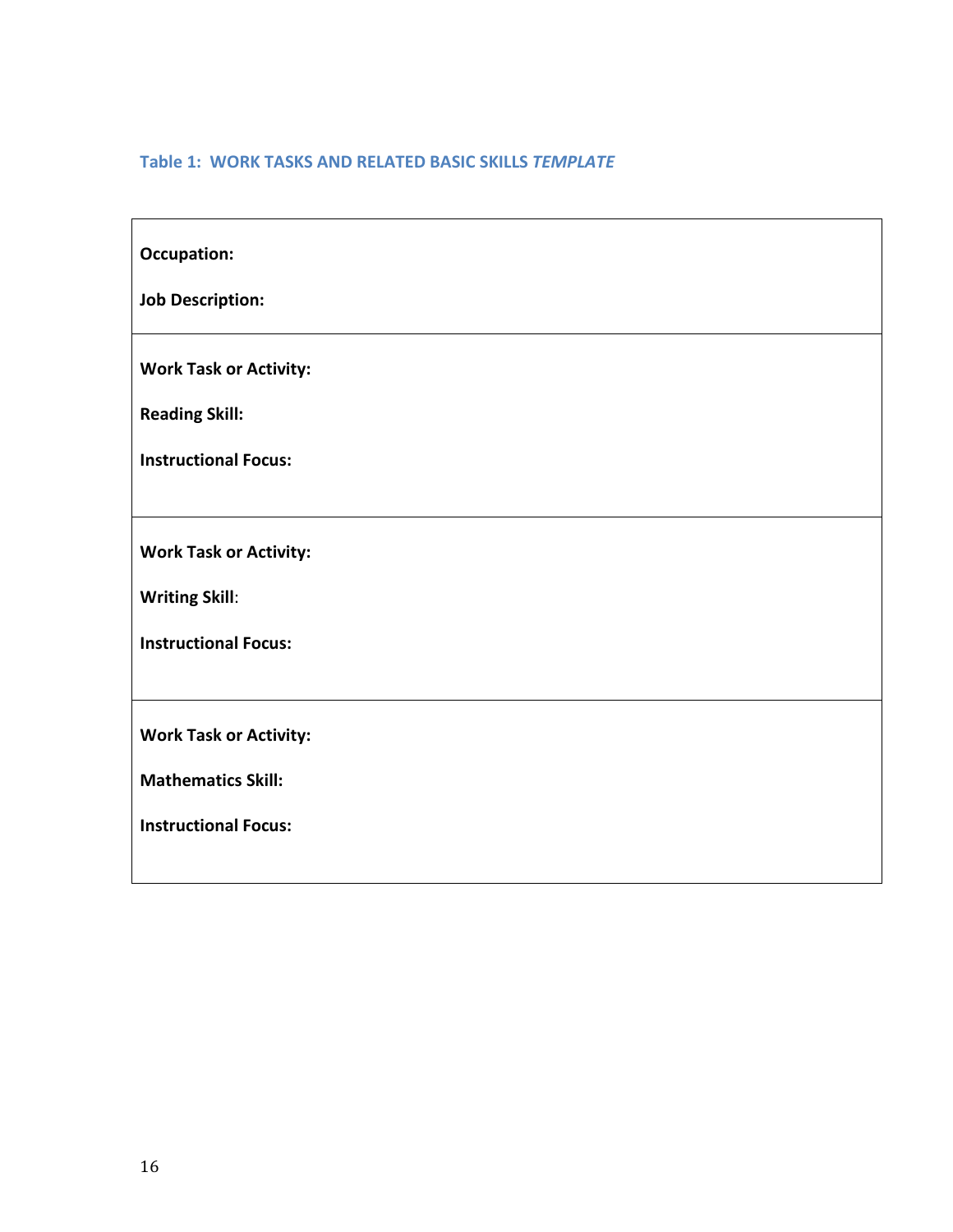# **Activity 1.3**

# **Work-Contextualized Instructional Activities**

### **Objective**

Develop or adapt classroom exercises to include work-contextualized scenarios.

# **Description**

In this activity, you will reflect on what research tells us about cognitive strategies and the transfer of learning from one context to another. Putting these ideas in practice, you will create classroom activities based on the work tasks and basic skills identified in Activity 1.2.

# **Step 1:**

The *[EFF Research to Practice Note](http://www.edpubs.gov/document/ed001934w.pdf) 3*, *EFF Research Principle: A Contextualized Approach to Curriculum and Instruction*, defines cognitive strategies as "any behavior, thought, or action a learner engages in during learning that is intended to influence the acquisition, storage in memory, integration, or availability for future use of new knowledge and skills".<sup>[iii](#page-75-2)</sup> Describe a strategy that you could use to help a learner acquire and store new information (cognitive strategy).

Write about or discuss the following questions:

- How could students demonstrate their newly learned skills?
- What opportunities will they have to practice these skills?
- How could you use contextualized examples to simulate various work environments?

# **Step 2:**

The *EFF Research to Practice Note* defines the transfer of learning as "the ability to extend or adapt what has been learned in one context to new problems and settings."<sup>[iv](#page-75-3)</sup>

Describe how you could encourage the transfer of learning in your classroom:

- How do you connect the skills being taught to ways the skills are used in other areas of students' lives?
- How many different examples do you share or demonstrate in the classroom?
- What opportunities do students have to practice the skills being taught?

# **Step 3:**

With your students brainstorm ideas for replicating the workplace tasks in the adult education classroom to develop transferable learning.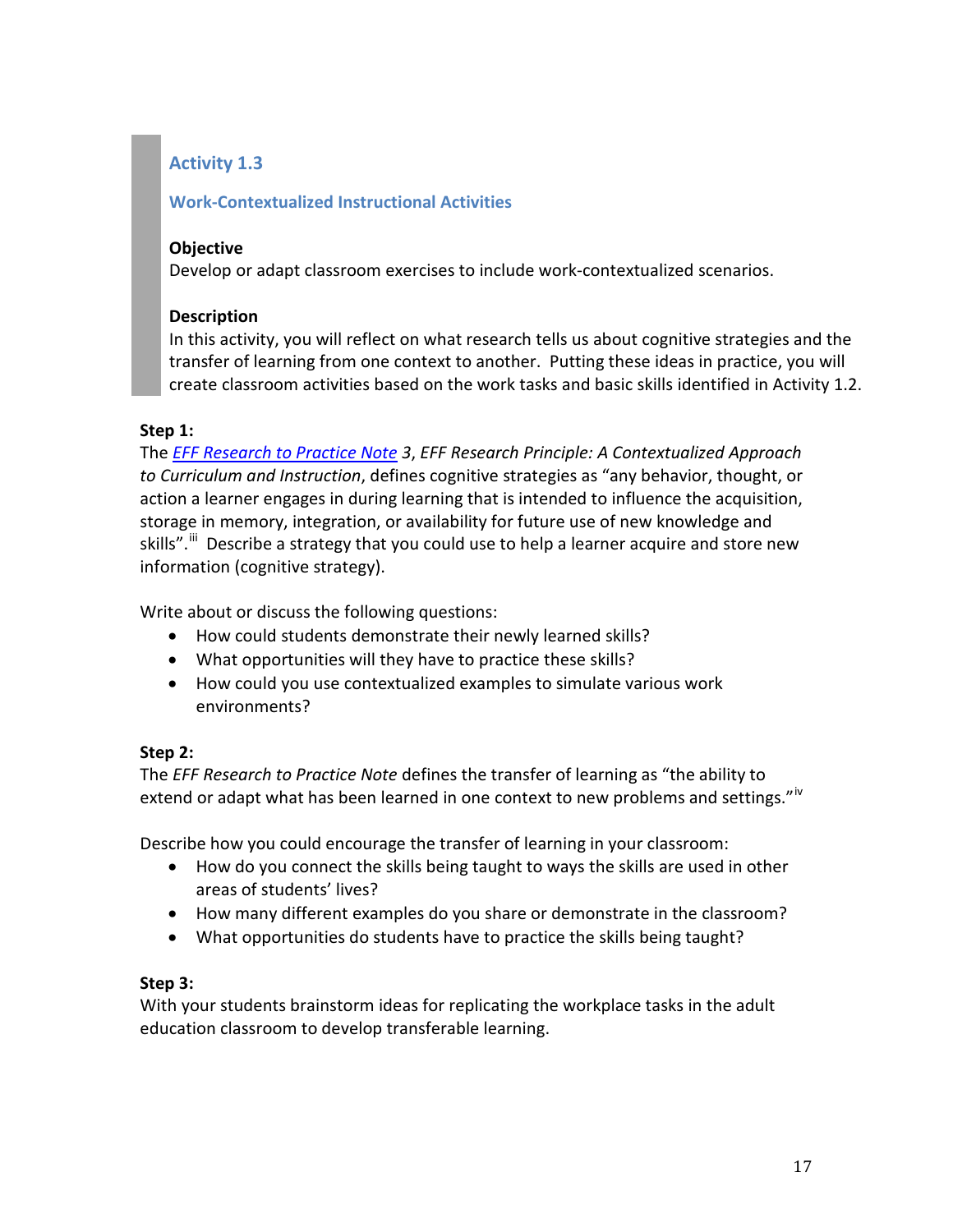# **Step 4:**

List instructional strategies that encourage students' retention and application of new knowledge and skills.

# **Step 5:**

Use Planning Form 1 to create a contextualized activity for use in your classroom.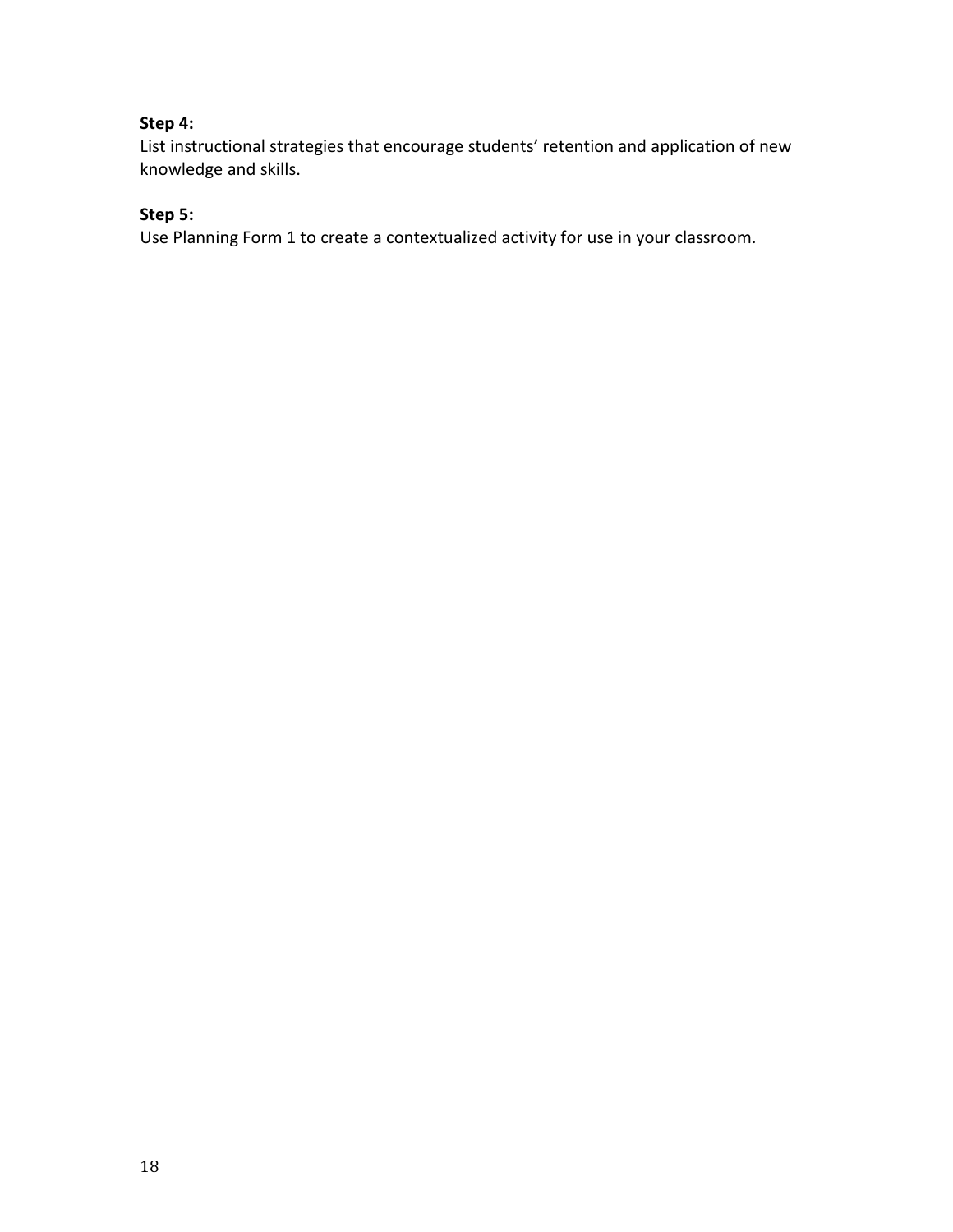### **Planning Form 1: WORK-CONTEXTUALIZED CLASSROOM ACTIVITY**



# **Work-Contextualized Classroom Activity Planning Form**

- 1. Choose a basic skill (reading, writing, or math) upon which you will focus your instruction.
- 2. List the occupational goal for one student in your classroom.
- 3. What tasks, related to the chosen basic skill, are performed in this occupation? Refer to the [O\\*NET OnLine,](http://www.onetonline.org/) [My Next Move,](http://www.mynextmove.org/) and/o[r CareerOneStop](http://www.careeronestop.org/defaultB.aspx) websites.

4. How could you replicate these tasks in your classroom? Is there anything you can do to simulate the work environment one would encounter in this occupation?

5. What other basic skills could you target for this occupation?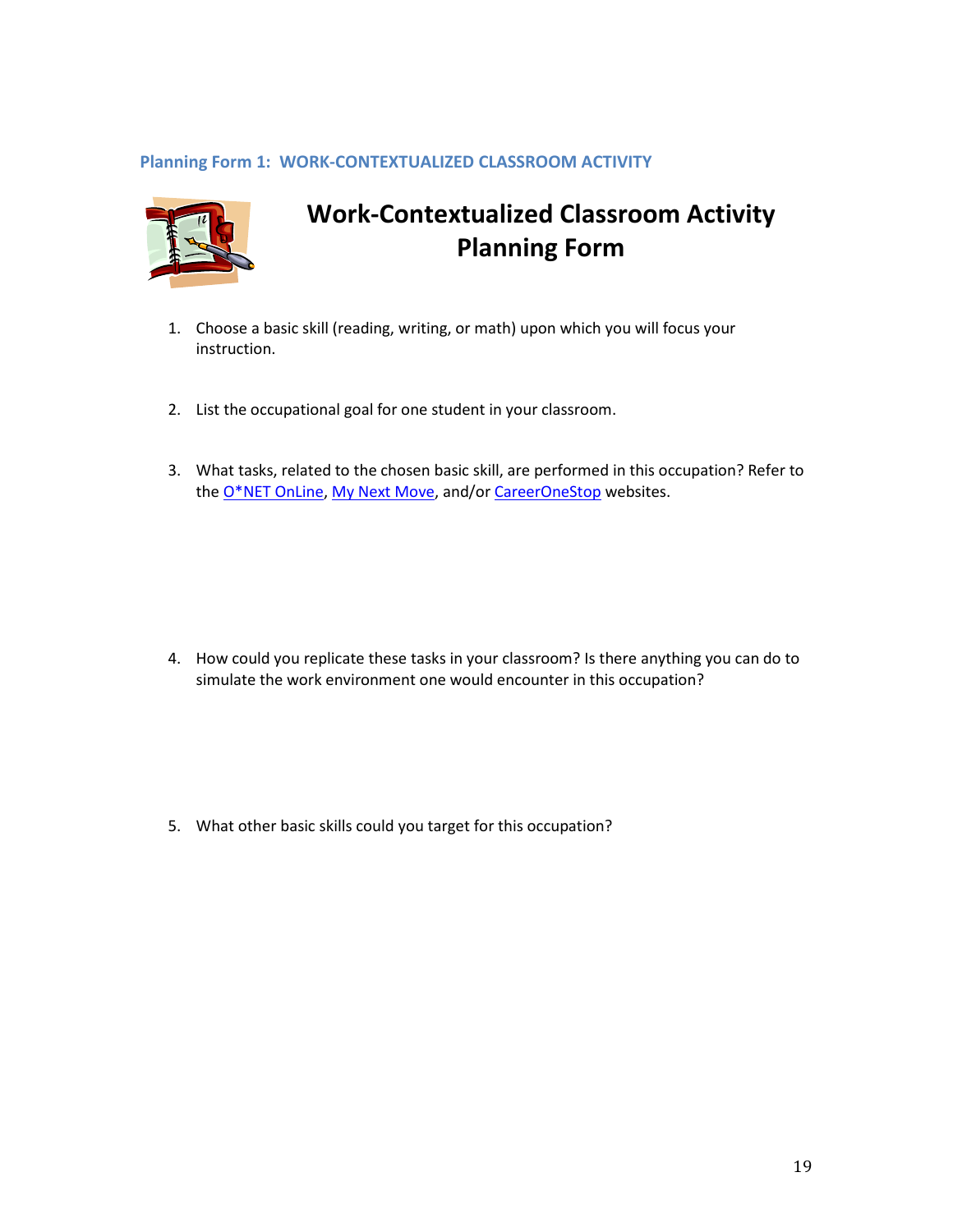# **Activity 1.4**

# **Exploring Instructional Resources**

### **Objective**

Review instructional materials designed to assist planning for contextualizing instruction within the classroom.

### **Description**

In this activity, you will explore two online resources that include information, ideas, and examples of contextualized education for work.

### **Step 1:**

To learn more about contextualized instruction, explore **Module 4 – [Instructional](http://www.c-pal.net/course/module4/m4_functional_skills.html)  [Techniques: Contextual Instruction](http://www.c-pal.net/course/module4/m4_functional_skills.html)** within the Basics of Adult Literacy Education online course.

The four sections within this module examine various ways in which instructors can contextualize instruction. The discussion within the module will provide you with an overview of contextualized instruction and resources for further study.

# **Step 2:**

Explore the *LINCS* **[Career Pathways Instructional Materials Library](http://lincs.ed.gov/pd/careerpathways)**.

This library contains instructional materials you can use to develop and implement work-based education programs leading to career pathways for students in your Adult Basic Education and General Educational Development (GED®) programs. You can find descriptions of the 16 clusters that are outlined i[n The National Career Clusters™](http://www.careertech.org/career-clusters/glance/clusters.html) Framework. The Career Clusters link school-based learning with the knowledge and skills required for success in the workplace. Each Career Cluster is a grouping of occupations and industries based on the knowledge and skills that they require. The clusters comprise:

- Agriculture, Food, and Natural Resources
- Architecture and Construction
- Arts, Audio/Video Technology and Communications
- Business Management and Administration
- Education and Training
- Finance
- Government and Public Administration
- Health Science
- Hospitality and Tourism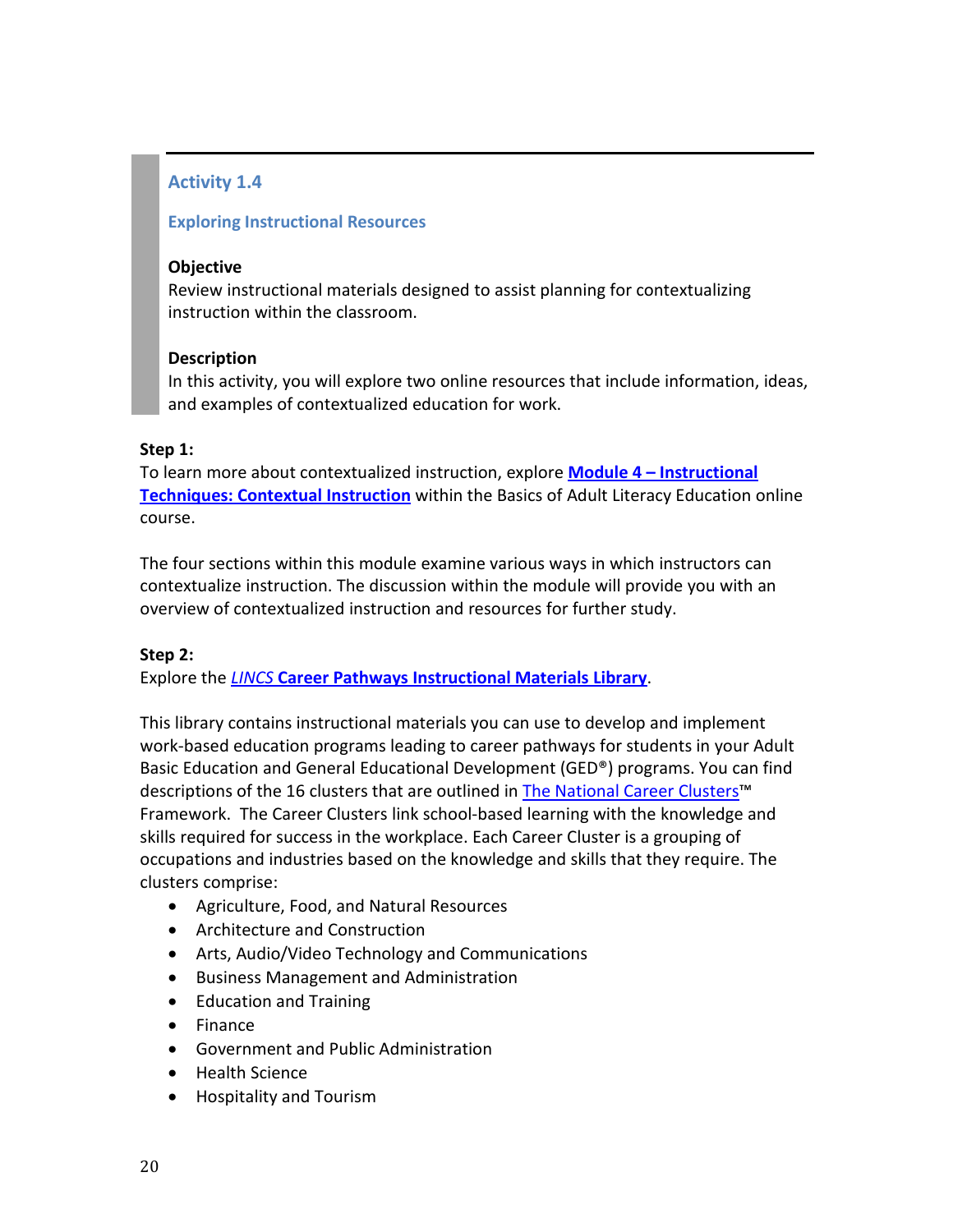- Human Services
- Information Technology Law, Public Safety, Corrections and Safety
- Manufacturing
- Marketing
- Science, Technology, Engineering and Mathematics
- Transportation, Distribution and Logistics

These occupational categories define the skills and knowledge needed to work in particular industries, and are listed by title with a short abstract and link to the resource.

# **Step 3:**

Share these resources with others in your program during a staff meeting. Discuss ways you can use these resources to plan instructional activities or program improvement strategies.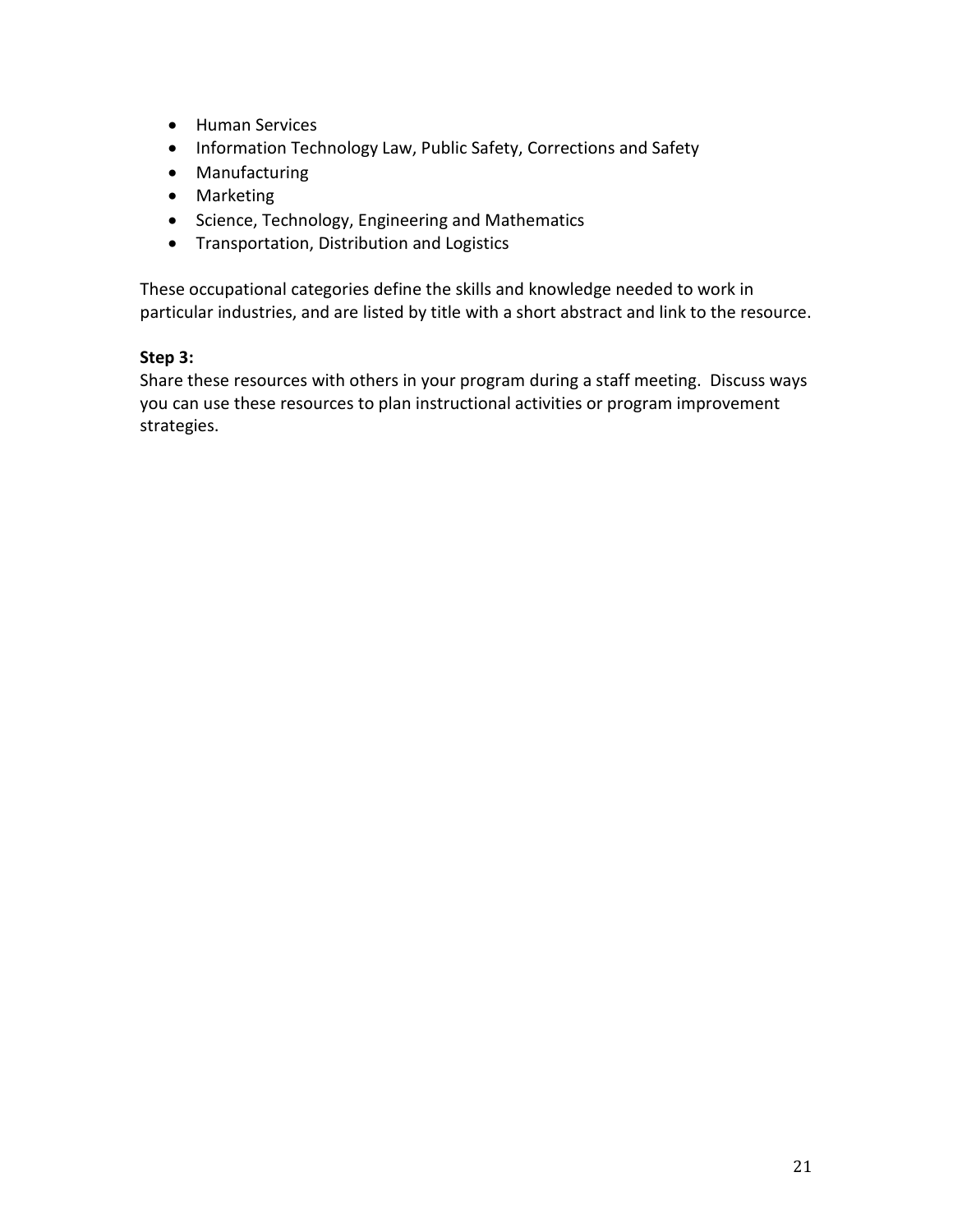

# Section 2 **The Importance of Adult Education for Work**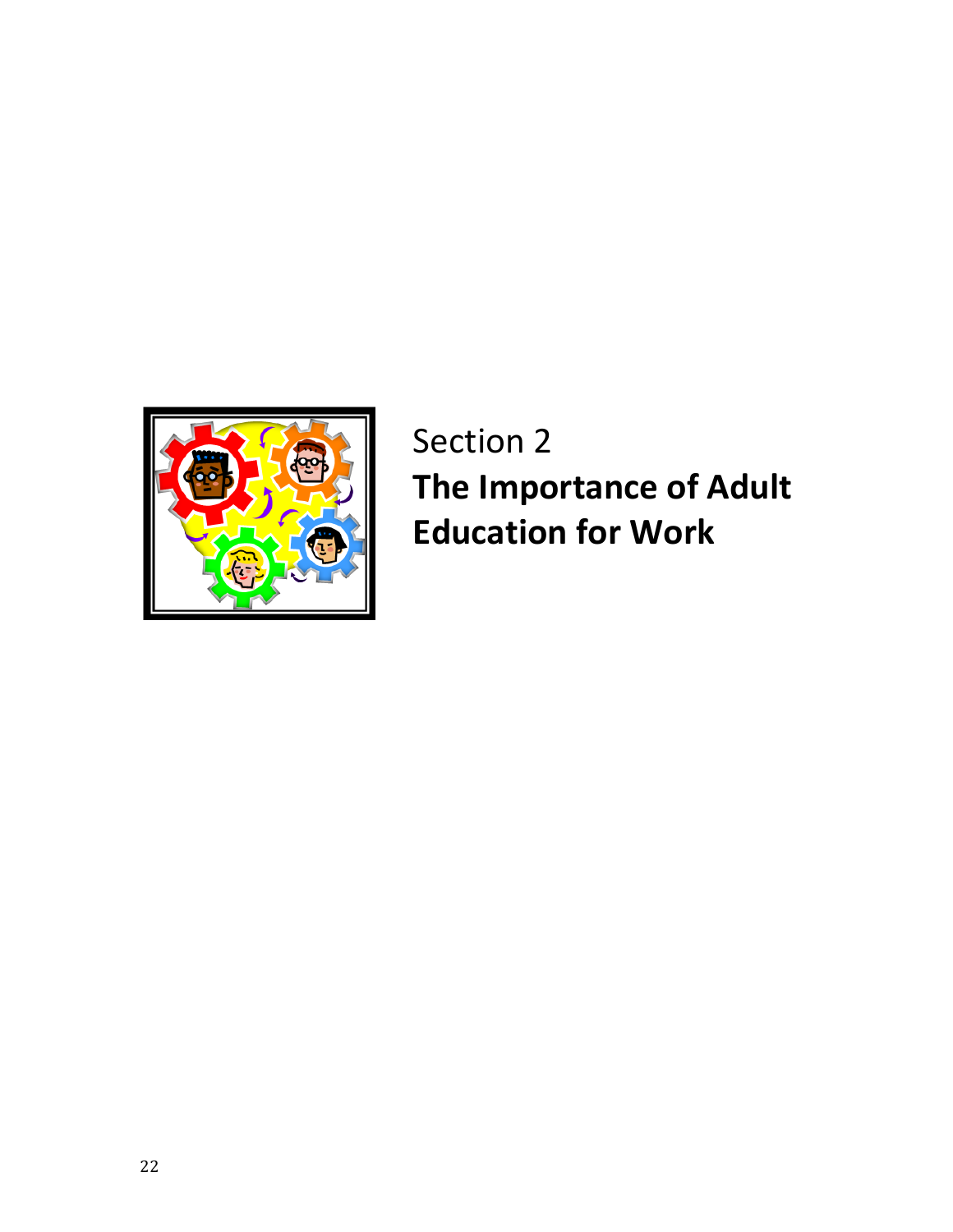# **Introduction to Section 2: The Importance of Adult Education for Work**

This section focuses on the underlying concepts of a model for adult education programs designed to prepare students to move into post-secondary education or training and work. It contains a series of activities designed to help you

- review the first section of the *Guide to Adult Education for Work* in order to understand the need for a new model of adult education;
- reflect on the various elements that go into a collaborative approach to providing services to adult learners;
- consider ways to transform your instruction and elements of your existing program into an Adult Education for Work system.

Activity #1 will have you think about your current beliefs about adult education.

Activity #2 invites you to look at the rationale for incorporating workforce skills and examine the implications this has for your program.

Activity #3 will have you consider the return on investment.

Activity #4 will address the roles and responsibilities of the different personnel in the adult education program and restructuring these for the Adult Education for Work concept.

Activity #5 addresses the language of adult education.

Activity #6 explores the services provided by local workforce partners to students in your program.

While working through these activities, you will become familiar with a workforce development system that is based on career pathways. You will be guided through a series of readings and activities that will assist you in identifying the various roles adult education practitioners might play in the overall Workforce Development System. You and your colleagues will identify ways that your programs can provide services to meet the needs of the local workforce. Together you will select areas on which to focus your program improvement efforts and develop a plan to implement your decisions.

There are variations in these activities for instructors, administrators, and partners:

- Classroom instructors should consider the implications the Adult Education for Work model has for the curriculum goals and classroom activities.
- Program administrators should compare the structures, goals, and practices of existing adult education programs with the one proposed in the *Guide to Adult Education for Work.*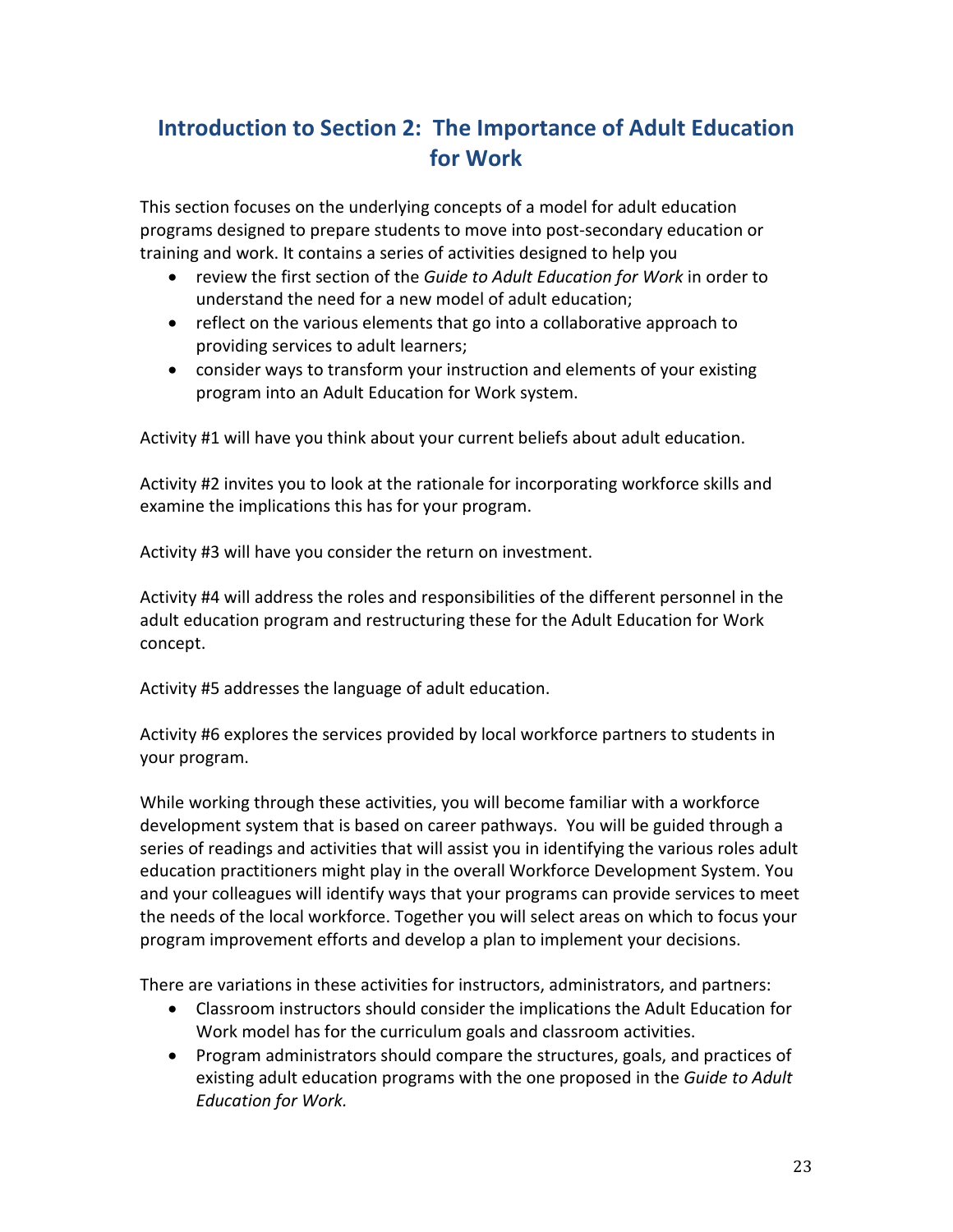- Agency partners might look for ways to coordinate services provided to adult learners in the community.
- Business partners can identify and describe short- and long-term demand for skilled workers in the region.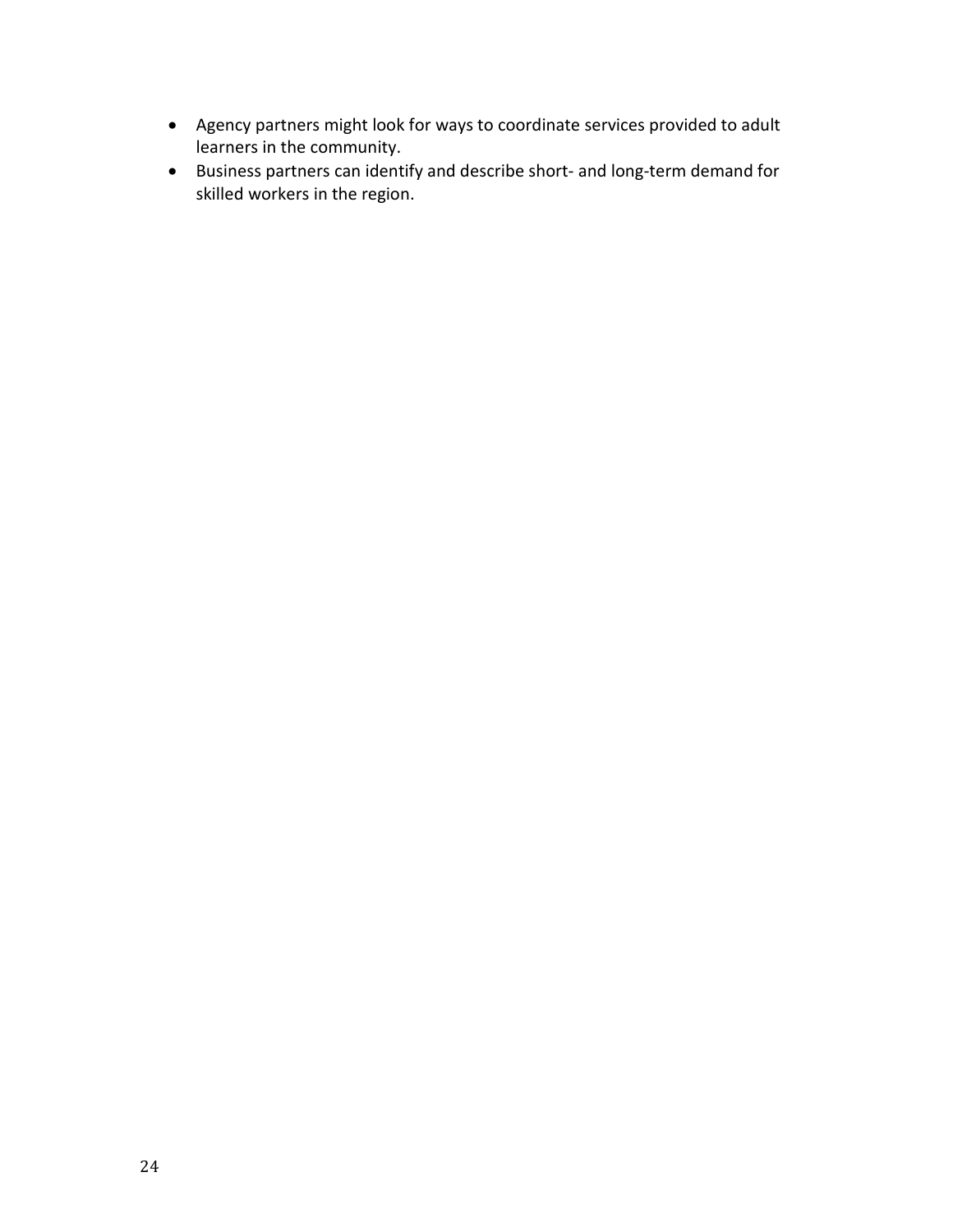# **Activity 2.1**

### **Beliefs about Adult Education**

#### **Objective**

Reflect on current beliefs about the function of adult education and its place within a system to prepare students for the workforce.

### **Description**

In this activity you will reflect on a series of statements about adult education.

### **Step 1:**

Based on your current knowledge and beliefs, respond to each of statement using the following scale:

| 5 – Strongly Agree 4 – Agree |  | 3 – Not sure 2 – Disagree 1 – Strongly Disagree |
|------------------------------|--|-------------------------------------------------|
|                              |  |                                                 |

*I am knowledgeable about the increased educational demands of the United States and global economies.*

| 5                                                                                     |                                                                                          |  |  |  |
|---------------------------------------------------------------------------------------|------------------------------------------------------------------------------------------|--|--|--|
| I am familiar with current and expected future trends in workforce demands.           |                                                                                          |  |  |  |
| 5                                                                                     |                                                                                          |  |  |  |
|                                                                                       | Adult education programs are largely separate from the rest of the educational system.   |  |  |  |
| 5                                                                                     |                                                                                          |  |  |  |
|                                                                                       | The appropriate focus of adult education programs is to help students reach their short- |  |  |  |
| term goals.                                                                           |                                                                                          |  |  |  |
| 5                                                                                     |                                                                                          |  |  |  |
| I am comfortable with my knowledge and understanding of contextualized instruction.   |                                                                                          |  |  |  |
| 5                                                                                     |                                                                                          |  |  |  |
| Educators and agency partners in my community work together to provide services to    |                                                                                          |  |  |  |
| meet the needs of adult learners and their families.                                  |                                                                                          |  |  |  |
| 5                                                                                     |                                                                                          |  |  |  |
|                                                                                       | Business leaders in my community work closely with educators to identify skills and      |  |  |  |
|                                                                                       | knowledge needed for employment in high demand occupations in our region.                |  |  |  |
| 5                                                                                     |                                                                                          |  |  |  |
| I am familiar with the concept of career pathways.                                    |                                                                                          |  |  |  |
| 5                                                                                     |                                                                                          |  |  |  |
| Adult education practitioners should actively strive to prepare students to enter the |                                                                                          |  |  |  |
| workforce or go on to further education or training.                                  |                                                                                          |  |  |  |
| ר                                                                                     |                                                                                          |  |  |  |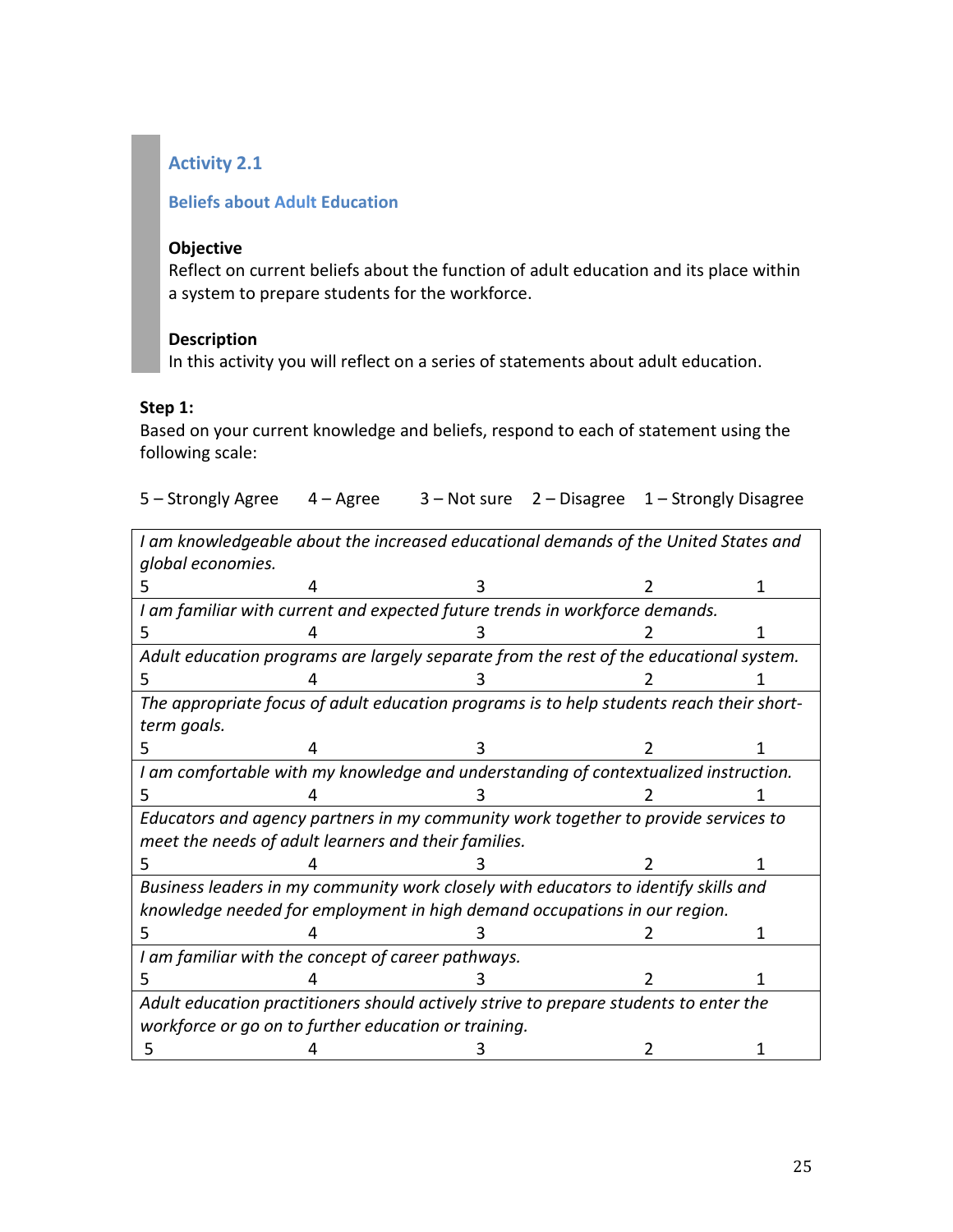# **Step 2:**

As you read through the *[Guide to Adult Education for Work](http://www.ncee.org/wp-content/uploads/2010/09/adult_ed_work_guide.pdf)* and complete the activities in Section 2, refer back to your responses and reflect on how your current beliefs compare to the assumptions and suggestions presented by the National Center on Education and the Economy.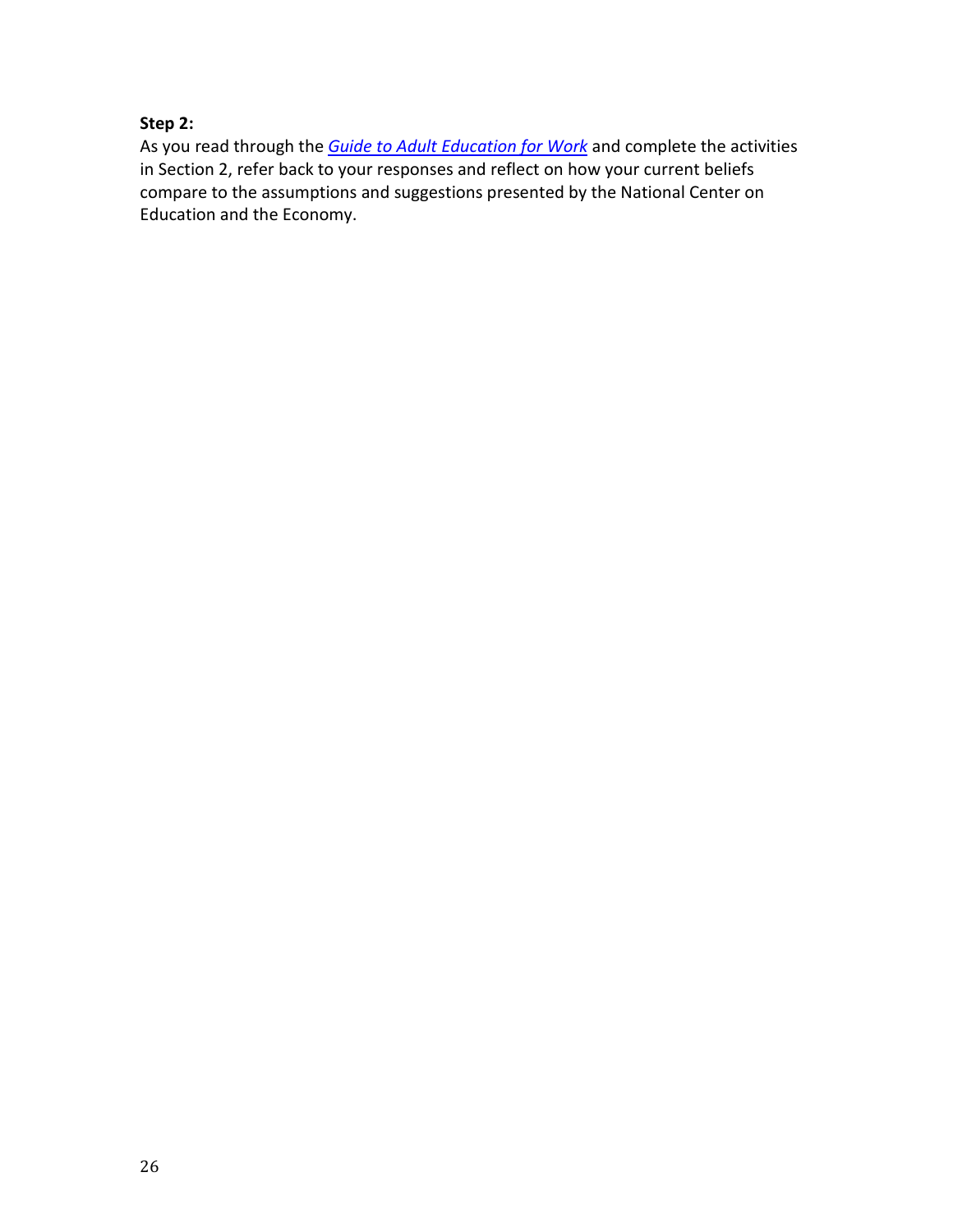# **Activity 2.2**

# *Guide to Adult Education for Work***: Part 1**

### **Objective**

Explore the reasons for incorporating workforce skills in the adult education system.

# **Description**

This activity is based on the first part of the *Guide to Adult Education for Work*, which includes the background information necessary to understand the need for incorporating workforce skills as a major component of adult education. It introduces the concept of career pathways and the implications for adult educators and their community partners. You will consider how you might use this information so that your program can become part of the local workforce development system.

# **Step 1:**

Read pages 1 – 12 in the *[Guide to Adult Education for Work](http://www.ncee.org/wp-content/uploads/2010/09/adult_ed_work_guide.pdf)*.

# **Step 2:**

As you are reading this section, use the first column in Table 2 the *Guide to Adult Education for Work,* part 1 on the following page to list five key points that you find significant.

# **Step 3:**

Use the second column in the table to note any implications these issues may have for the system of adult education in your community.

# **Step 4:**

Together with colleagues and community partners, discuss the information in the *Guide to Adult Education for Work* and brainstorm ideas for developing a career pathways learning system for adult students within your local workforce development region.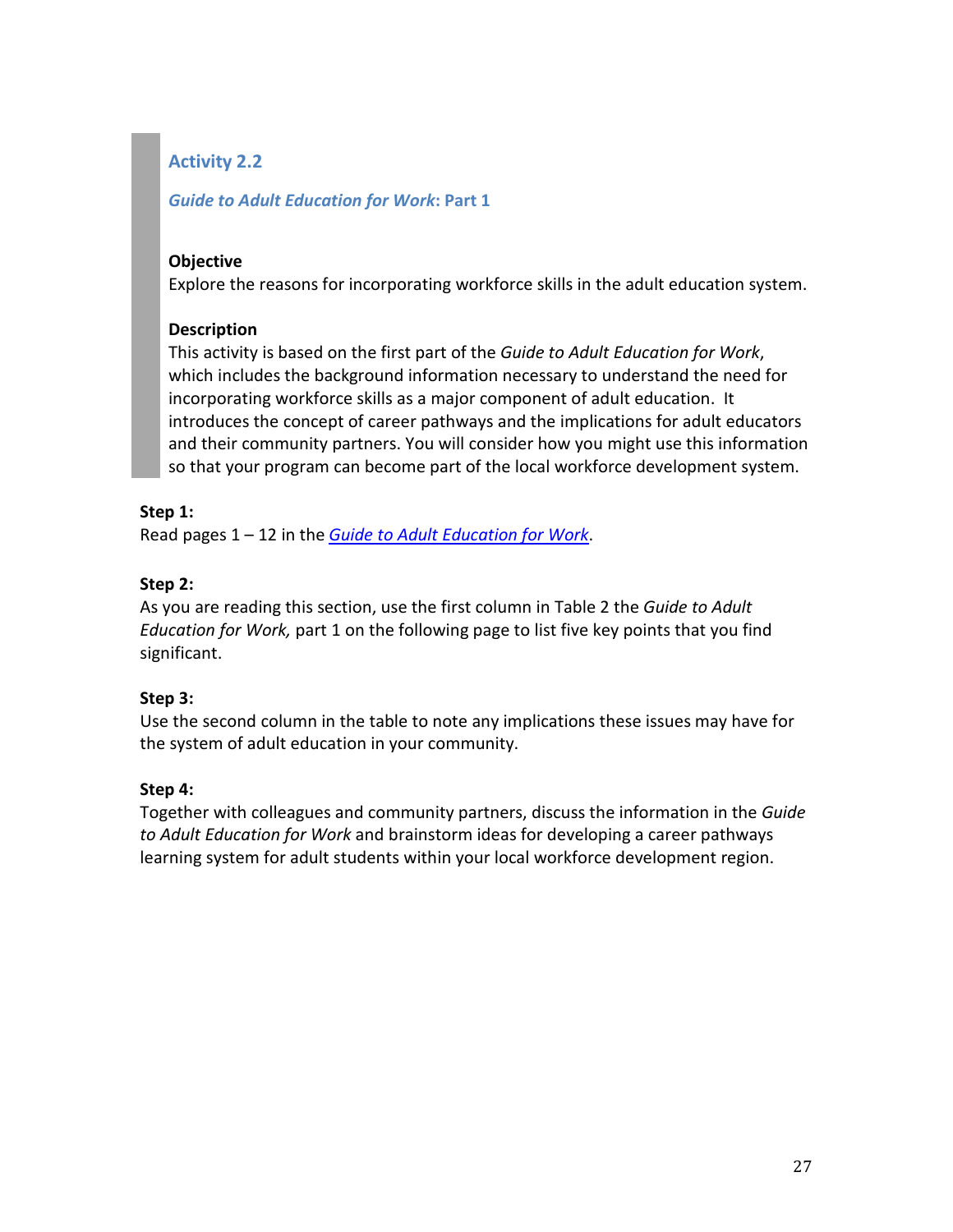| Key points       | Implications for the adult education system in our region |
|------------------|-----------------------------------------------------------|
| $\overline{1}$ . |                                                           |
|                  |                                                           |
|                  |                                                           |
|                  |                                                           |
|                  |                                                           |
|                  |                                                           |
| $\overline{2}$ . |                                                           |
|                  |                                                           |
|                  |                                                           |
|                  |                                                           |
|                  |                                                           |
|                  |                                                           |
| $\overline{3}$ . |                                                           |
|                  |                                                           |
|                  |                                                           |
|                  |                                                           |
|                  |                                                           |
|                  |                                                           |
| 4.               |                                                           |
|                  |                                                           |
|                  |                                                           |
|                  |                                                           |
|                  |                                                           |
|                  |                                                           |
|                  |                                                           |
| $\overline{5}$ . |                                                           |
|                  |                                                           |
|                  |                                                           |
|                  |                                                           |
|                  |                                                           |
|                  |                                                           |

### **Table 2:** *GUIDE TO ADULT EDUCATION FOR WORK,* **Part 1**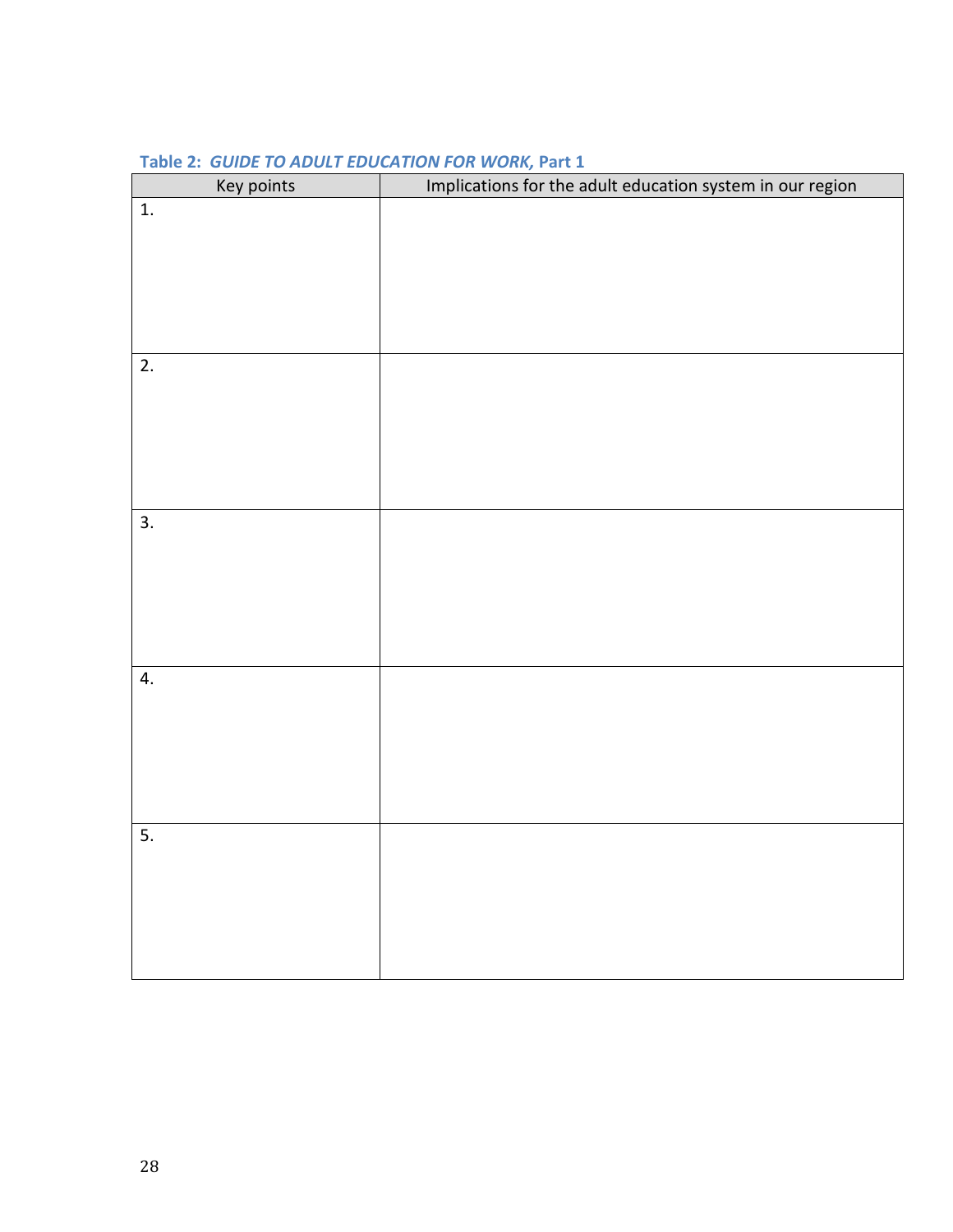# **Activity 2.3**

### **Benefits of Increasing Educational Attainment**

### **Objective**

Understand the return on investment when students increase their educational attainment.

### **Description**

This activity refers back to information presented in the *Guide to Adult Education for Work* and the conclusions included in the **[Adult Goals and Objectives](http://www.wtb.wa.gov/Documents/HSHW2008Adult.pdf)** section of *[Washington's Strategic Plan for Workforce Development.](http://www.wtb.wa.gov/Documents/HSHW2008Adult.pdf)* You will consider the implications of low levels of educational attainment for individuals and communities in your state and/or region.

### **Step 1:**

Re-read the section entitled **Why are adult education programs inadequate to meet current needs?** on pages 6 and 7 in the *[Guide to Adult Education for Work.](http://www.ncee.org/wp-content/uploads/2010/09/adult_ed_work_guide.pdf)*

### **Step 2:**

Read the following excerpt from **Adult Goals and Objectives** portion of *Washington's Strategic Plan for Workforce Development*.

### *Increasing Education Attainment has Multiple Benefits*

Increased levels of educational attainment lead to increased earnings over a lifetime and increased tax revenues. Workforce Board evaluations of workforce education programs consistently show that students participating in these programs earn more during their lifetimes than individuals from similar backgrounds who do not participate in these programs. Our evaluations also show that the higher taxes generated by those who receive further education and job training outweigh the cost of these programs. Thus, taxpayers receive a significant return on investment.

At the same time, individuals with the lowest educational levels have trouble getting jobs and keeping them, let alone moving up the career ladder. There are other serious consequences related to health, inequality and crime. Adult literacy surveys show that adults with the lowest levels of literacy work fewer hours, earn lower wages, and are more likely to live in poverty than adults having higher literacy levels. Education and health are also linked. Studies show that educational background and opportunity is a "social determinant of health." Since students who do not fare well in our education system are over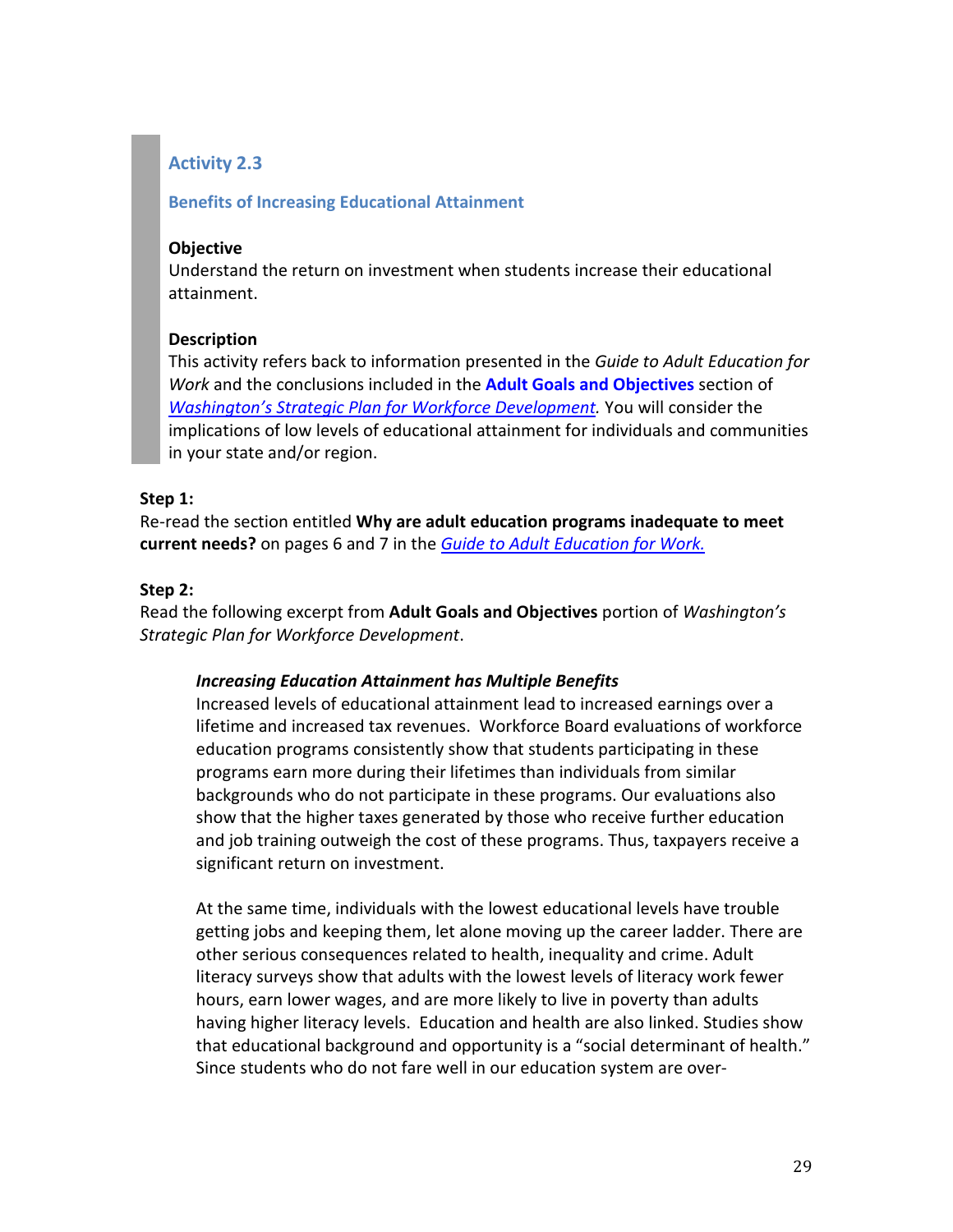represented among racial and ethnic minorities, these racial and ethnic minorities are also at greater risk of poor health outcomes.

The fact is that currently one out of four working families with children—a total of 42 million people—are low-income. These families pay a higher percentage of their income for housing than those earning more, are far less likely to have health insurance, and often lack the education and skills required to succeed in today's skills-dri[v](#page-75-4)en economy. $^{\mathsf{v}}$ 

#### **Step 3:**

Reflect on what you've read by answering the following questions:

1. How closely does the profile of adults with low levels of educational achievement align with your observations of students in your adult education program?

2. How might a system focused on workforce preparation for poverty rates and the need for health services for individuals in your community?

3. Are there ways in which your current system of educational programming and services match the "new basics" outlined on p. 7 of the *[Guide to Adult Education](http://www.ncee.org/wp-content/uploads/2010/09/adult_ed_work_guide.pdf)  [for Work?](http://www.ncee.org/wp-content/uploads/2010/09/adult_ed_work_guide.pdf)*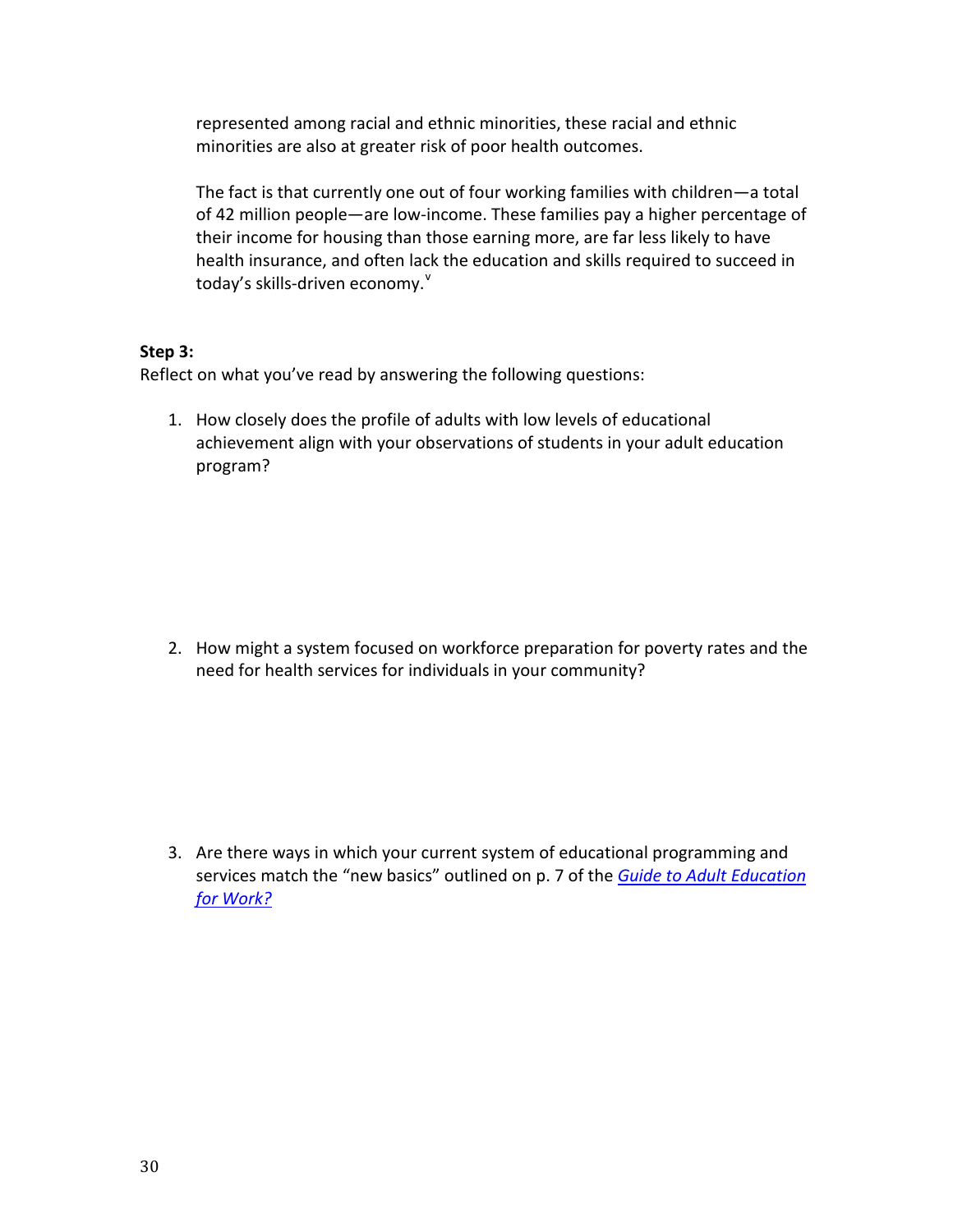# **Activity 2.4**

### **Roles and Responsibilities of Adult Educators**

### **Objective**

Identify and reflect on your role in the adult education system.

### **Description**

In this activity you will describe your role in the adult education system in its current form. You will then consider how your work might be focused more directly to help students prepare for post-secondary education or training and work.

### **Step 1:**

Write a short description of your role within the existing structure of adult education in your community.

Job title:

School, agency, or business affiliation:

Description: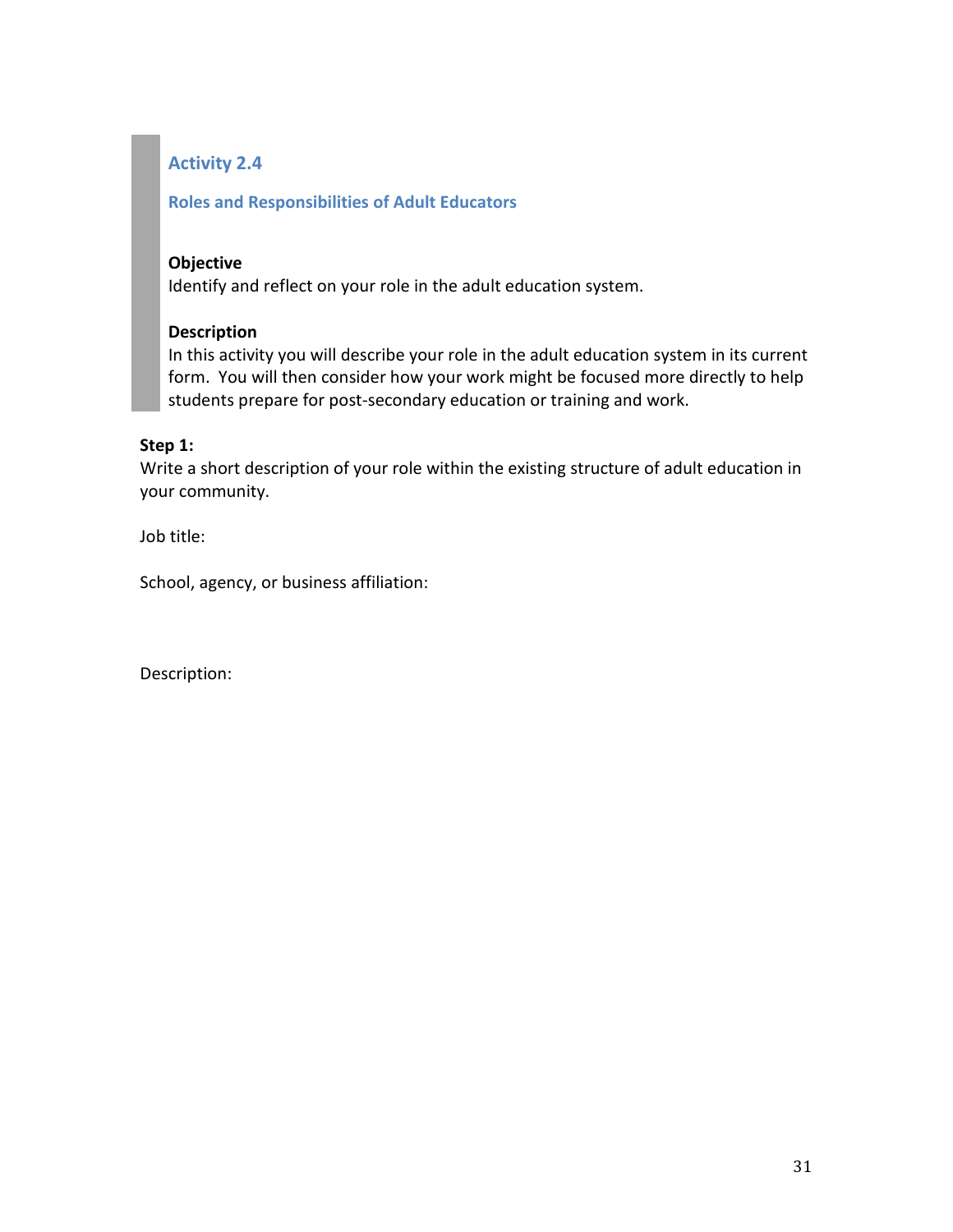### **Step 2:**

Describe how the work you do with students helps them prepare to move on for more education or training or to move directly into the workplace.

# **Step 3:**

Consider what you might do differently if you were to focus your program and/or classroom more directly on Adult Education for Work. What changes would you make in the existing program and/or classroom structure, policies, and practices?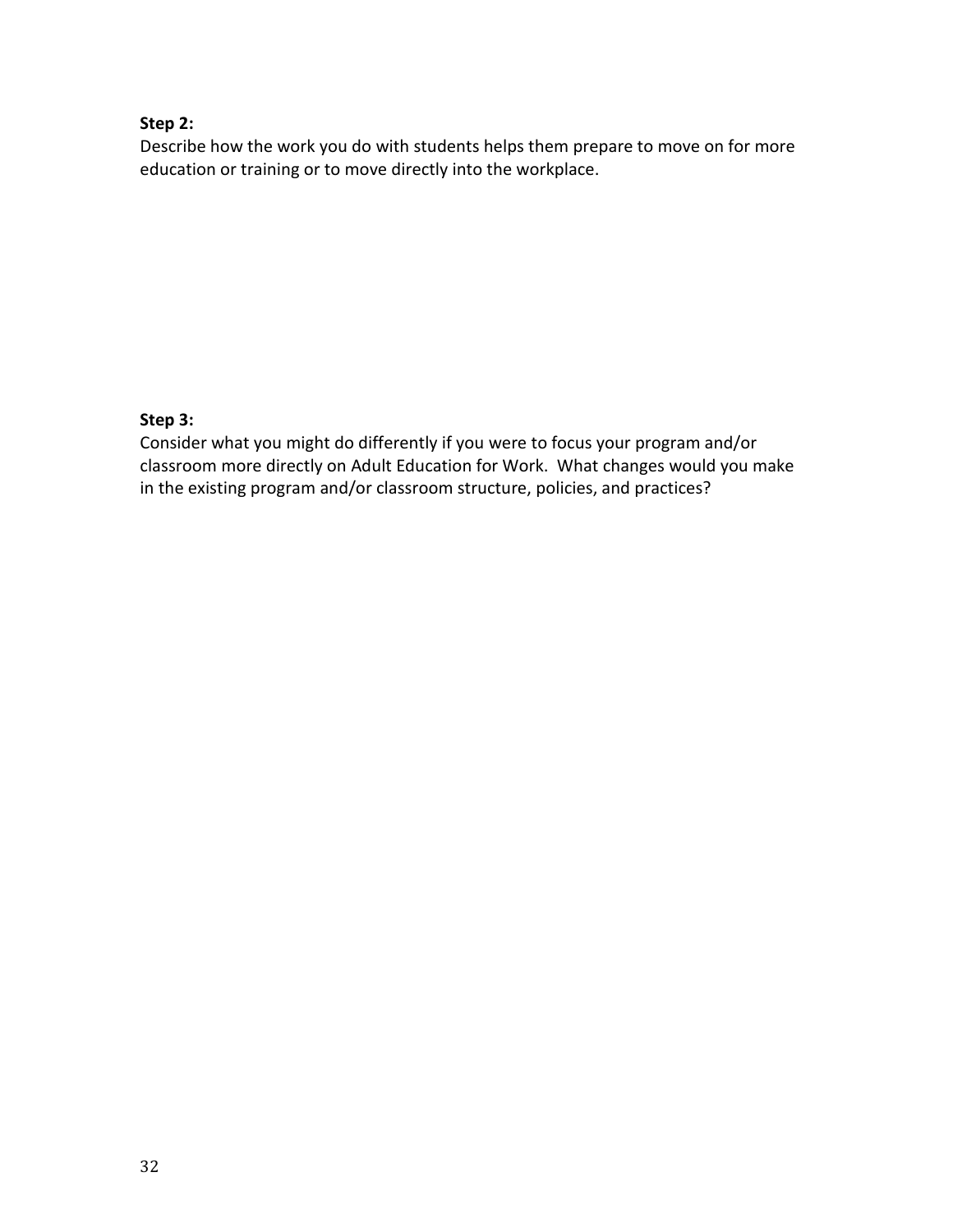# **Activity 2.5**

### **Speaking the Same Language: Definitions**

### **Objective**

Define terms commonly used in the field of adult education.

### **Description**

In this activity, you will consider several commonly used terms and acronyms used in adult education. You will determine ways that each of these affects your program structure and the instruction that you deliver.

### **Step 1:**

How familiar are you with the following terms that apply to adult education programs and the content they deliver? Describe how you understand each. This activity can evoke interesting and sometimes different responses depending on the role you play in the adult education program.

Adult Basic Education (ABE)

Adult Secondary Education (ASE)

English as a Second Language (ESL)

One-Stop Career Centers

Career Pathways

Career Ladders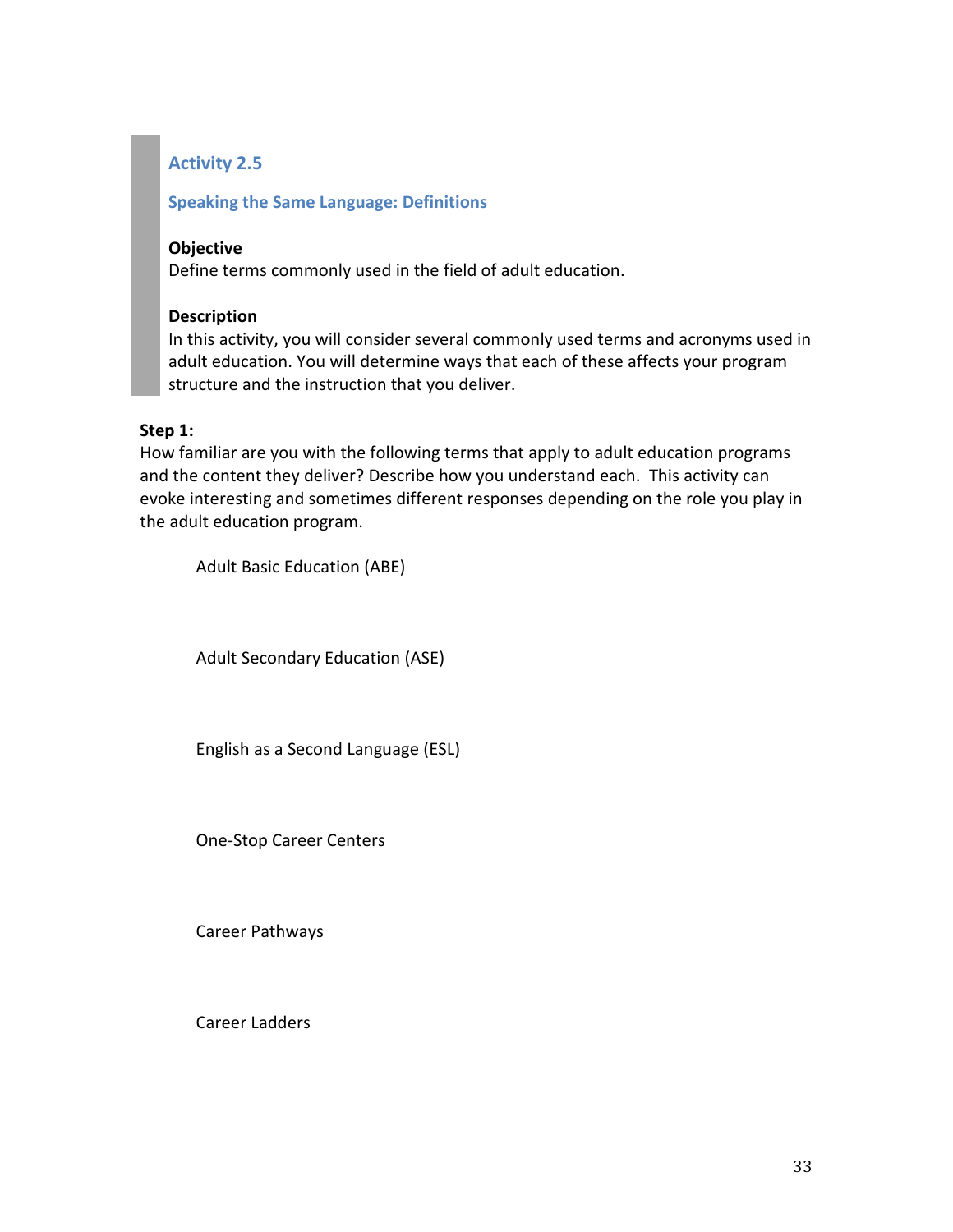National Career Readiness Certificate

Workforce Investment Act

High Priority Occupations

#### **Step 2:**

Use the following questions as a guide to group discussion or personal reflection:

- 1. How much of your program is devoted to each of the categories listed above?
- 2. Are there any program elements listed that you would like to know more about?
- 3. For administrators: How might additional knowledge about these things affect your overall program structure?
- 4. For teachers: How might the concepts underlying each term impact individual students?
- 5. How can you use this information to enhance relationships with and interactions between public and private partners in providing adult education services?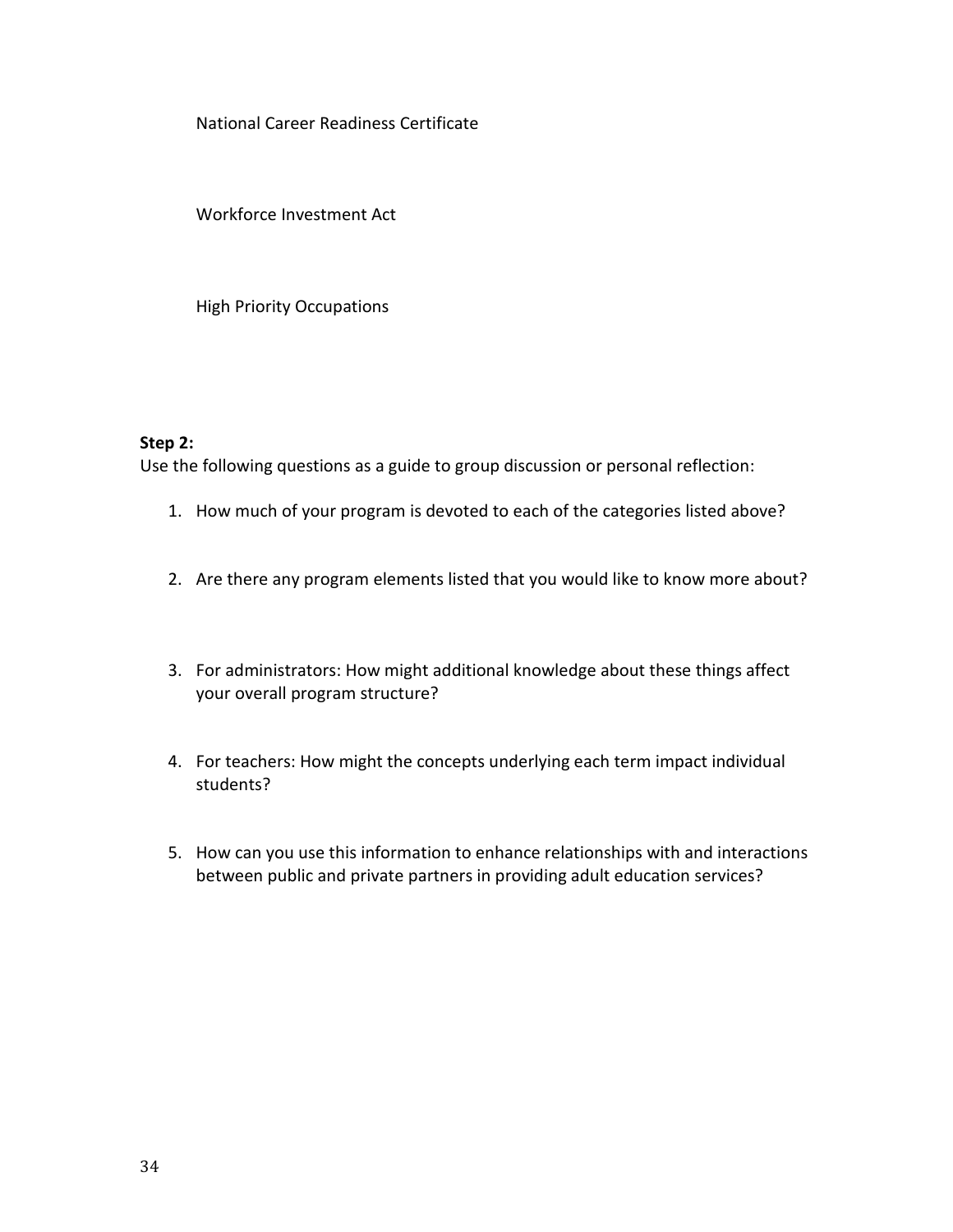# **Activity 2.6**

# **Key Partners in Workforce Development**

### **Objective**

Explain the services provided by local workforce partners to students in adult education programs.

# **Description**

This activity will help you identity your local workforce partners and the services they provide. You will explore how your students could benefit from these services.

# **Step 1:**

The first block of the chart on page 11 of the *[Guide to Adult Education for Work](http://www.ncee.org/wp-content/uploads/2010/09/adult_ed_work_guide.pdf)* identifies the roles and responsibilities of key partners in a successful career pathways system. As an adult education practitioner, you should be aware of these key partners and the services they provide.

# Use Table 3 (p. 35) **LOCAL WORKFORCE DEVELOPMENT PARTNERS – SERVICES**

**OFFERED** to identify the key workforce partners in your area. Identify at least one way your students could benefit from the services provided by each of these partners.

# **Step 2:**

After completing Table 3, answer the following questions in discussion or in personal reflection:

- 1. What do you know about other workforce partners in your community?
- 2. Is there overlap in services provided by different workforce partners?
- 3. Are there ways in which various partners in the Workforce Development System might work together more closely to effectively serve adult students in your region?
- 4. What steps can you take to help your students take best advantage of the various agencies and organizations?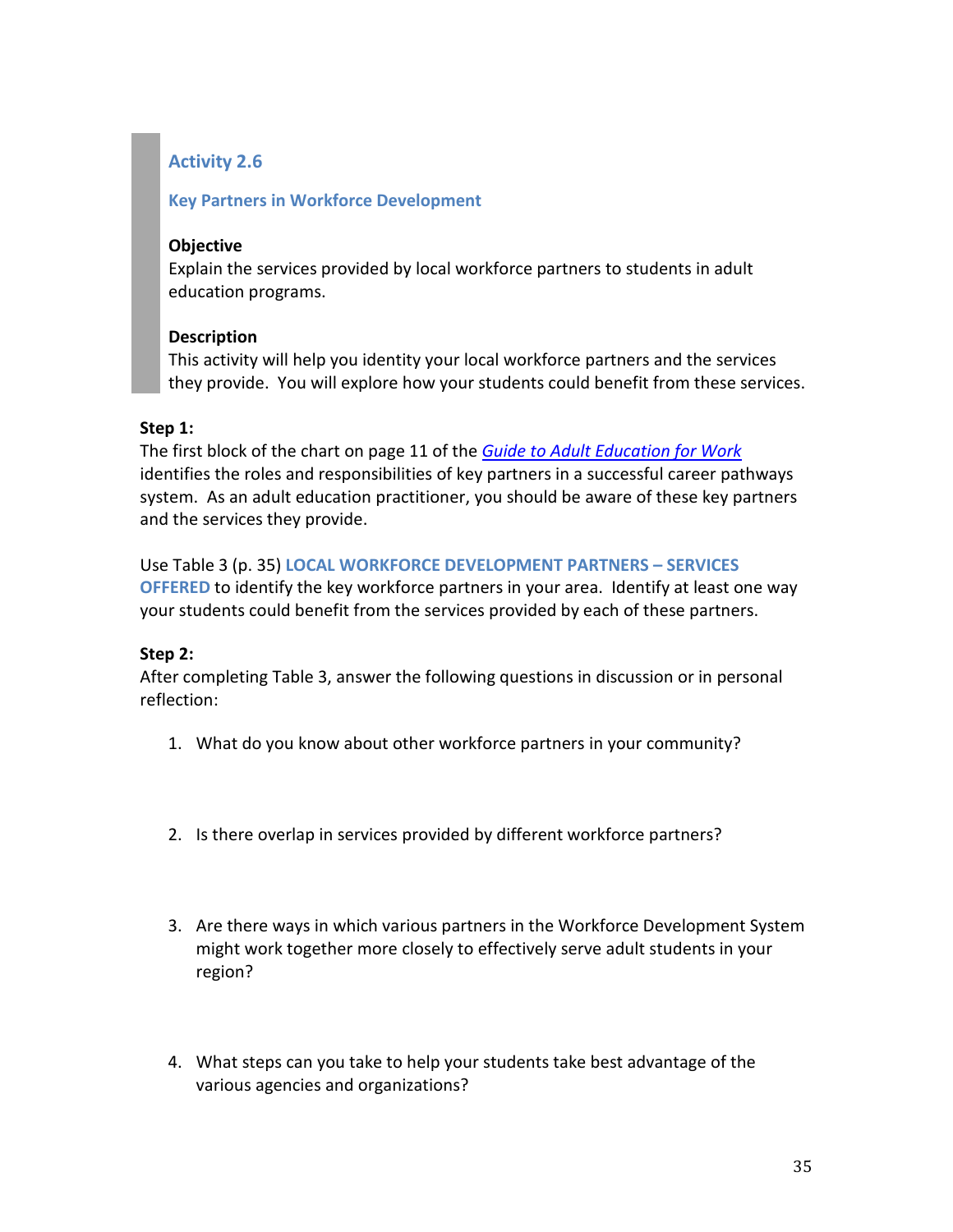|                                       | Workforce Partner(s) | How can your students benefit from the |
|---------------------------------------|----------------------|----------------------------------------|
|                                       |                      | services provided by these partners?   |
| State agency that                     |                      |                                        |
| funds your adult                      |                      |                                        |
| education program                     |                      |                                        |
|                                       |                      |                                        |
| Adult education                       |                      |                                        |
| providers                             |                      |                                        |
| Postsecondary and                     |                      |                                        |
| technical institutions                |                      |                                        |
| (including                            |                      |                                        |
| community colleges)                   |                      |                                        |
|                                       |                      |                                        |
| Workforce<br><b>Investment Boards</b> |                      |                                        |
|                                       |                      |                                        |
|                                       |                      |                                        |
| One-Stop Career<br>Centers            |                      |                                        |
|                                       |                      |                                        |
| Career and technical                  |                      |                                        |
| education                             |                      |                                        |
|                                       |                      |                                        |
| Social services                       |                      |                                        |
|                                       |                      |                                        |
| agencies                              |                      |                                        |
| Community-based,                      |                      |                                        |
| faith-based, and/or                   |                      |                                        |
| volunteer                             |                      |                                        |
| organizations                         |                      |                                        |
| Others that provide                   |                      |                                        |
| or facilitate adult                   |                      |                                        |
| education and                         |                      |                                        |
| supportive services                   |                      |                                        |

#### **Table 3: LOCAL WORKFORCE DEVELOPMENT PARTNERS – SERVICES OFFERED**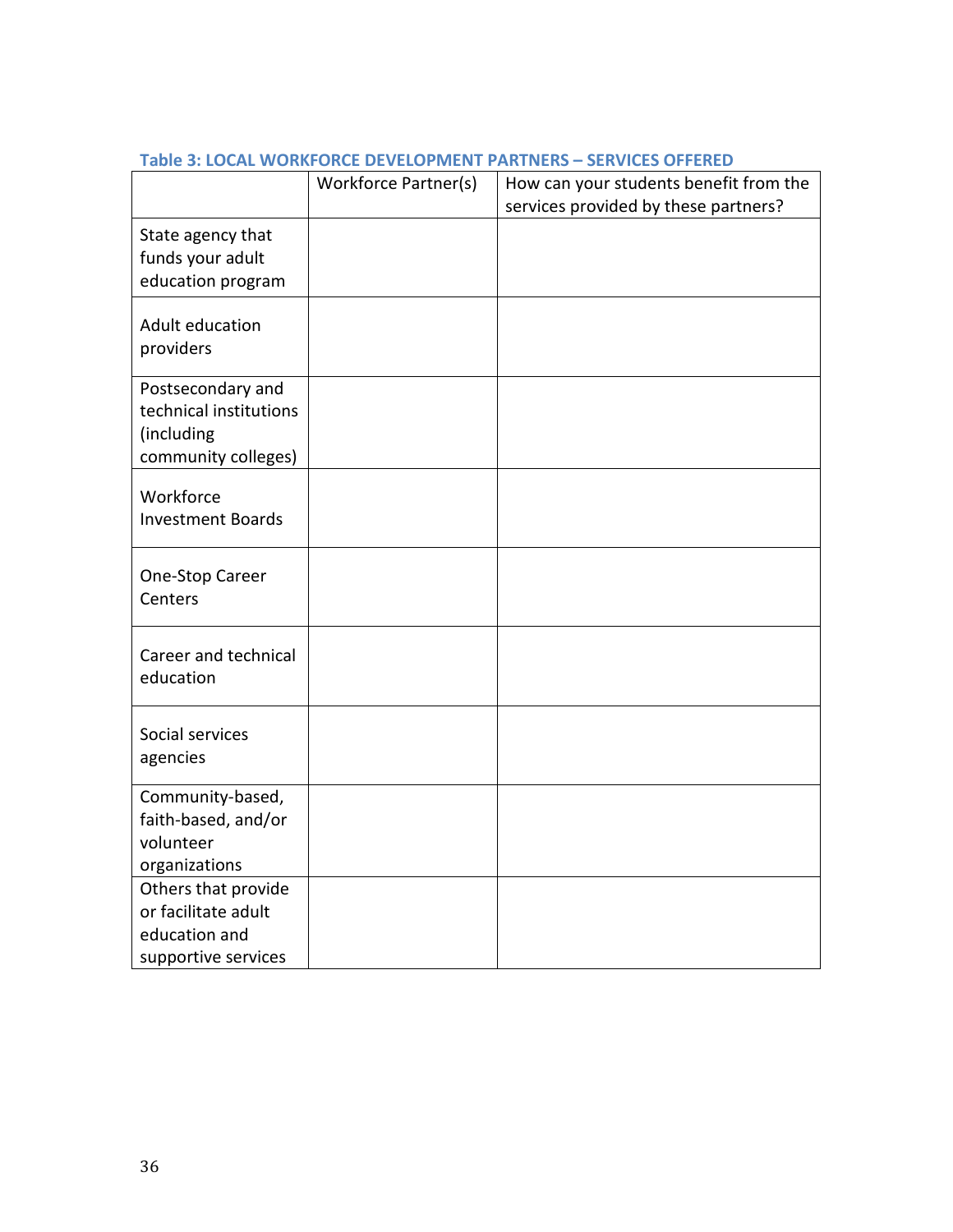#### **Collaborations in the Workforce Development System**

#### **Objective**

Describe the role of your program or agency in the local Workforce Development System.

#### **Description**

This activity explores the role your program plays in the Workforce Development System in your region.

#### **Step 1:**

Now that you have an understanding of the key partners within your Workforce Development System, identify where your program fits within this system. Answer these questions in group discussion or individual reflection:

- 1. How are you collaborating with at least one of the key partners identified?
- 2. What does this partnership mean to you as an adult education practitioner?
- 3. Are there formal partner agreements established that specify the details of the collaboration?
- 4. How might you build on these partnerships to equip your students for success in finding work or moving on to postsecondary education and training?
- 5. Are there other agencies or businesses in your community that you would like to work with more closely?
- 6. What specific steps can you take to strengthen relationships between partners?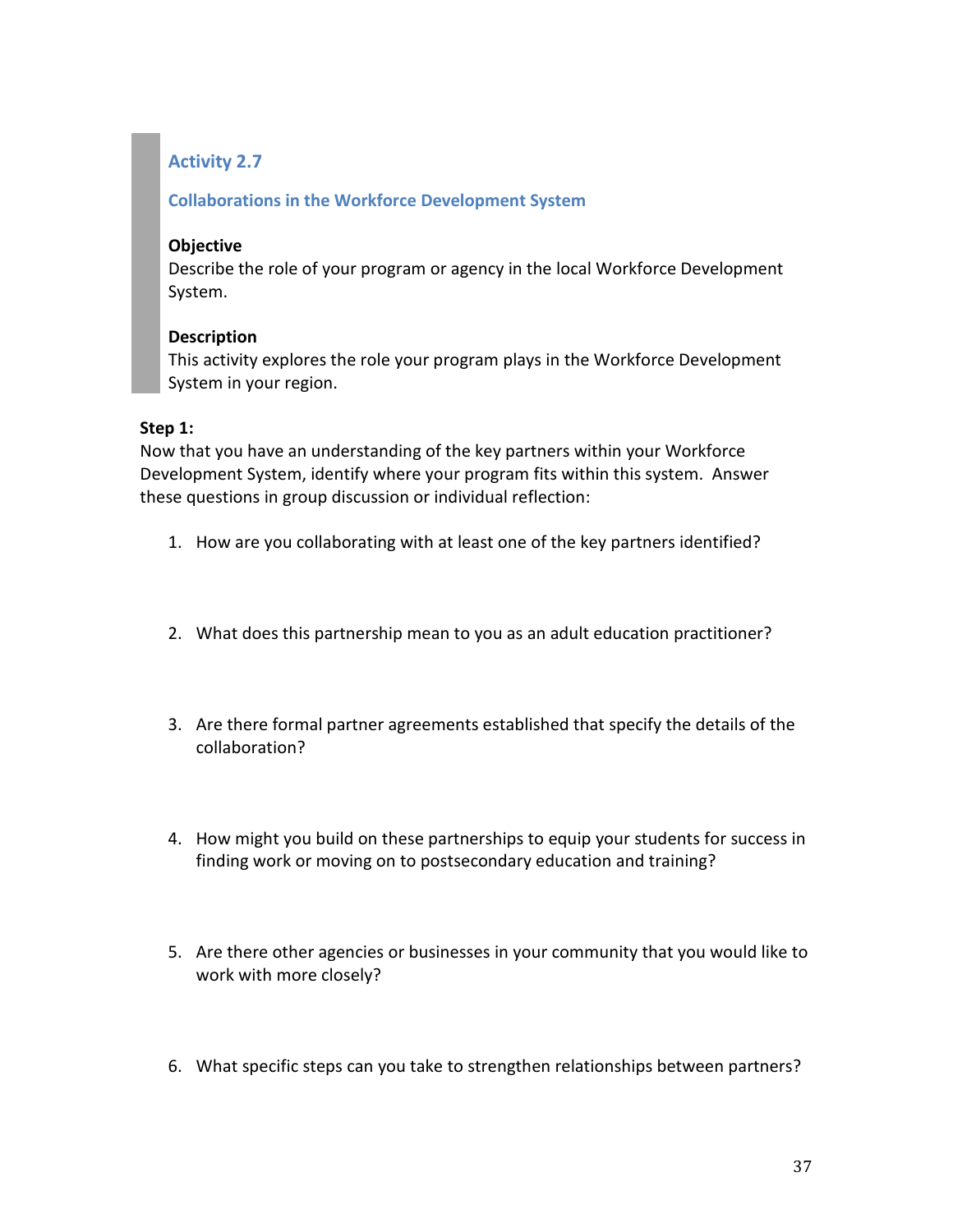#### **Contrasting Models of Adult Education**

#### **Objective**

Compare features of traditional and restructured adult education programs.

#### **Description**

You will begin by examining the chart entitled **Moving Towards "New Basics" for Adult Education for Work** on page 7 in the *[Guide to Adult Education for Work](http://www.ncee.org/wp-content/uploads/2010/09/adult_ed_work_guide.pdf)*. As you work through this activity, you will identify the specific features of two different models for adult education.

#### **Step 1:**

Review the chart on page 7 entitled **Moving Towards "New Basics" for Adult Education for Work** in the *Guide to Adult Education for Work*. Using Table 4 PRINCIPLES OF ADULT EDUCATION on pages 38-39, record descriptions of what classroom instruction might look like in these two models for adult education programs.

#### **Step 2:**

Using the chart on page 7 of the *Guide to Adult Education for Work* and the ideas you listed in Table 4, determine where your program falls along this continuum for each of the identified focus areas.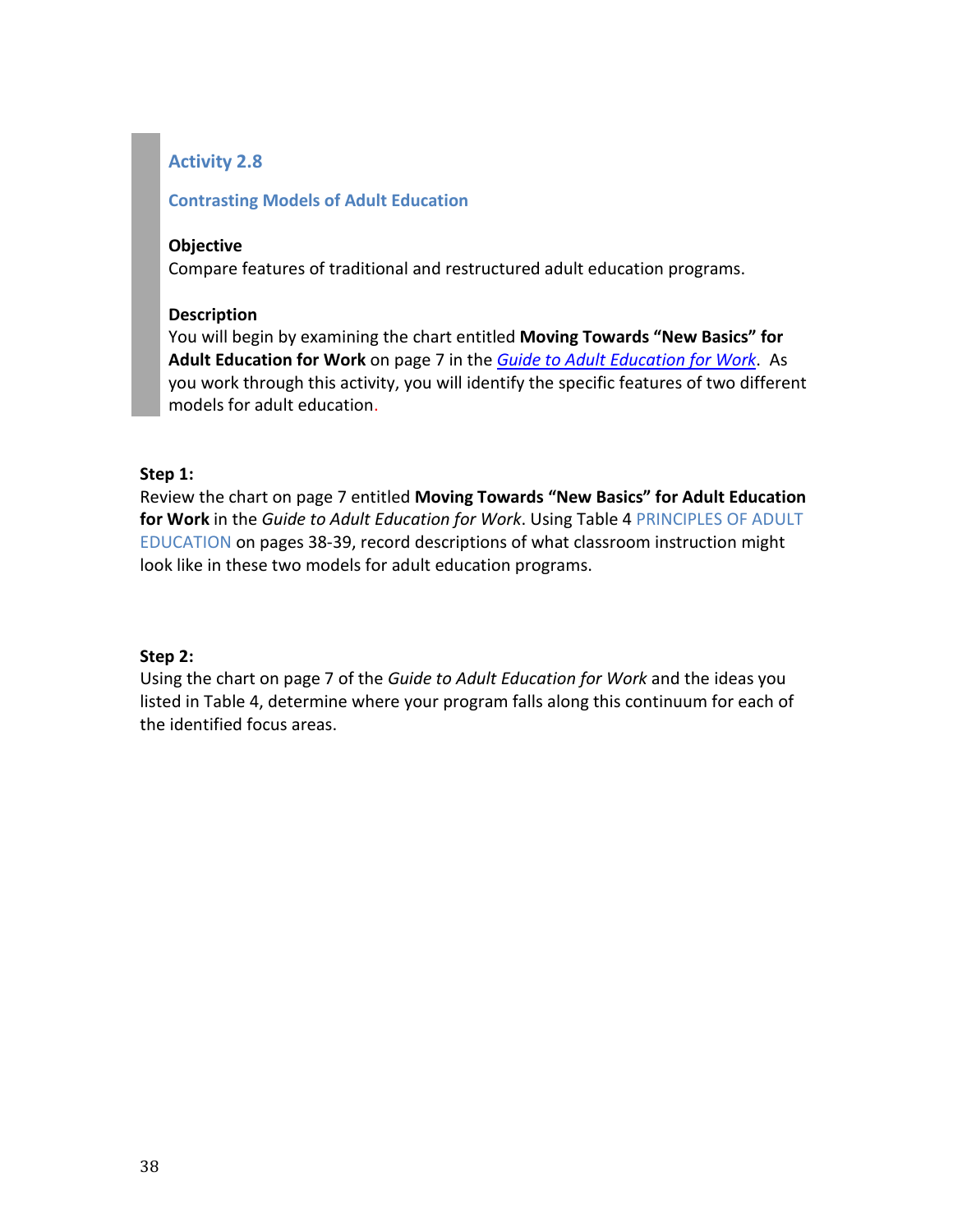|                      | <b>Traditional Model</b>                                                             | <b>Adult Education for Work Model</b>                                                                                                                                |
|----------------------|--------------------------------------------------------------------------------------|----------------------------------------------------------------------------------------------------------------------------------------------------------------------|
|                      | Student is the primary customer.                                                     | Students and employers are the<br>customers.                                                                                                                         |
| Customer             |                                                                                      |                                                                                                                                                                      |
|                      | Life skills, GED®, or adult diploma are the<br>primary goals.                        | Work readiness skills and preparation for<br>postsecondary education are the primary<br>goals.                                                                       |
| Goal of<br>curricula |                                                                                      |                                                                                                                                                                      |
|                      | Applying literacy, numeracy and English<br>language learning to everyday life tasks. | Literacy and numeracy and English<br>language learning as well as thinking and<br>reasoning skills such as problem solving,<br>team work and following instructions. |
| Content<br>focus     |                                                                                      |                                                                                                                                                                      |

## **Table 4: PRINCIPLES OF ADULT EDUCATION**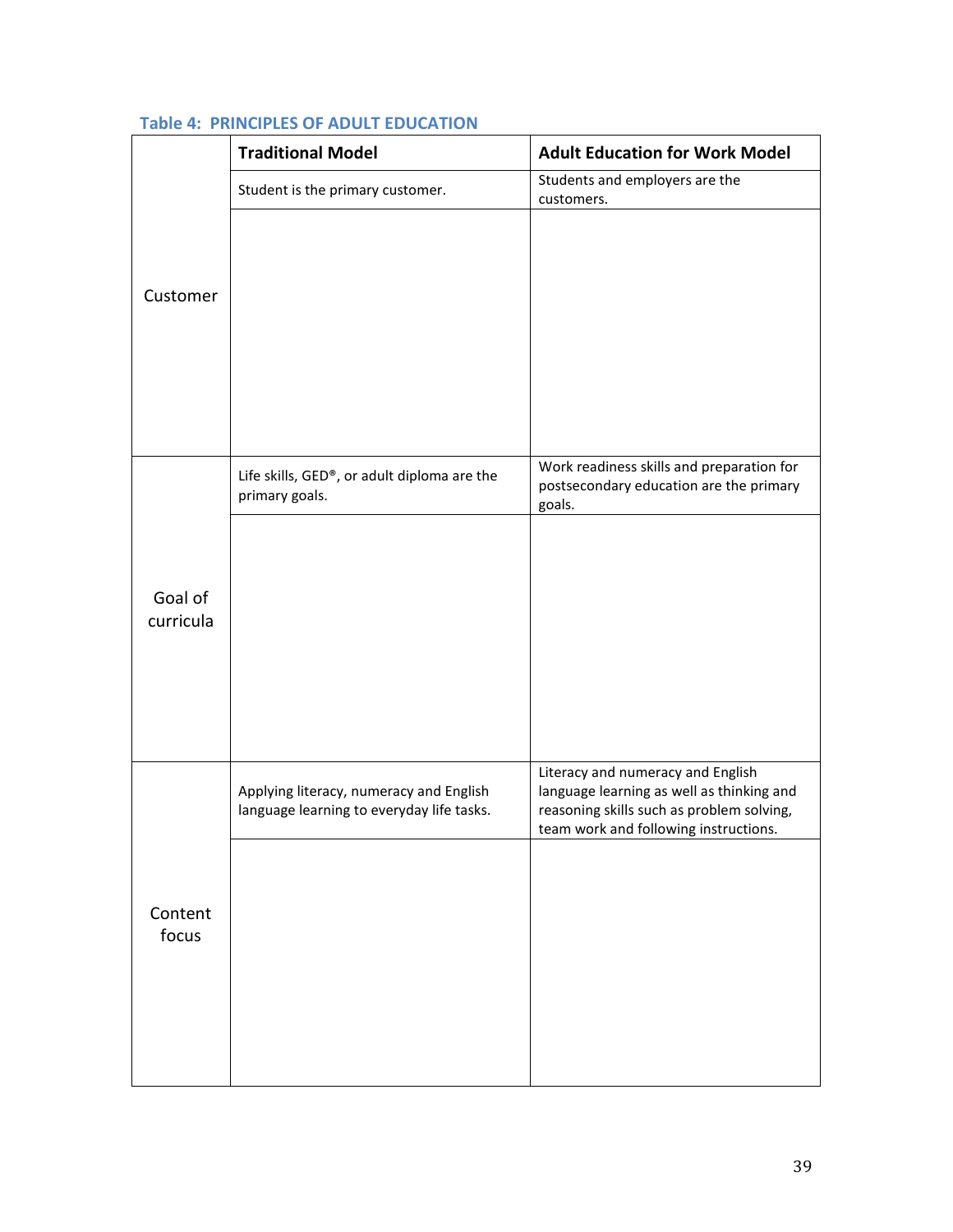|                                    | <b>Traditional Model</b>                                                                                                                      | <b>Adult Education for Work Model</b>                                                                                                                                              |
|------------------------------------|-----------------------------------------------------------------------------------------------------------------------------------------------|------------------------------------------------------------------------------------------------------------------------------------------------------------------------------------|
|                                    | Might include some employment-related<br>tasks like filling out a job application.                                                            | Teaches basic skills in a work context and<br>stresses good work habits such as<br>punctuality, diligence, communication, and<br>appropriate dress and behavior.                   |
| How work<br>readiness<br>is taught |                                                                                                                                               |                                                                                                                                                                                    |
|                                    | Driven by students' personal goals, needs<br>and interests.                                                                                   | Driven by students' employment goals, the<br>skill needs of family-sustaining jobs and<br>the entry requirements for postsecondary<br>education and training.                      |
| Program<br>focus                   |                                                                                                                                               |                                                                                                                                                                                    |
|                                    | Many adult education students never<br>achieve a GED®, much less the<br>postsecondary education that is key to<br>success in today's economy. | Most students achieve a high level of basic<br>and workforce readiness skills and are<br>prepared to enter postsecondary<br>education and training and family-<br>sustaining jobs. |
| End goal                           |                                                                                                                                               |                                                                                                                                                                                    |

## **Table 4: PRINCIPLES OF ADULT EDUCATION, cont.**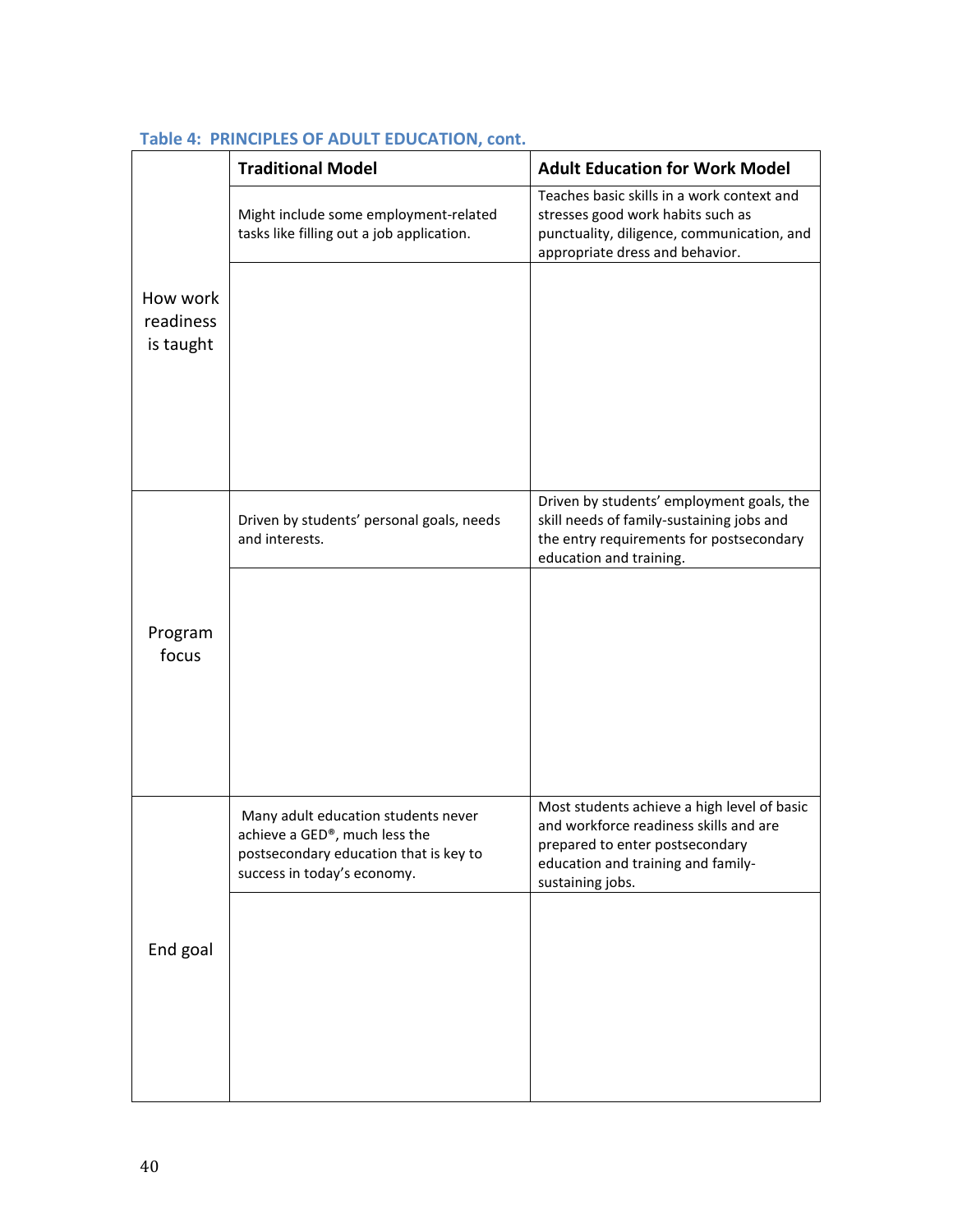#### **Establishing Goals for Program Improvement**

#### **Objective**

Identify areas for program improvement efforts.

## **Description**

This activity reviews the Key Changes listed in the last block of the chart on page 11 of the *[Guide to Adult Education for Work](http://www.ncee.org/wp-content/uploads/2010/09/adult_ed_work_guide.pdf)*. You will consider what you can do to make the paradigm shift from your existing adult education program to one that implements the elements of an Adult Education for Work program. Finally, you will choose one key change and develop a plan to implement this change in your program.

#### **Step 1:**

Use Table 5 ELEMENTS OF AN ADULT EDUCATION PROGRAM on the following page to record ideas for implementing changes in program structure, policies, and practices that will help your program move along the continuum towards becoming an Adult Education for Work program.

## **Step 2:**

After you have completed the chart, choose one focus area and brainstorm ideas of how you could implement changes in this aspect of your program. Together with your colleagues, determine which of these ideas you believe is most promising.

## **Step 3:**

Make a plan to begin working toward this goal. Decide

- who will have primary responsibility for this improvement project;
- what tasks each person on the team will complete;
- the date by which this change will be fully implemented;
- benchmarks for meeting your deadline;
- how you will assess the success of this change in the system of adult education provided to your students.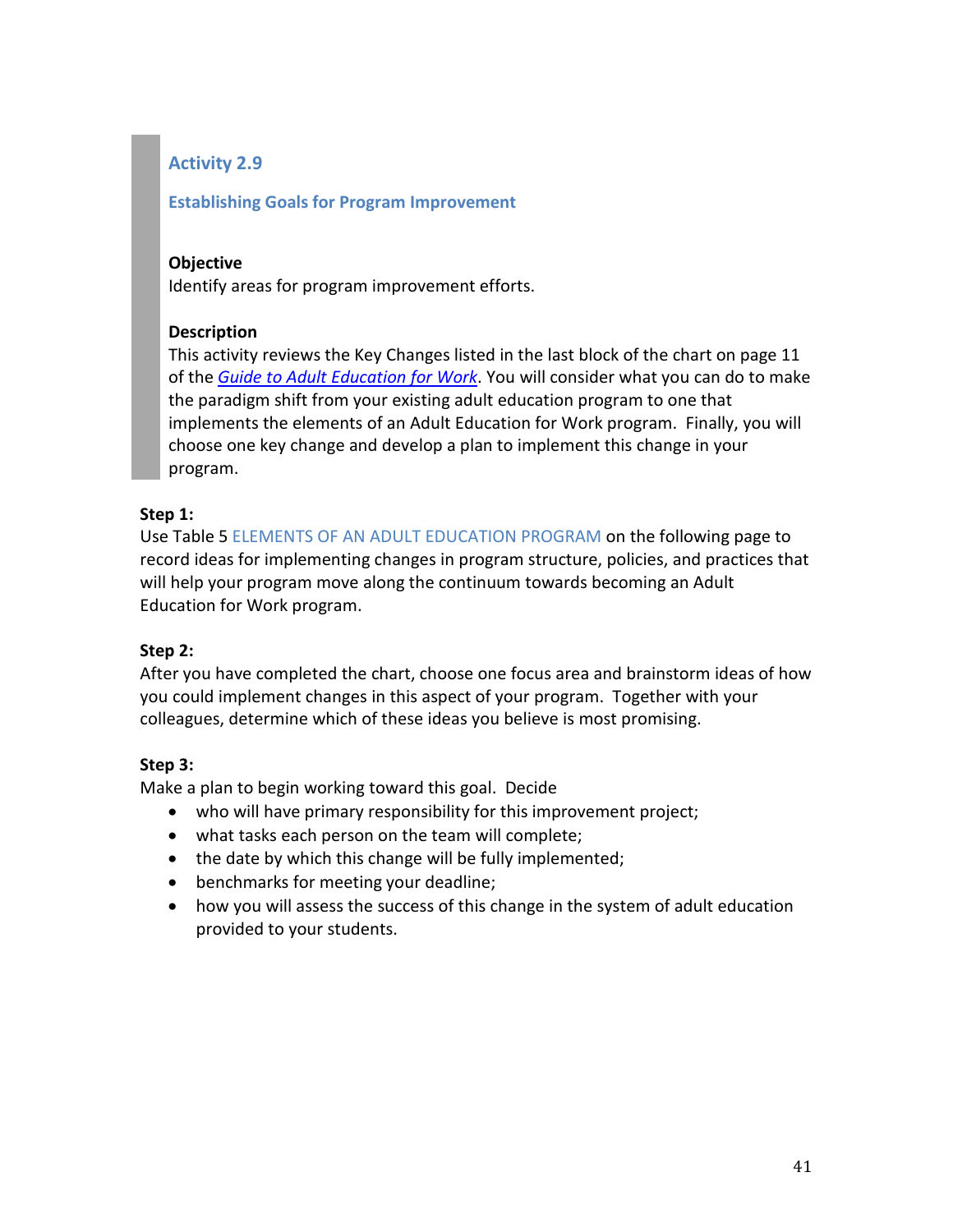| <b>Focus area for</b><br>program<br>improvement | <b>Ideas for implementation</b> |
|-------------------------------------------------|---------------------------------|
| Customer                                        |                                 |
| Goal of Curricula                               |                                 |
| Content focus                                   |                                 |
| How work<br>readiness is<br>taught              |                                 |
| Program focus                                   |                                 |
| End goal                                        |                                 |

#### **Table 5: ELEMENTS OF AN ADULT EDUCATION PROGRAM**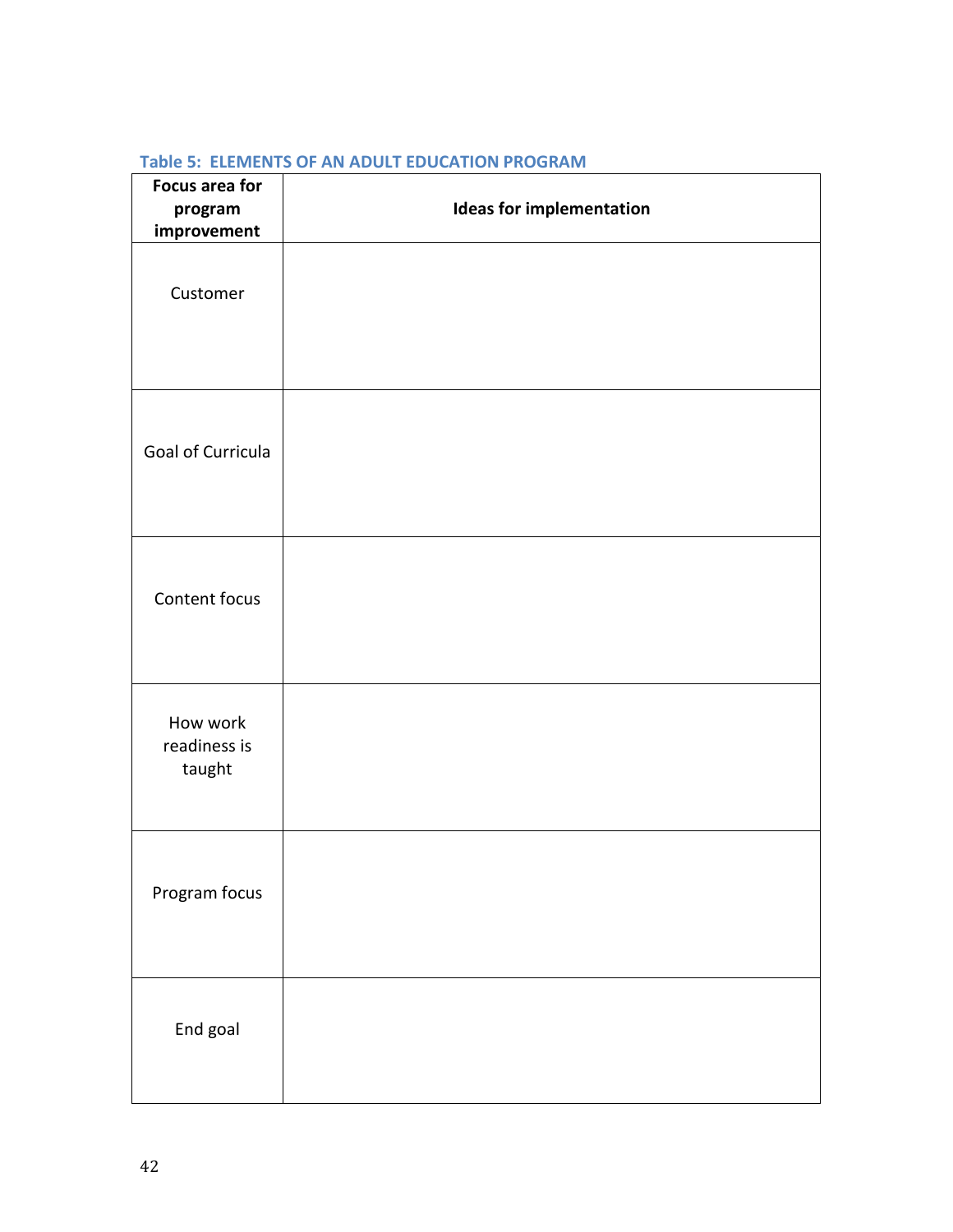

Section 3 **Quality Elements of a Model Adult Education for Work Program**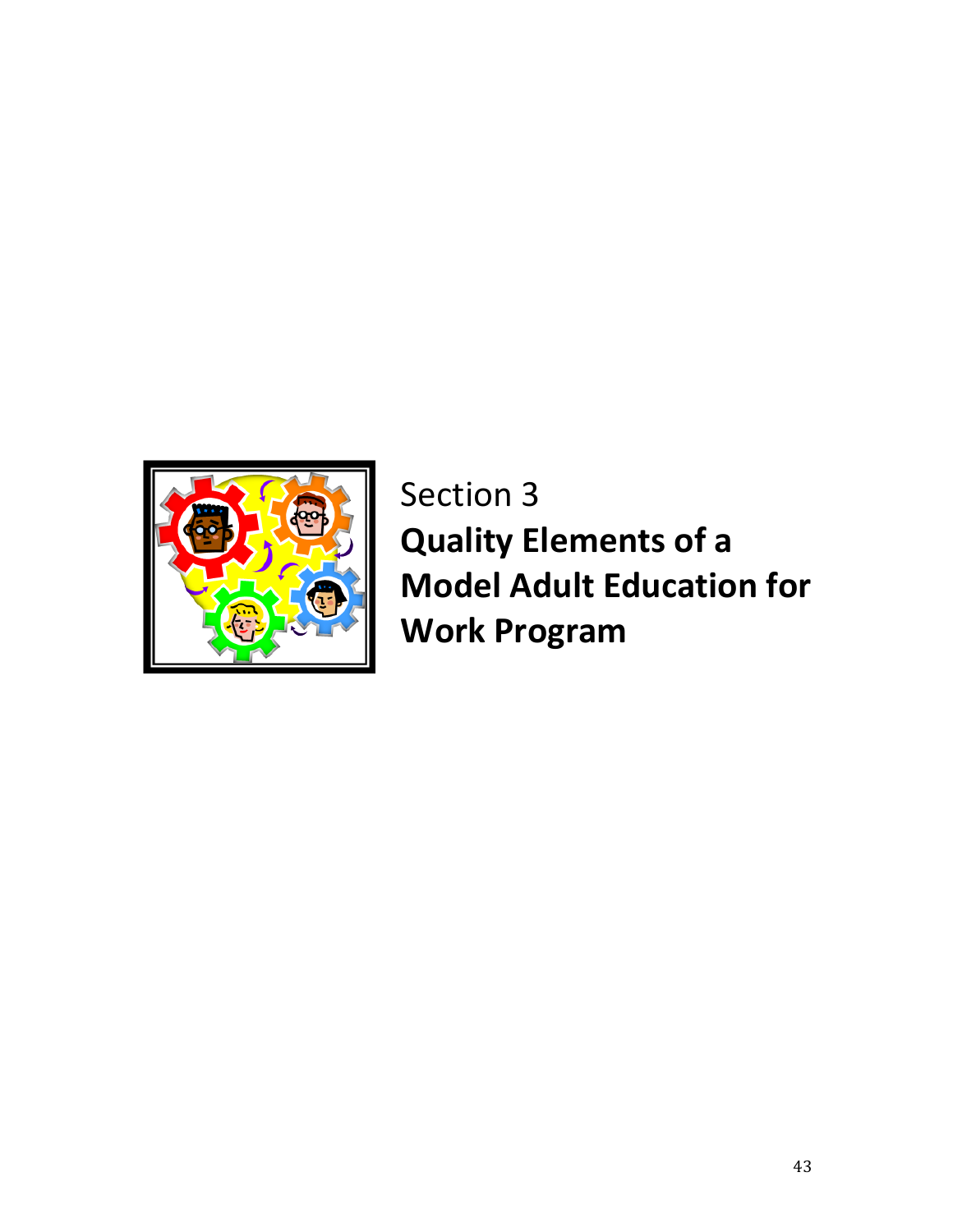# **Introduction to Section 3: Quality Elements of a Model Adult Education for Work Program**

Section 1 of this study guide focuses on the concepts and methods for contextualizing instruction in Adult Basic Education so that lessons complement the skills used in the workplace and provide workforce education instruction to better prepare students for today's workforce. Section 2 is an introduction to the Adult Education for Work model. The activities included in these two sections asked you to reflect on the structures, policies, and practices of your current program. You were invited to make plans to enhance partnerships with other agencies and business leaders in your community.

The final section of this study guide, **Quality Elements of a Model Adult Education for Work Program** presents

- the elements of outstanding programs described in the *Guide to Adult Education for Work*;
- a series of activities based on the seven Focus Areas of an Adult Education for Work program.

It includes descriptions and examples of programs that are successfully helping their students take the first step on a career ladder that will lead to family-sustaining work. It encourages you to explore various ways an adult education program might begin to incorporate workforce education instruction into daily practice. The Focus Areas and specific Quality Elements outlined are research-based; the examples and descriptions showcase real programs making concrete changes in the way they provide services to their students.

Activity #1 introduces the seven Focus Areas and the twenty-three Quality Elements listed in the *Guide to Adult Education for Work.* After completing a self-assessment, you and your colleagues will identify the areas on which to concentrate your initial program improvement efforts.

Activities #2 through #8 address the Focus Areas. The activities are structured so that you will become familiar with each. We have chosen one Quality Element in each area and outlined a process you can use work toward reaching that benchmark.

Following each activity, we have listed suggestions for additional activities to help you address all of the Quality Elements outlined in each Focus Area.

You and your colleagues may choose to proceed by completing the activities in sequence, or you might begin with the areas you've identified as priorities based on the results of your self-assessment.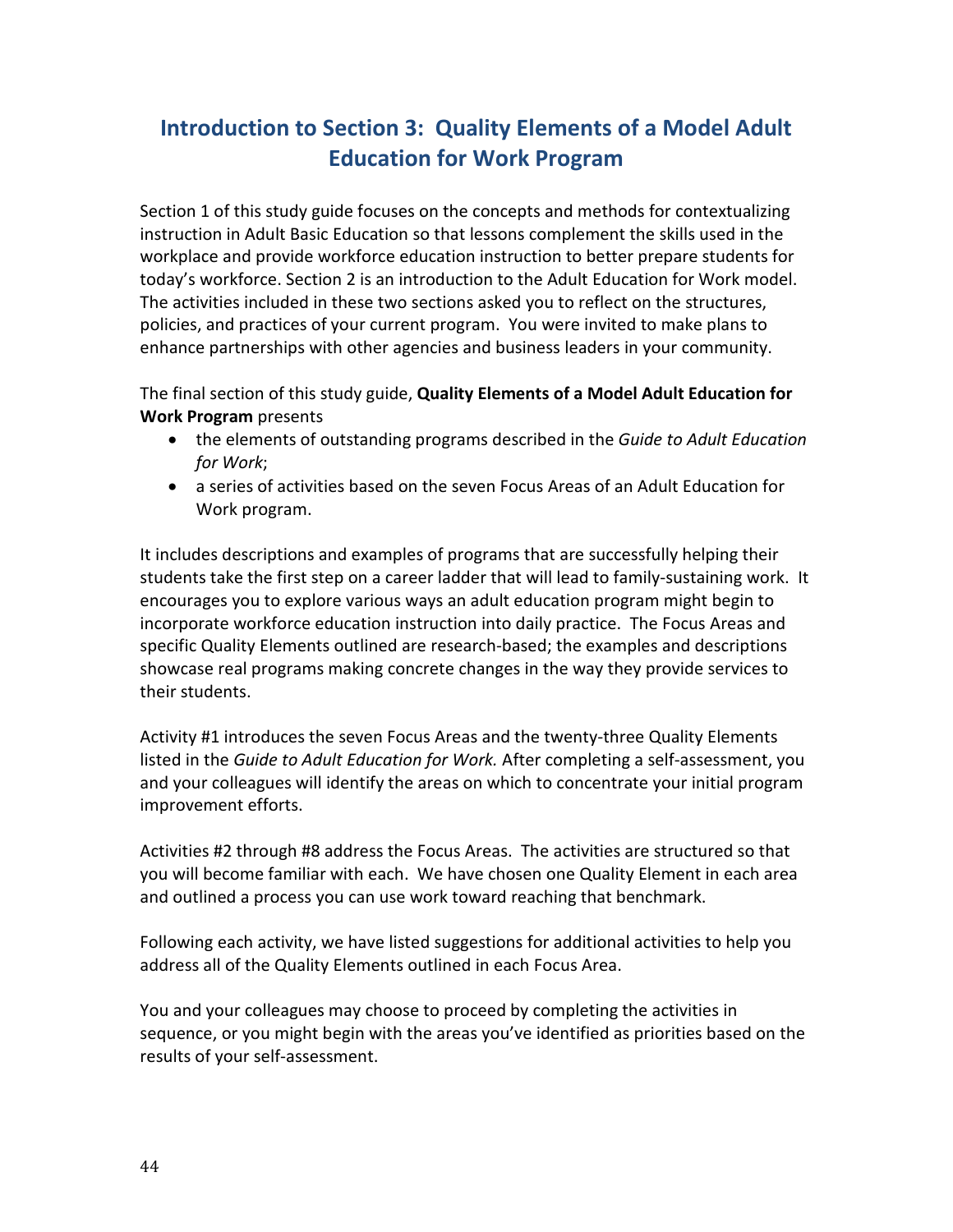The assumption underlying these activities is that program administrators will take primary responsibility for planning and implementation. However, in order to develop an integrated workforce development system, it is crucial that adult educators, service agencies, and local employers work together. Classroom instructors, program administrators, agency partners, and business leaders each have a vital part to play in restructuring adult education so that students will be prepared to move into postsecondary education and training or work. To be most effective, find ways to invite all of the stakeholders into the process, to nurture collaborative relationships, and to celebrate your shared successes along the way.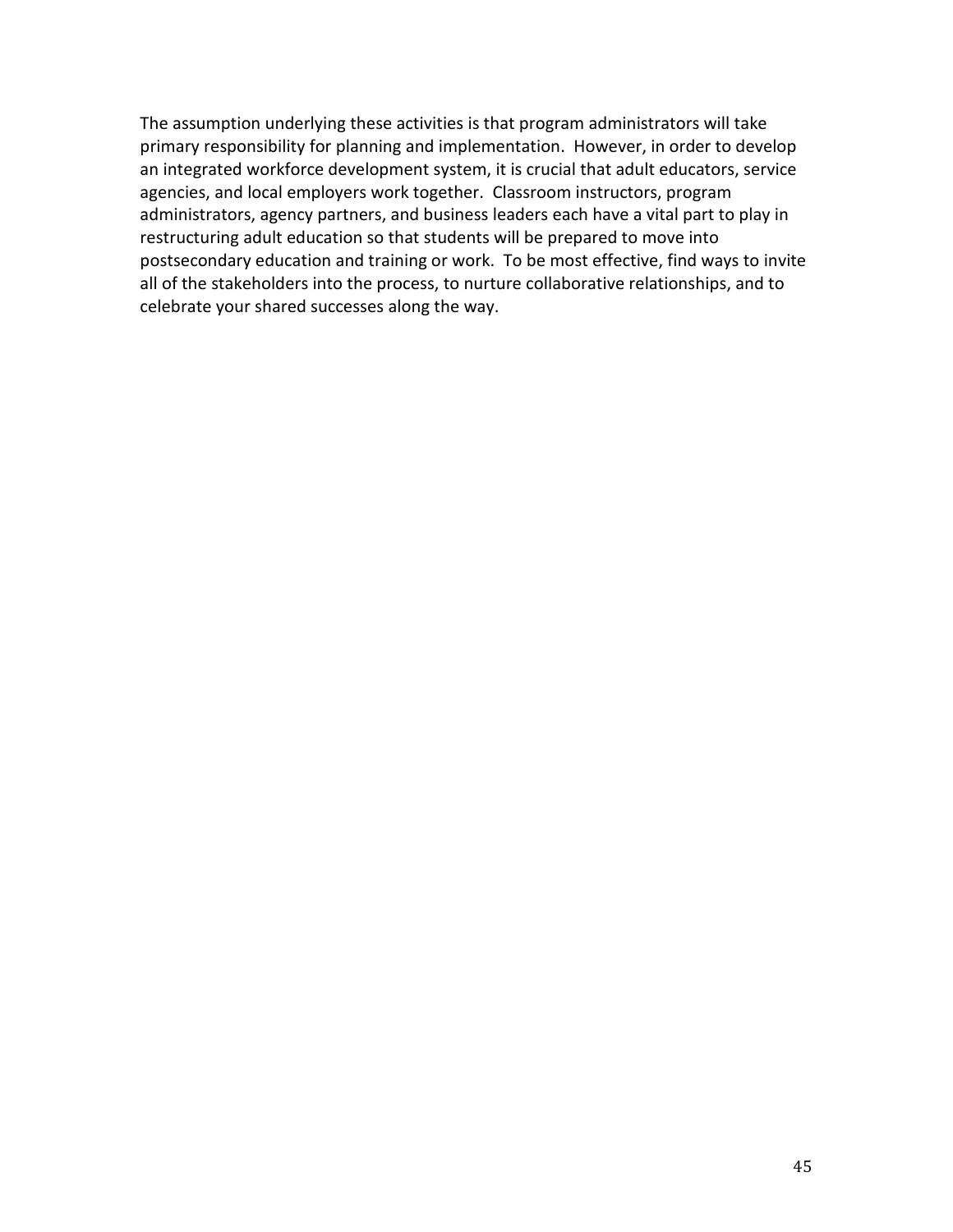#### **Overview of the Quality Elements**

#### **Objective**

Become familiar with the Quality Elements identified in the *Guide to Adult Education for Work.*

#### **Description**

This activity will introduce you to the Quality Elements of an Adult Education for Work program. The quality elements, based on extensive research, also represent what some innovative adult education programs are doing to prepare students for success in further education, training, work, or careers. You will reflect on your program in light of the benchmarks described. As the first step in this process, you will complete a self-assessment. You and your colleagues will begin to prioritize aspects of your current program on which to concentrate your restructuring efforts.

#### **Step 1:**

Read pages 13-33 in the *[Guide to Adult Education for](http://www.ncee.org/wp-content/uploads/2010/09/adult_ed_work_guide.pdf) Work.* This section provides an overview of twenty-three Quality Elements of Adult Education for Work programs divided into seven Focus Areas.

As you read, note at least three (3) ideas that you find interesting or important.

1. 2. 3.

#### **Step 2:**

Paraphrase the benchmarks so that people outside of the field, including your students, will be able to easily understand the goals of an Adult Education for Work program.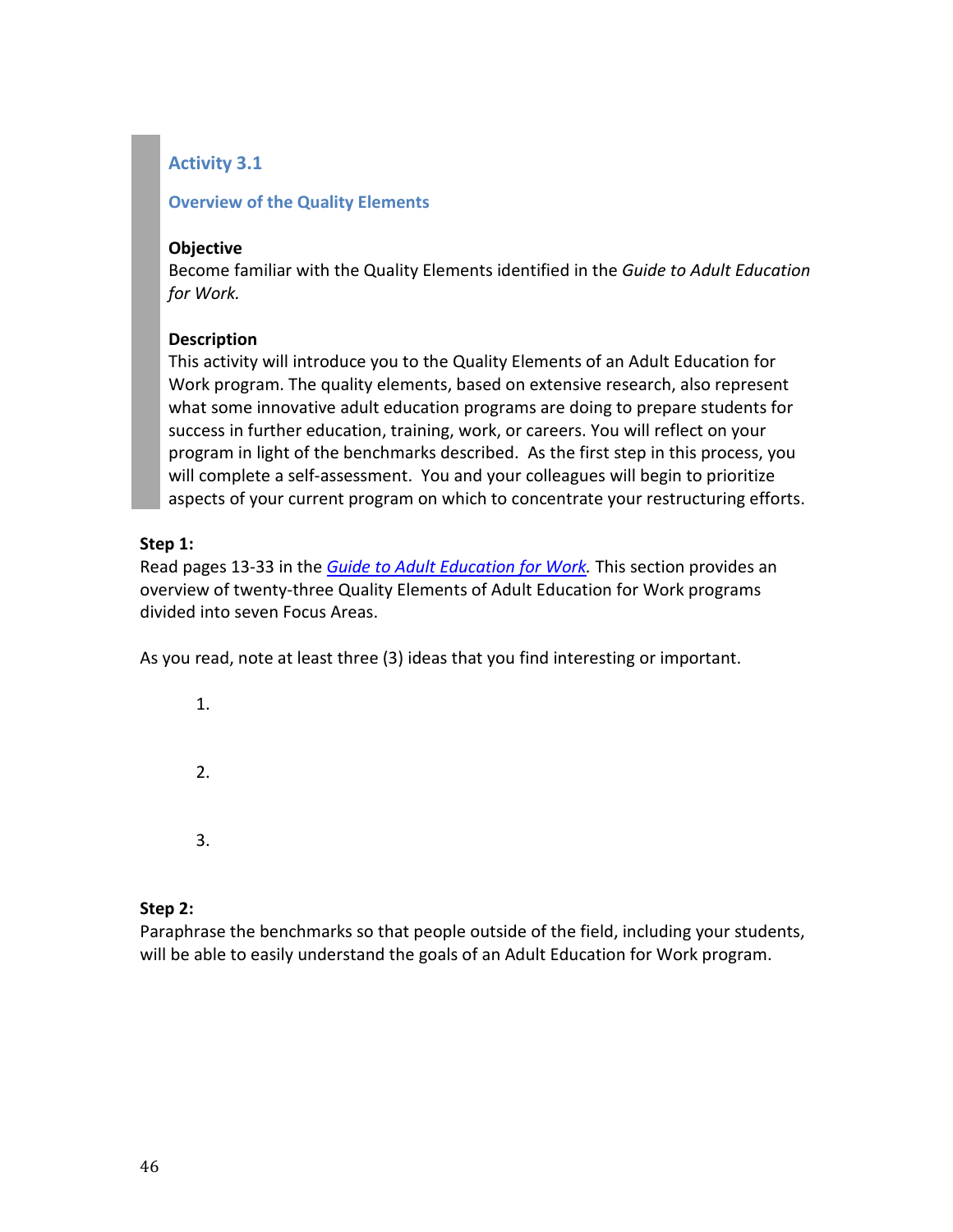## **Step 3:**

Complete the **Self-Assessment Tool: Are You Ready?** on page 38 of the *[Guide to Adult](http://www.ncee.org/wp-content/uploads/2010/09/adult_ed_work_guide.pdf)  [Education for Work](http://www.ncee.org/wp-content/uploads/2010/09/adult_ed_work_guide.pdf)*. After completing the self-assessment, reflect on your ratings.

Write about or discuss the following questions:

- Do you agree that these are appropriate and attainable goals for adult education practitioners working within an integrated workforce development system?
- How does your current program align with the benchmarks?
- What are the areas of strength in your program? Which do you feel confident that you already do well?
- Which areas do you think are most important in order for your students to be successful in meeting their short- and long-term goals?
- Which could be easily attained given existing relationships among adult educators, agency partners, and business leaders in your community?
- Which of the Focus Areas or specific Quality Elements seem to be the most pressing in terms of the needs of your students and local workplaces?
- Which seem the most promising; what restructuring efforts seem most likely to be accomplished successfully?

## **Step 4:**

Together with your colleagues, determine a set of priorities for program improvement. Refer to page 14 of the *[Guide to Adult Education for Work](http://www.ncee.org/wp-content/uploads/2010/09/adult_ed_work_guide.pdf)* for a complete list of Focus Areas and Quality Elements.

Items with a rating of 1 or 2 on the Self-Assessment are the areas you might choose to rank high on your list.

**Step 5:** Decide how you will use the rest of the activities in this section to support and guide your efforts.

- Will you complete all of the activities in consecutive order?
- Do you prefer to begin with the activities that address the priorities you identified?
- Will you work individually or in small groups?
- Who will take primary responsibility to lead each activity?
- How will you report progress back to the others on your team?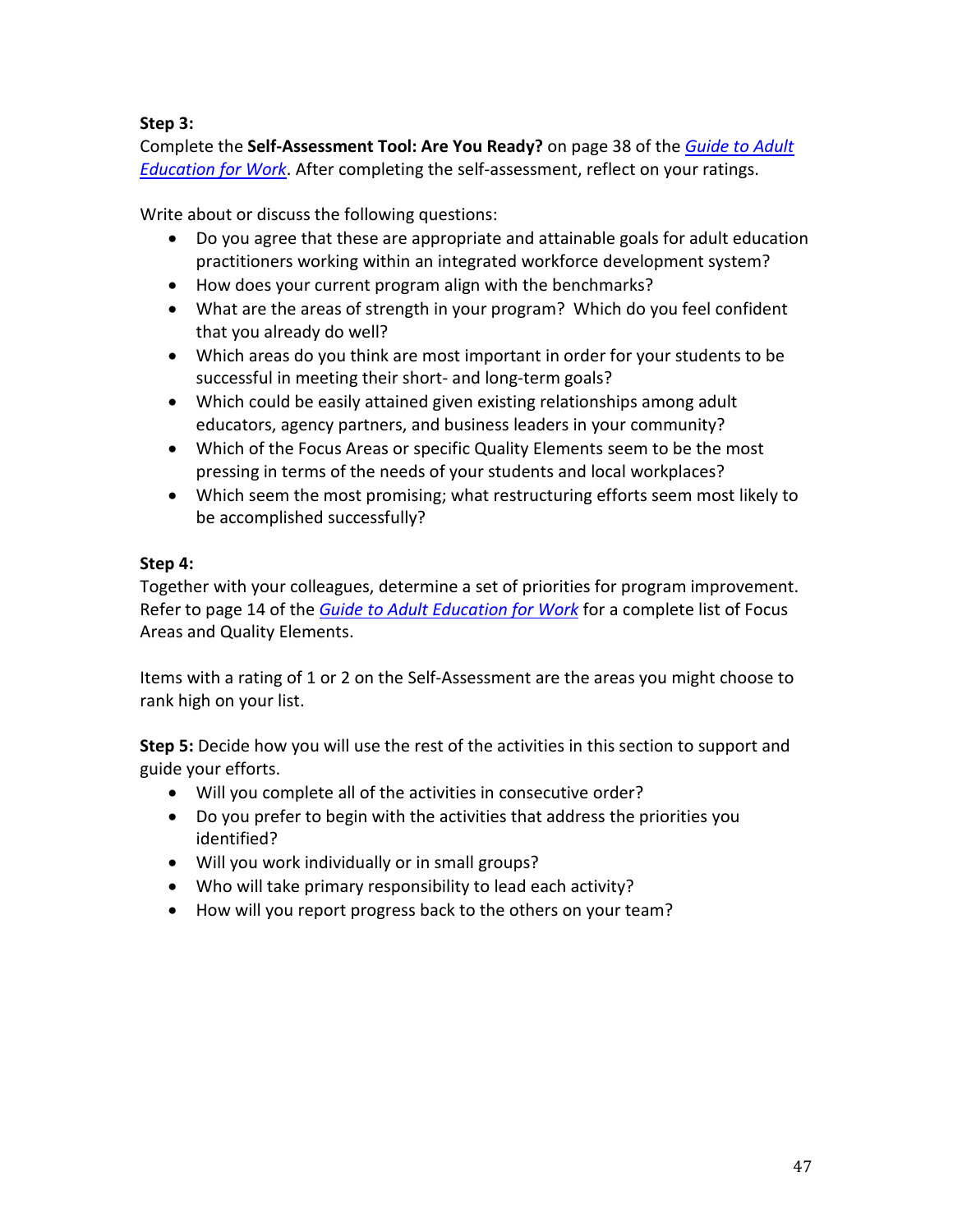#### **Focus Area #1: Program Design**

Quality Element 1-A. Work with all partners to define the role of Adult Education for Work programs in the broader community-wide career pathways system.

#### **Objective**

Clarify your role within the context of a community-wide workforce development system.

#### **Description**

In order to help students move within a career pathways system, you should have a clear understanding of how your work with students supports and is supported by other agencies and organizations in the community. You should be knowledgeable of the customer referral process between the local One-Stop Career Center, your program, and other workforce development partners your students may work with while pursuing their educational and occupational goals. In this activity, you will write a mission statement and develop a chart that reflects the way your program functions within the workforce development system.

#### **Step1:**

Re-read pages 15-18 in the *[Guide to Adult Education for Work](http://www.jff.org/sites/default/files/adult_ed_work_guide.pdf)*. As an adult education practitioner, you should understand the career pathway system and the role your program plays to help students enter and advance through education and employment opportunities. Write a mission statement that clearly and concisely describes what students and partners can expect from you as you work together to help students attain their goals.

## **Step 2:**

Refer back to the table you created in Section 2 Activity 6, Key Partners in Workforce Development, page 35. There you listed workforce partners in your community and considered ways your students could benefit by the services offered by each. Take the information you filled in on that table and make note of the customer referral process between your program and your partners.

If you are unfamiliar with the referral process for any specific workforce development partners, contact them for clarification. If they are unfamiliar with your program, inform them of what services you can provide and how they can refer students to you.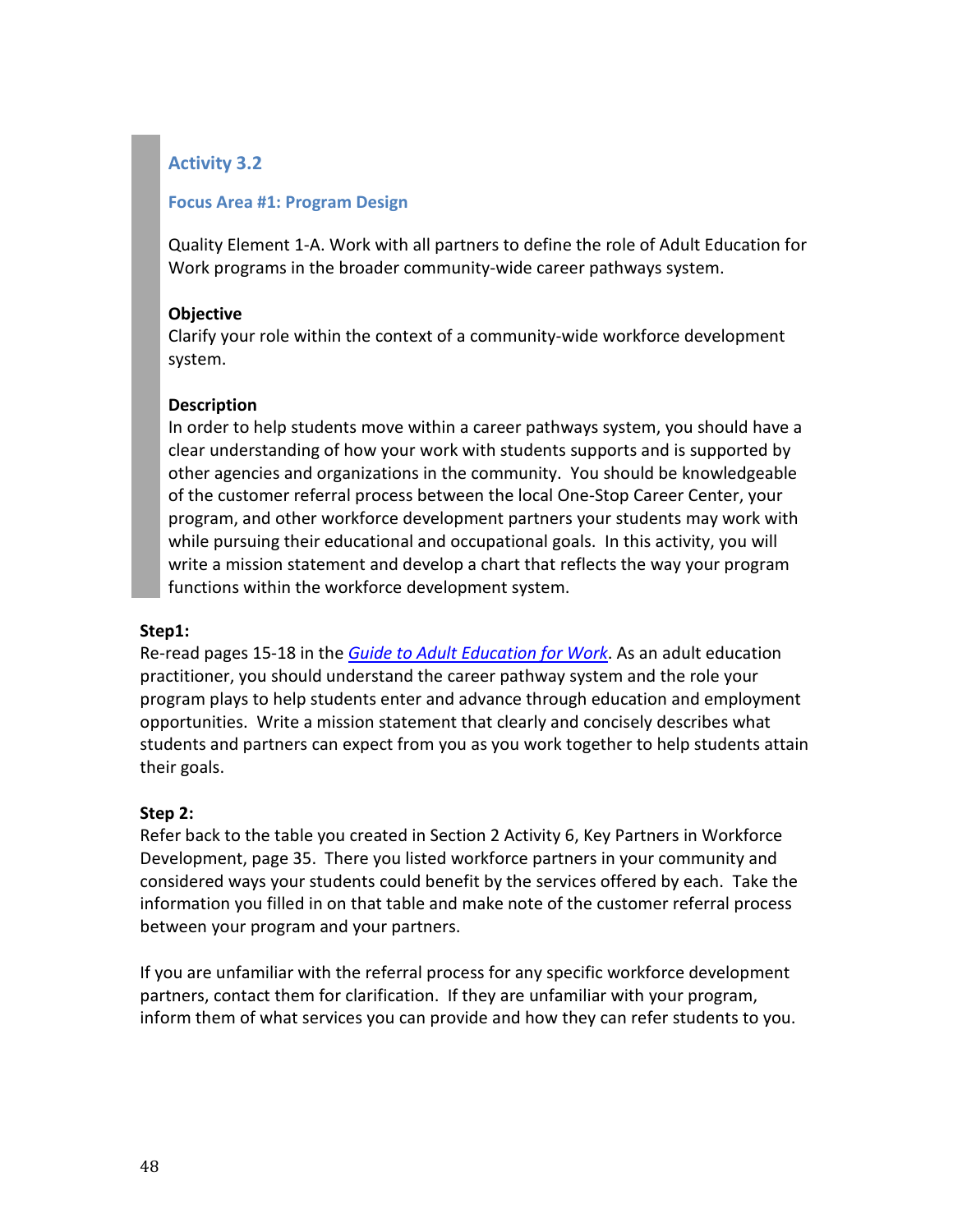## **Table 6: LOCAL WORKFORCE DEVELOPMENT PARTNERS – REFERRAL PROCESS**

|                                                                                    | Workforce Partner(s) | How are students referred to and from  |
|------------------------------------------------------------------------------------|----------------------|----------------------------------------|
|                                                                                    |                      | these agencies to coordinate services? |
| State agency that<br>funds your adult<br>education program                         |                      |                                        |
| Adult education<br>providers                                                       |                      |                                        |
| Postsecondary and<br>technical institutions<br>(including<br>community colleges)   |                      |                                        |
| Workforce<br><b>Investment Boards</b>                                              |                      |                                        |
| One-Stop Career<br>Centers                                                         |                      |                                        |
| Career and technical<br>education                                                  |                      |                                        |
| Social services<br>agencies                                                        |                      |                                        |
| Community-based,<br>faith-based, and/or<br>volunteer<br>organizations              |                      |                                        |
| Others that provide<br>or facilitate adult<br>education and<br>supportive services |                      |                                        |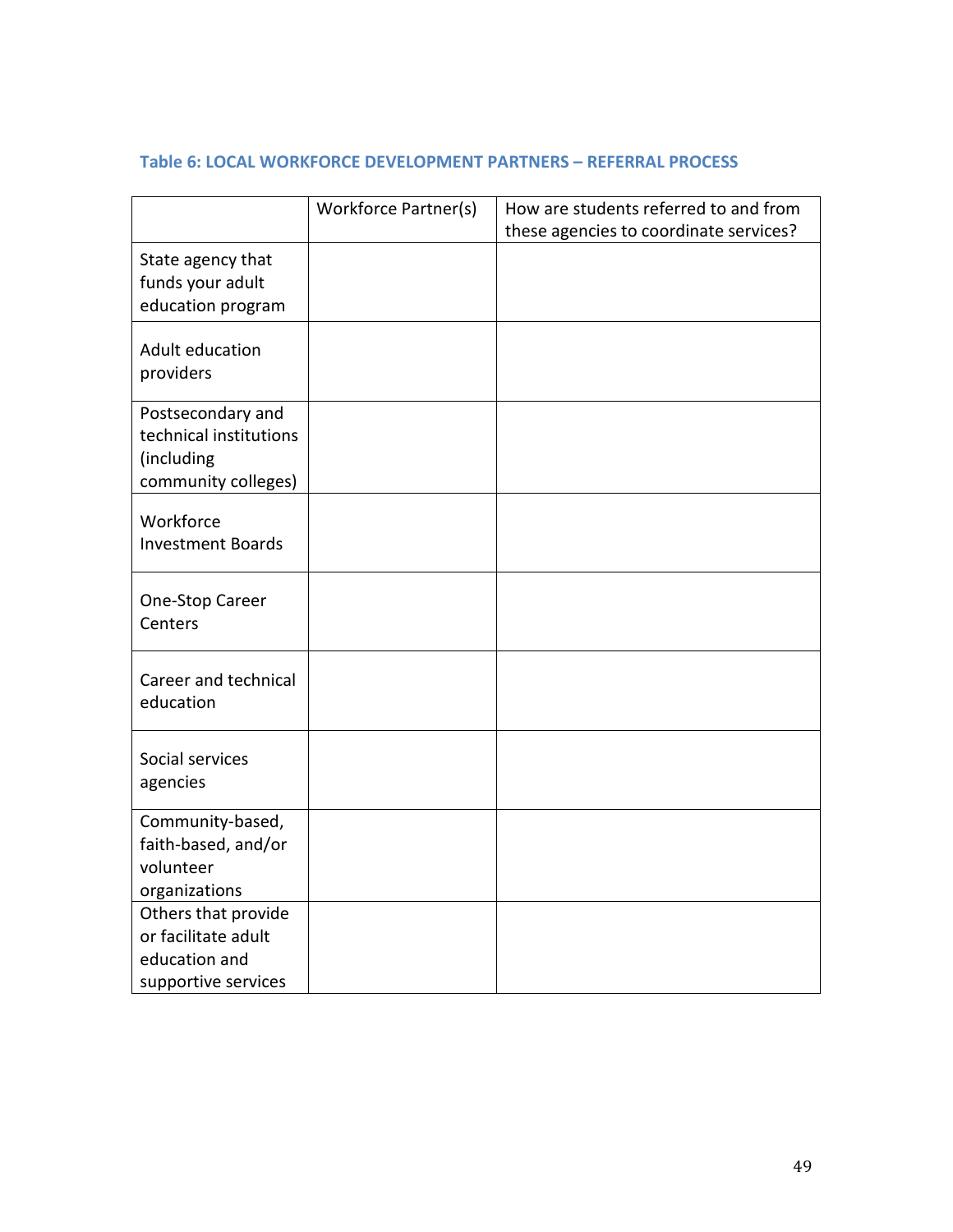#### **Additional Activities and Topics for Discussion – Focus Area # 1: Program Design**

- 1. Create a form you can use to track individual students as they move through the system.
	- a. How were they referred to your program?
	- b. What level of education have they completed?
	- c. What are their short-term goals?
	- d. What is their ultimate goal?
	- e. What other services are they currently receiving?
	- f. What agency(ies) have you referred them to?
	- g. What program of study or job will they be moving into after completing your program?
- 2. Create a handout that explains the orientation process your students complete.
	- a. Where in this process do you discuss or share regional labor market information?
	- b. How do your students explore career options and education/training pathways to obtain regionally available jobs?
- 3. Assess your students' basic skills.
	- a. What skills do your students need?
	- b. How might you sequence the instruction for these skills?
	- c. What counseling, financial aid, childcare, and/or tutoring will the students require in order to be successful in improving their skills to the level they need to move into postsecondary education and training or work?
- 4. Identify the work readiness skills students need.
	- a. How are you teaching these skills along with basic skills?
	- b. What occupations do you use as examples during your instruction?
	- c. What certifications will your students strive to achieve?
	- d. Are there specialized skills specific to the fields students are interested in?
- 5. Identify the postsecondary education and training institutions that your students might attend.
	- a. Do you have a formal or informal partnership established with them?
	- b. If not, what steps can you take to initiate a collaborative relationship?
- 6. Determine the skills that students require before entering a postsecondary training program.
	- a. How can you incorporate instruction in these skills throughout your curriculum?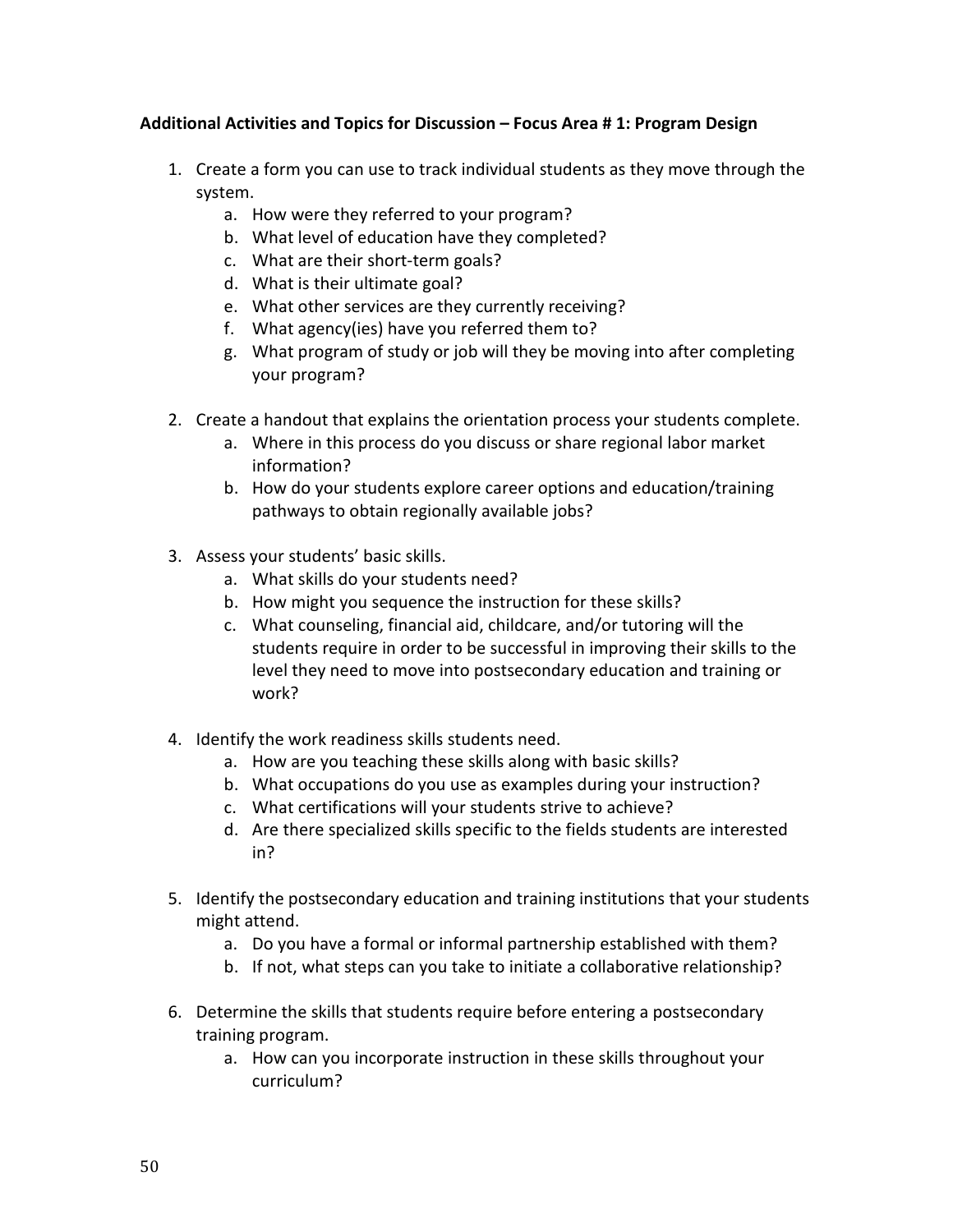- 7. Identify accelerated pathways in place that allow students to quickly progress through your program.
	- a. Are there students who are co-enrolled in your program and another institution?
	- b. How can you support the students' effective participation in more than one program?
- 8. Identify potential barriers and consider the accommodations you may have to make for individuals.
	- a. Which students are already working?
	- b. Which students have families?
	- c. Which families lack transportation, or face other barriers that might impede their attendance?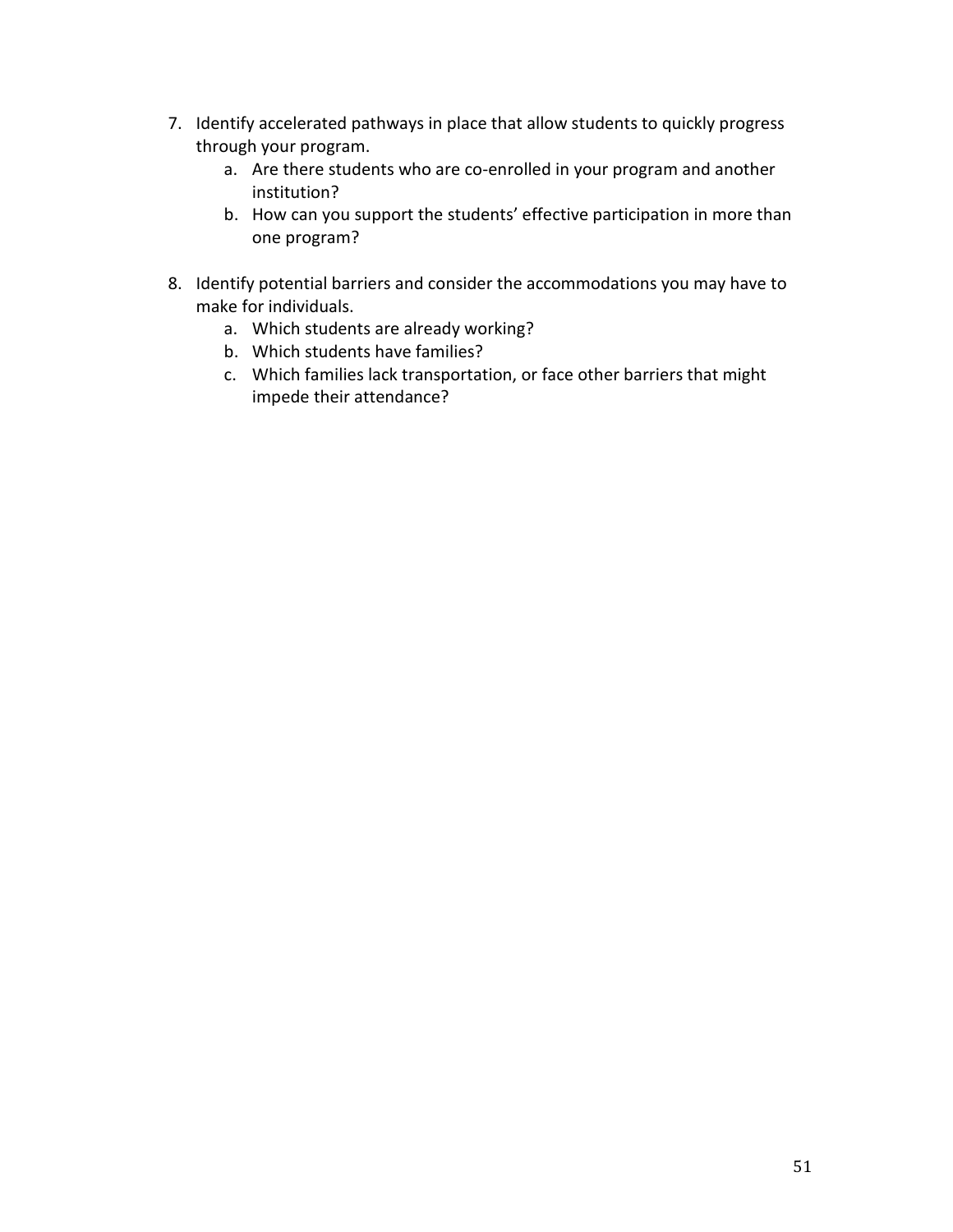#### **Focus Area #2: Curriculum and Instruction**

Quality Element 2-B. Make work a central context for the curriculum.

#### **Objective**

Begin to review and revise curriculum and instruction to focus on career goals.

## **Description**

The following activity is designed for you to take steps toward altering curriculum and instruction to assist students in developing the skills needed to pursue their goals. This activity will build on work you did in Section 1 Activity 2, Work Tasks and Related Skills (page 15.) Using the information from this table you will write a lesson plan you might use in your adult education classroom.

Please note: This activity will be most useful for teachers, who should see immediate and practical applications for the planning process. However, program administrators, agency partners, and business leaders all have a role to play in this process. Administrators should give teachers time, training, and materials to allow them to plan curriculum and instruction. Agency partners can support efforts to teach and reinforce workplace readiness skills based on their interactions with their clients. Business leaders might provide information about the skills students will need for entry-level positions in high demand occupations.

## **Step 1:**

Re-read pages 19 – 22 in the *[Guide to Adult Education for Work.](http://www.jff.org/sites/default/files/adult_ed_work_guide.pdf)*

## **Step 2:**

Refer back to the work you completed in Section 1 Activity 2, Table 6: WORK TASKS AND RELATED BASIC SKILLS (page 15) and Activity 3, Planning Form 1: Work Contextualized Classroom Activity Planning Form (page 18). Using ideas you generated in those activities, develop a lesson plan for one specific skill a student would need to be successful in the given occupation.

A sample lesson plan for a writing skill needed for welding is included, along with a blank template you can use for your own planning.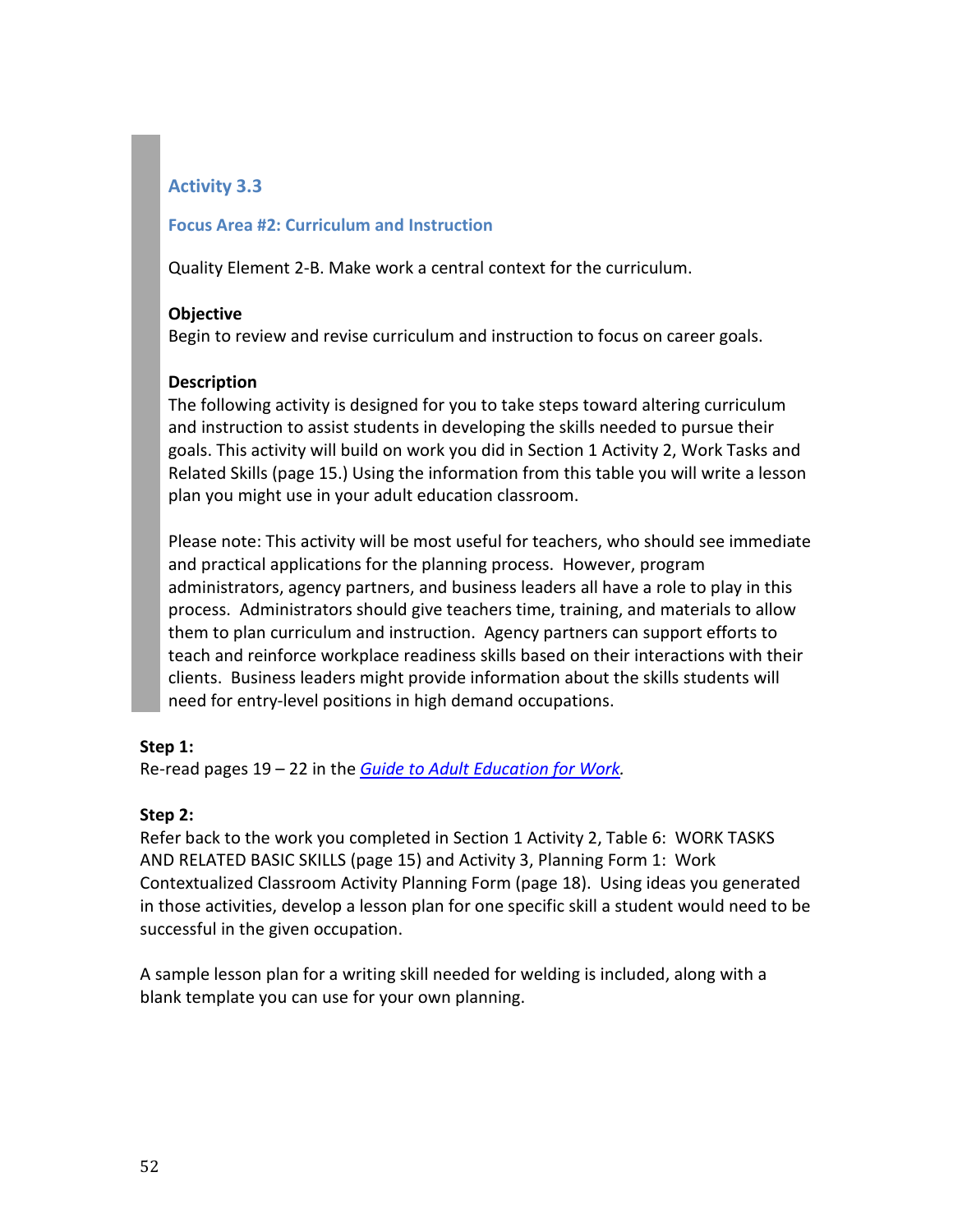| Job                  | Welder                                                                     |  |
|----------------------|----------------------------------------------------------------------------|--|
| <b>Work Task</b>     | Communicating information to supervisors, co-workers, and                  |  |
| or Activity          | subordinates by telephone, in written form, e-mail, or in person           |  |
| <b>Basic Skill</b>   | Writing                                                                    |  |
| Area                 |                                                                            |  |
| <b>Instructional</b> | Filling out short forms and reports                                        |  |
| <b>Focus</b>         |                                                                            |  |
| Objective            | Student will write a clear and concise explanation of an equipment failure |  |
|                      | in a key piece of welding equipment.                                       |  |
| <b>Materials</b>     | MIG welding                                                                |  |
|                      |                                                                            |  |
|                      | http://www.learn-how-to-weld.com/mig-welding                               |  |
| <b>Activity</b>      | This activity is built on the assumption that the student has some         |  |
|                      | knowledge of basic welding operations. The website listed above is a       |  |
|                      | fairly straightforward explanation of MIG welding. The whole site could    |  |
|                      | be used in a series of reading lessons.                                    |  |
|                      |                                                                            |  |
|                      | 1. Read the section of the web page about wire feed issues.                |  |
|                      | Imagine the following scenario:<br>2.                                      |  |
|                      | It is near the end of your shift, and your equipment begins                |  |
|                      | giving you trouble. You are no longer able to meet the                     |  |
|                      | specifications of the job you are working on. Although you do              |  |
|                      | some troubleshooting, you aren't able to get it working                    |  |
|                      | properly, and so you won't be able to finish the job. You must             |  |
|                      | write a memo to your supervisor explaining what is wrong                   |  |
|                      | with your welding equipment.                                               |  |
|                      | 3. Draft a memo explaining the situation.                                  |  |
|                      | 4. Proofread carefully, remembering that because the note is for           |  |
|                      | your supervisor, your explanation must be clear and your                   |  |
|                      | writing should be error free.                                              |  |
|                      |                                                                            |  |
| <b>Success</b>       | Student writes a properly formatted two-paragraph memo with no more        |  |
| indicators           | than two mechanical errors. The explanation is clear, and the language is  |  |
|                      | appropriate for the intended audience.                                     |  |
| Follow-up            | Write an entry in the work log noting the problem you had with the         |  |
| activities           | equipment. Write an email to the manufacturer requesting a                 |  |
|                      | replacement part be mailed to you as soon as possible.                     |  |

## **Planning Form 2: WORK CONTEXTUALIZED LESSON PLAN** *SAMPLE*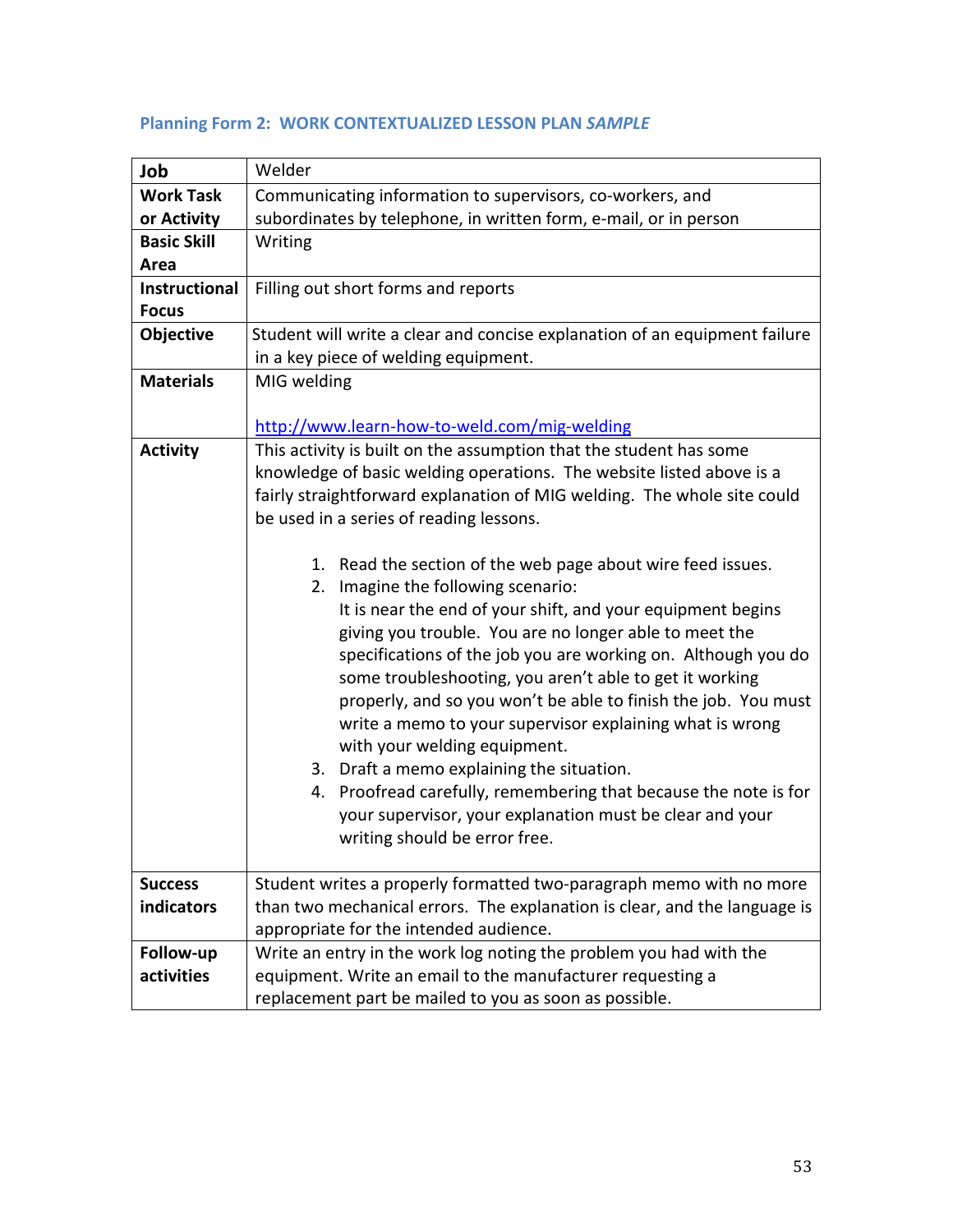## **Planning Form 2: WORK CONTEXTUALIZED LESSON PLAN** *TEMPLATE*

| Job                          |  |
|------------------------------|--|
| <b>Work Task or Activity</b> |  |
| <b>Basic Skill Area</b>      |  |
| <b>Instructional Focus</b>   |  |
| Objective                    |  |
| <b>Materials</b>             |  |
| <b>Activity</b>              |  |
|                              |  |
|                              |  |
|                              |  |
|                              |  |
|                              |  |
|                              |  |
|                              |  |
|                              |  |
| <b>Success Indicators</b>    |  |
|                              |  |
|                              |  |
| <b>Follow-up Activities</b>  |  |
|                              |  |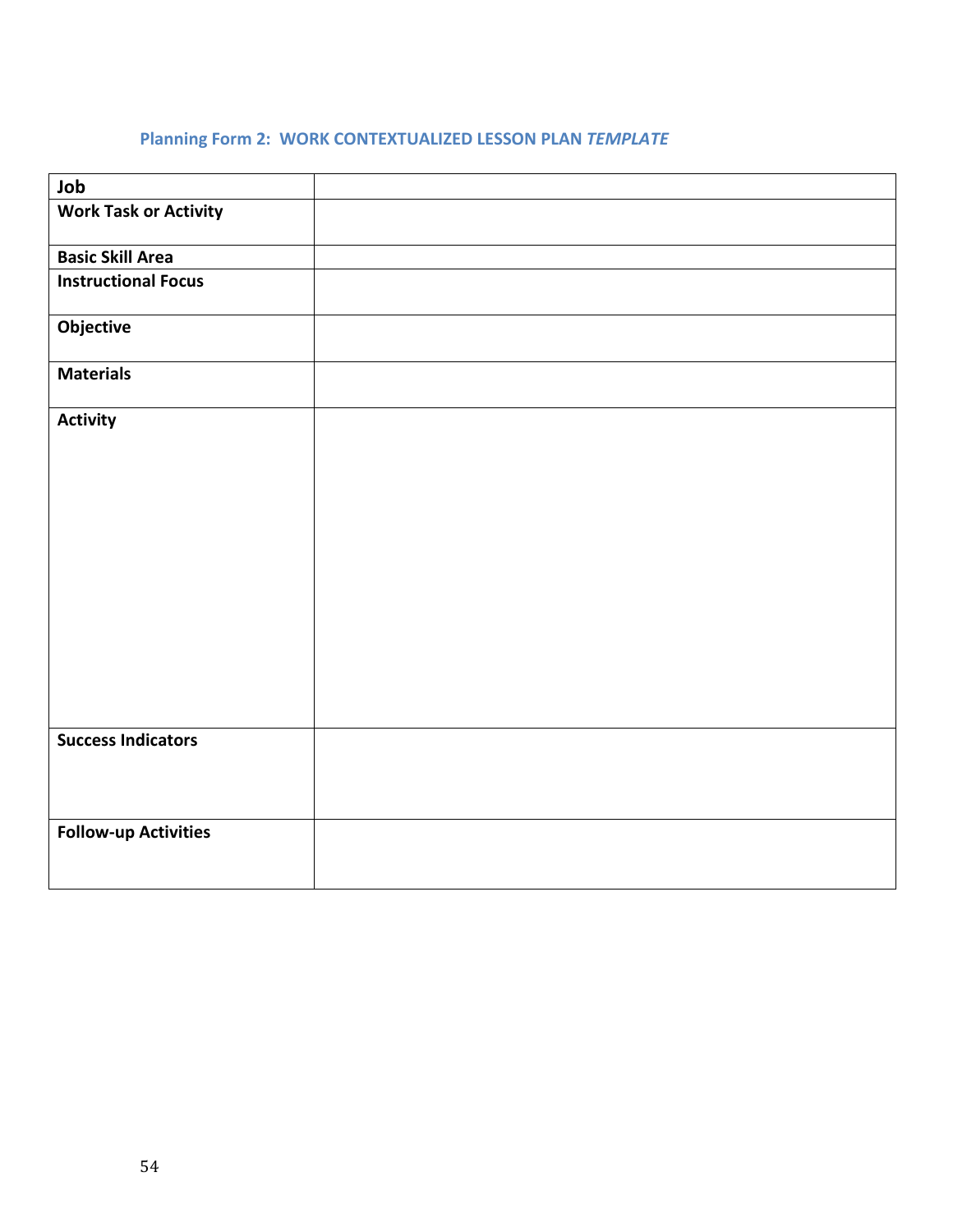## **Additional Activities and Topics for Discussion – Focus Area #2: Curriculum and Instruction**

- 1. Create a process for helping your students set career goals.
	- a. What skills do they need to reach these goals?
	- b. What are the steps needed to gain these skills?
	- c. How can you plan instruction to help them meet their goals?
- 2. Create a chart showing the alignment of basic skills, work readiness skills, and the entry requirements of postsecondary education.
- 3. Identify new instructional strategies to use in the classroom to reinforce the connections between basic skills and the skills needed for entry to the workforce.
	- a. How might you implement these strategies into your instruction?
- 4. Have your students make formal presentations to demonstrate their attainment of the skills you're teaching in the classroom.
- 5. Establish rules and regulations to enforce in your classroom.
	- a. What rules and regulations might one encounter in the workplace or in the postsecondary education setting?
	- b. How can you provide direct and indirect instruction to help your students conform to these guidelines?
	- c. How can you track students' improvement?
- 6. Integrate instructional technology in your classroom.
	- a. In what ways can you use instructional technology to support students' learning?
	- b. How will you measure the successful implementation of technology?
- 7. Review *[Integrating Career Awareness into the ABE & ESOL Classroom.](http://www.collegetransition.org/publications.icacurriculum.html)* 
	- a. How can your staff begin to incorporate career awareness into all aspects of the program?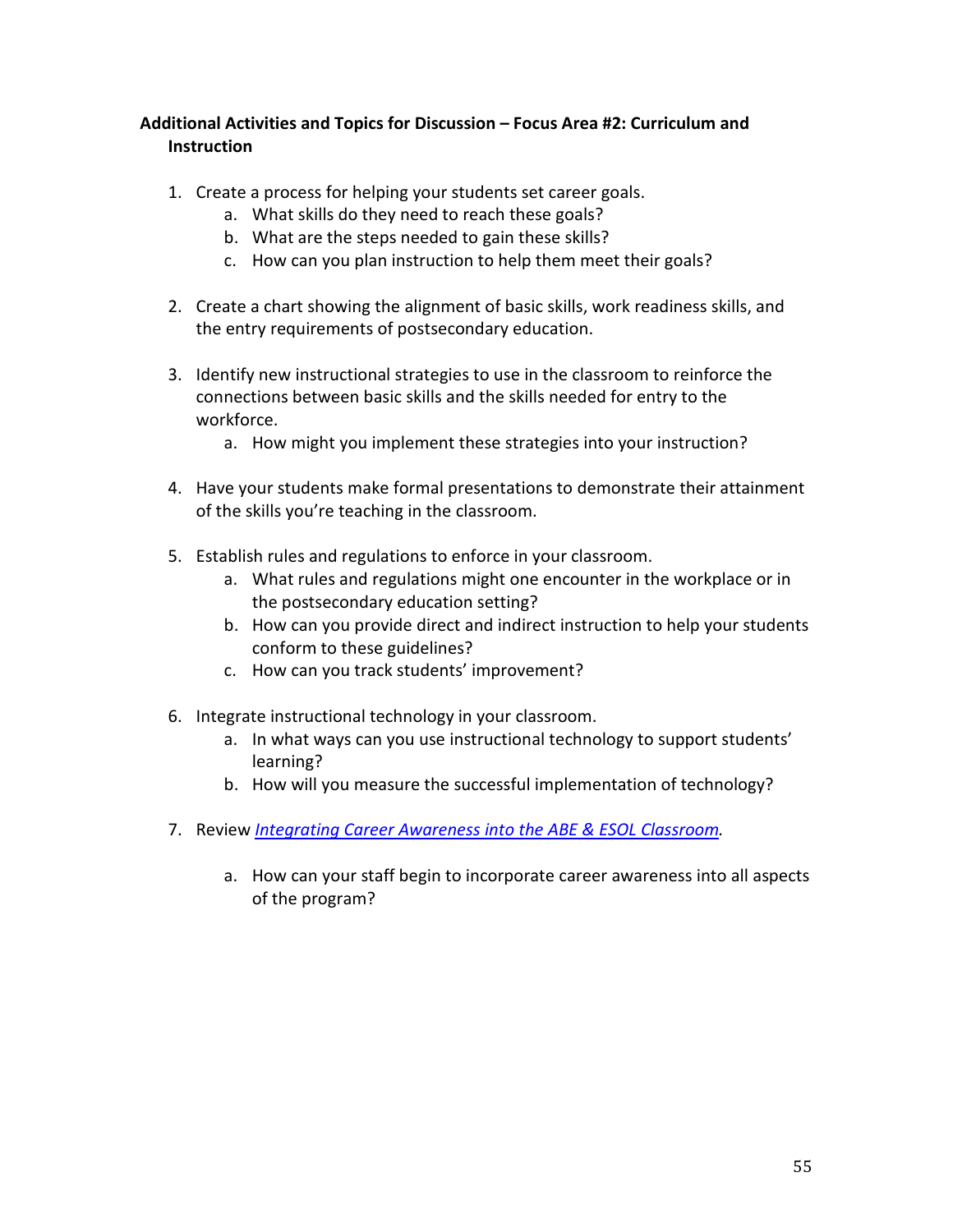#### **Focus Area #3: Assessment and Credentialing**

Quality Element 3-A. Use appropriate assessment tools, including assessments of postsecondary and work readiness, to place students, help them develop Career Pathway plans, and periodically assess their progress.

#### **Objective**

Understand the purpose, function, and effectiveness of the assessments used in your program.

#### **Description**

The following activity is designed to help you review the tools you use to evaluate students' progress and how these assessments can be used to inform instruction.

#### **Step 1:**

Review pages 23 – 24 in the *[Guide to Adult Education for Work](http://www.jff.org/sites/default/files/adult_ed_work_guide.pdf)*.

#### **Step 2:**

In group discussions or in reflection, answer the following questions about the formal assessments you regularly conduct. Consider ways to improve your program by using assessment results to help students advance to postsecondary education and work.

- 1. How often does your program assess your students' progress?
- 2. Which assessments are used?
- 3. For each of the formal assessments you administer, consider
	- whether it is expected (or mandated) by organizations outside your program that you report the data directly to them;
	- what you find valuable about the test;
	- whether you use the test results for baseline information, formative assessment, and/or summative evaluation;
	- what information it provides to program administrators, classroom instructors, students, and outside agencies.
- 4. How do program administrators and teachers use assessment data to
	- place students in appropriate courses or programs of study;
	- help students set short- and long-term goals;
	- plan instruction;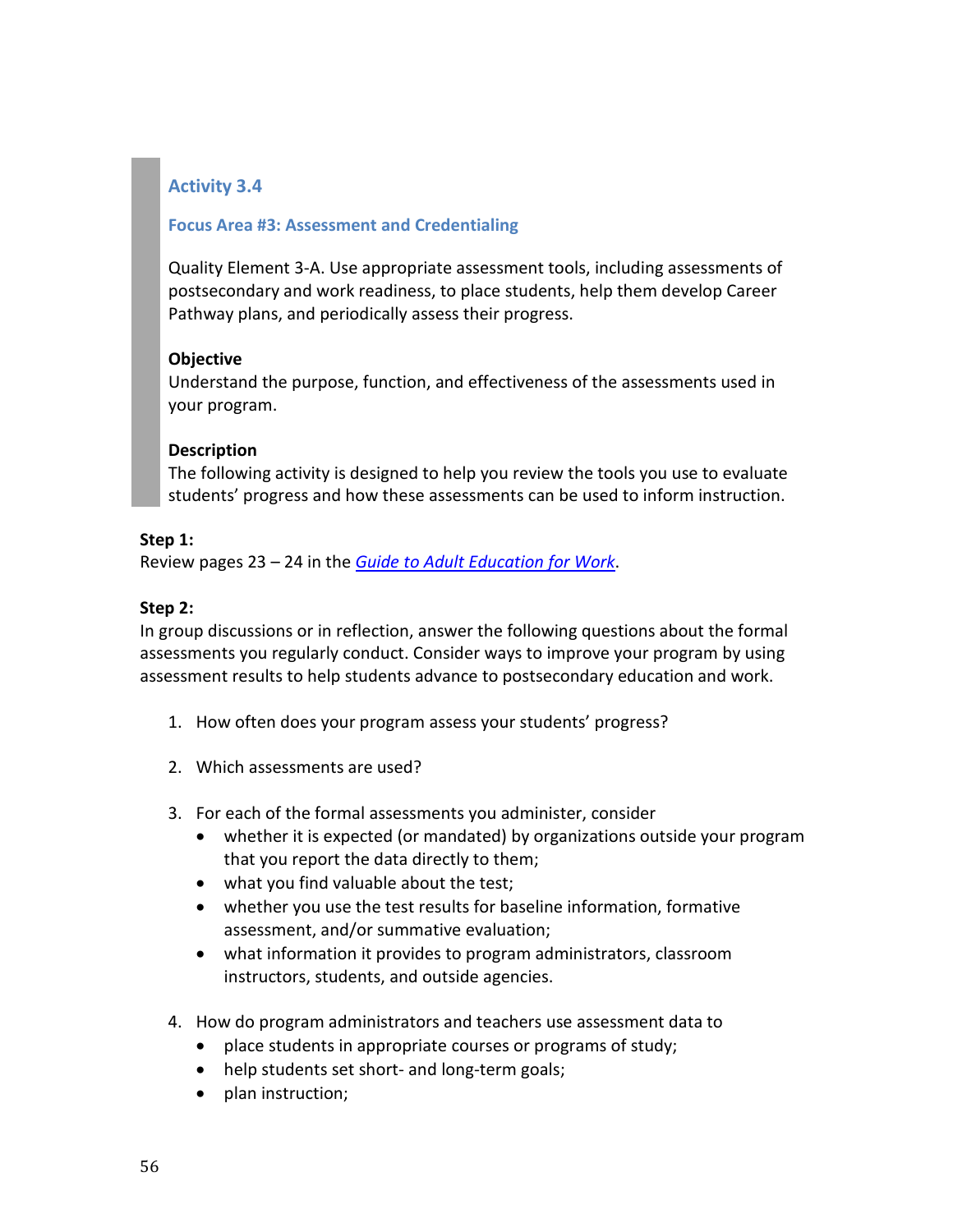• facilitate students' transition to postsecondary education and training or work?

#### **Step 3:**

Investigate other assessments that could be used to gather additional information to help you develop a strong Adult Education to Work program.

A good place to begin your research is with the resources identified in the sidebars on pages 23 and 24 of the *[Guide to Adult Education for Work.](http://www.jff.org/sites/default/files/adult_ed_work_guide.pdf)*

## **Additional Activities and Topics for Discussion – Focus Area #3: Assessment and Credentialing**

- 1. Outline the process of student advancement through your program.
	- a. Develop an estimated timeline for progression through each level.
	- b. Identify skills and knowledge assessed at each level.
- 2. Identify certifications or credentials students leaving your program might choose to pursue.
	- a. Determine how you can begin to prepare students to attain these certificates or credentials.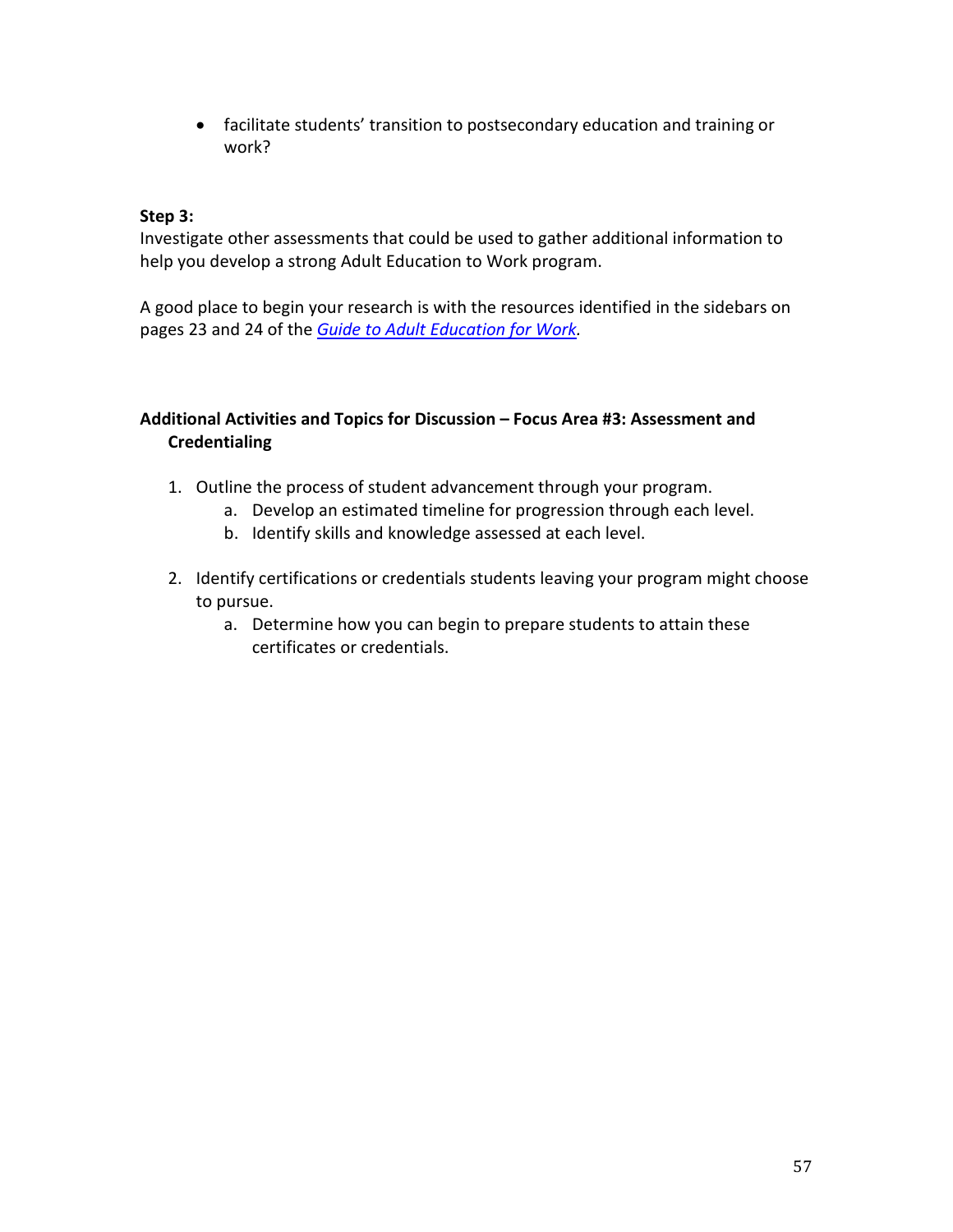## **Focus Area #4: High-Quality Teaching**

Quality Element 4-B. Provide ongoing professional development opportunities and classroom support for teachers.

## **Objective**

Plan professional development opportunities for instructional staff based on individual and programmatic goals.

## **Description**

This activity is designed to help you identify targeted areas for professional development based on the needs and goals of the teachers in your program.

## **Step 1:**

Re-read pages 25 – 27 in the *[Guide to Adult Education for Work](http://www.jff.org/sites/default/files/adult_ed_work_guide.pdf)*.

## **Step 2:**

As you think about how to offer quality professional development opportunities to your staff, remember that not only your students, but also your teachers are adult learners. As such, there are certain skills and specific information they must have in order to do their jobs well. However, it is important that the teachers are fully involved in identifying what they need and want to learn about. Individual learning styles and preferences should be taken into account, and the format and timing of activities should be structured to accommodate work schedules and other obligations.

Some information should be provided to new teachers as part of an orientation process. It is vital for new staff to have this information, but experienced staff can also benefit from regular updates. You should be able to answer the following questions. How do teachers learn about:

- the resources available through the local One-Stop Career Center;
- the local workforce development system;
- the programs at the local community college or trade schools;
- how students are placed in specific classes or courses of study;
- your program goals, policies, and practices;
- the curriculum and best instructional practices;
- how new curriculum is developed and how they can participate in this process;
- the case management system?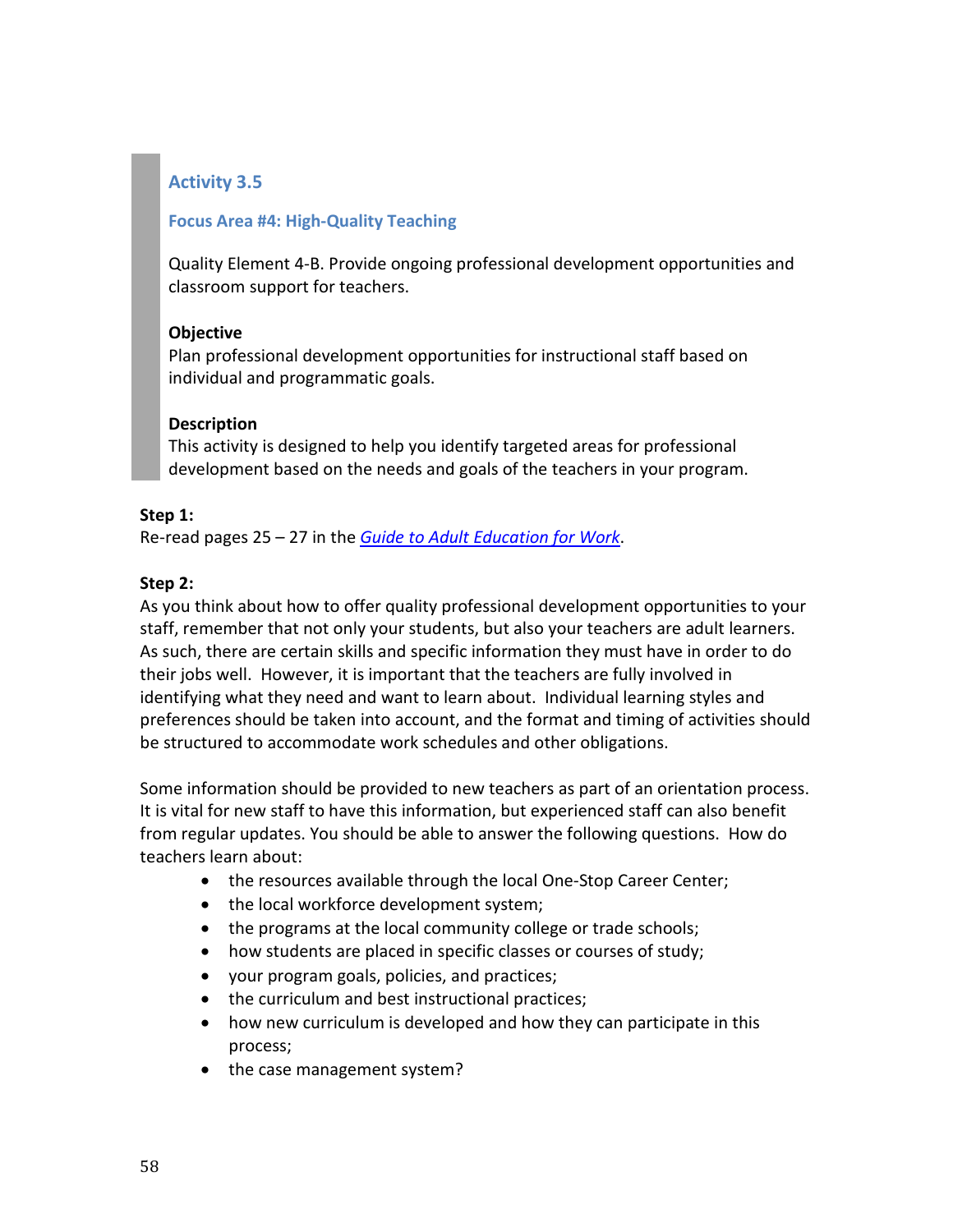## **Step 3:**

Discuss whether there are ways that you can make this information available in a more efficient way.

- Do you offer formal orientation sessions?
- Do you have a handbook that teachers can refer to?
- Is there a supervisory or mentoring process in place for program administrators and/or experienced staff to work with new teachers in a systematic manner?

If you answer "no" to any of these questions, decide whether any of these forums for providing information might work well for your program.

## **Step 4:**

Survey your staff to identify areas they would like to focus on for their own professional growth.

## **Step 5:**

Have each staff member (administrators, teachers, and support staff) establish a set of professional development goals.

## **Step 6:**

The information gathered from the preceding steps should be used to direct programwide or individual professional development efforts. Create a list of topics and establish priorities. Your priorities should strike a balance between the needs of the organization and the needs of individuals.

## **Additional Activities and Topics for Discussion – Focus Area #4: High-Quality Teaching**

- 1. Establish a set of requirements regarding prior experience and credentials required for newly hired teachers and staff. Write a job description clearly outlining these expectations. (For example, do you require a teaching license?)
- 2. If current staff do not hold the credentials you will require of new teachers, make a plan to help them gain the requisite skills they would need in order to earn the appropriate certificate.
- 3. Have all members of the instructional staff create an individual professional development plan each year.
	- a. Build in time for these activities and experiences.
	- b. Find ways to provide formal support for teachers and staff to implement the new knowledge and ideas obtained through professional development.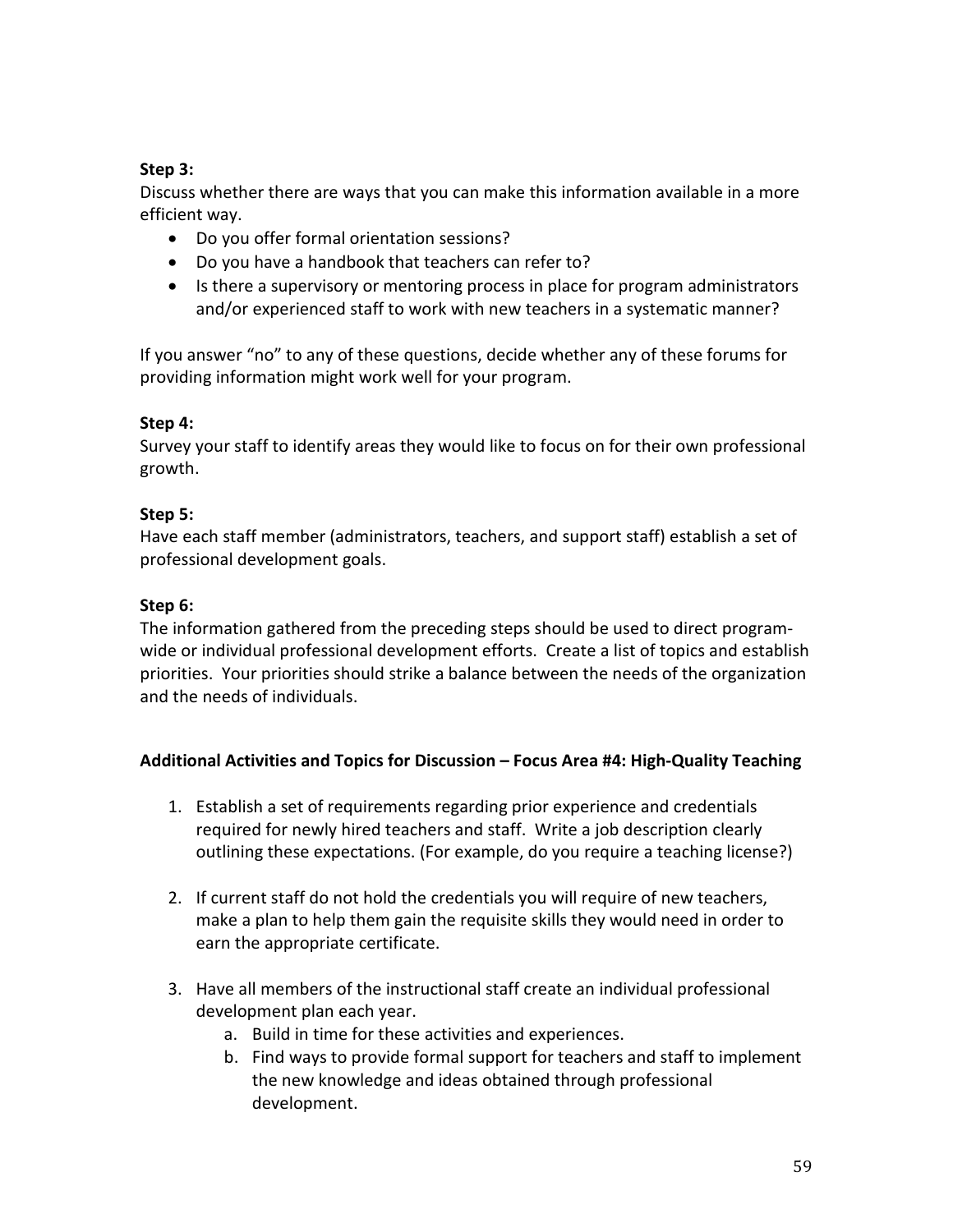- c. Encourage individual staff members to share what they have learned with others either in writing or through presentations during in-house professional development sessions.
- d. Provide information for online staff development options or resources.
- **4.** Put in place a process to involve all staff in curriculum decisions and program improvement efforts.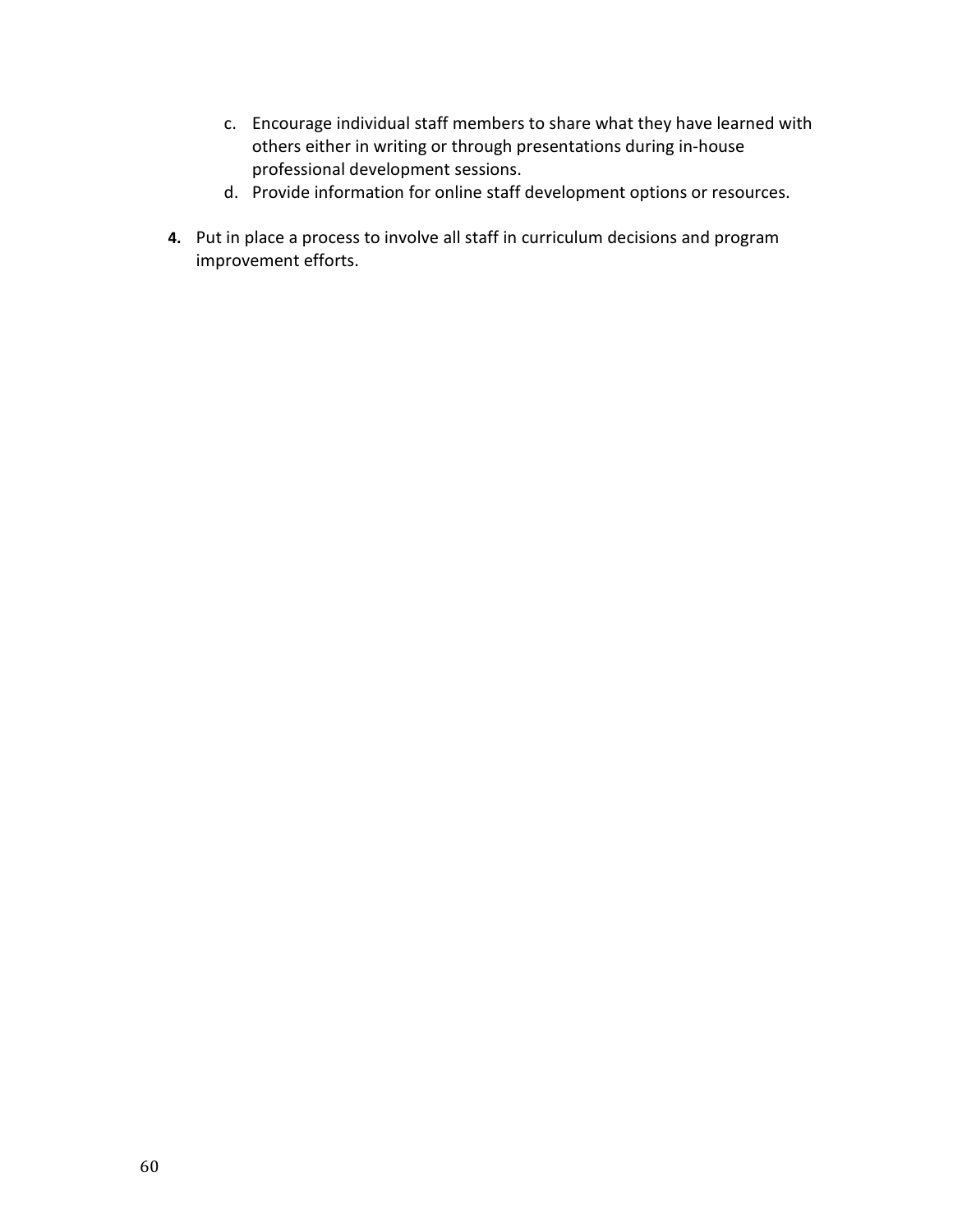#### **Focus Area #5: Support and Follow-up Services to Encourage Access and Retention**

Quality Element 5-B. Partner with providers in the community to provide case management services to students, including counseling and social and academic supports.

#### **Objective**

Identify support systems available to students in your local Workforce Development System.

## **Description**

This activity will help you define and identify support systems in place within your program and those available through other workforce development partners in the career pathways system.

#### **Step 1:**

Review pages 28-29 in the *[Guide to Adult Education for Work](http://www.jff.org/sites/default/files/adult_ed_work_guide.pdf)*.

## **Step 2:**

The term case management is used to encompass the support services used to help students reduce personal barriers to retention and progress. Outline the case management system currently in place in your program. Identify the steps in the process and list the staff member(s) responsible for overseeing and coordinating work with individual students.

## **Step 3:**

Refer back to Section 2 Activities 7, Collaboration in the Workforce Development System (page 36); Section 2 Activities 8, Contrasting Models of Adult Education (page 37); and Section 3 Activity 2, Focus Area #1 Program Design (pages 47-50.) As you complete the tables and answered the questions posed, you laid the groundwork for collaboration with outside partners. You should be familiar with the agencies and organizations that can help your students meet outside responsibilities and address barriers to their participation in the adult education system.

## **Step 4:**

Together with partner agencies, discuss the existing case management system. Identify any missing or overlapping areas. Determine where there are gaps and how you might eliminate them and whether there is duplication of services and how to address this. Discuss ways you can strengthen the relationships and streamline the process in order to serve students and clients most effectively and efficiently.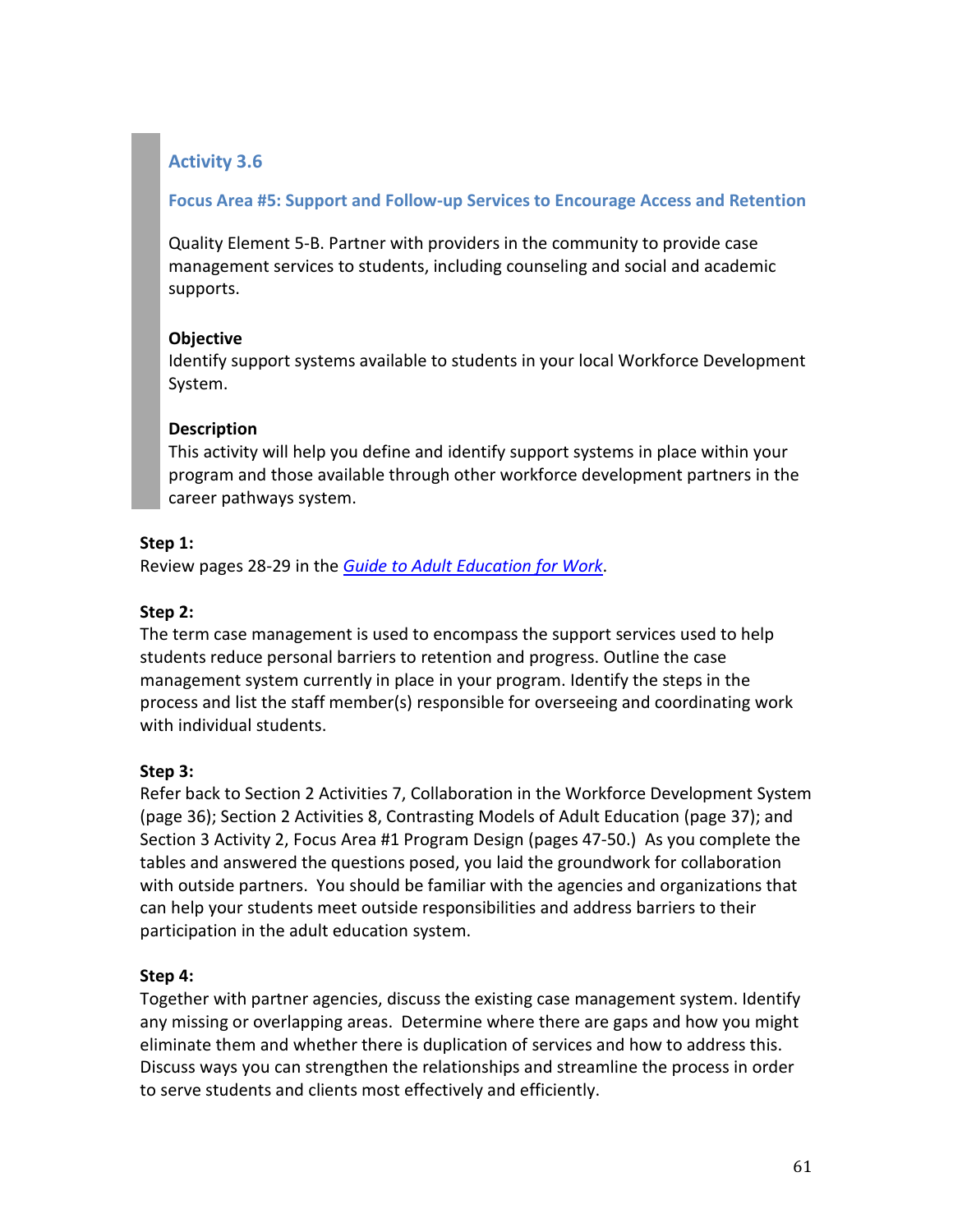## **Additional Activities and Topics for Discussion – Focus Area #5: Support and Follow-up Services to Encourage Access and Retention**

- 1. Develop a flyer or brochure outlining the case management services available to your students.
	- a. Include contact information and a description of services provided.
- 2. Establish a formal referral process or communication link between partners to make the best use of available case management services.
- 3. Conduct exit interviews when students leave your program.
	- a. Note whether they have completed the program or are leaving for other reasons.
	- b. Ask them to describe their experience moving through the system.
	- c. Get their perspective on the strengths of the program and case management system.
	- d. Invite their suggestions for improvement.
- 4. Create a tool (letter, survey, or phone interview) to check on the progress of your students after they leave your program. Determine how often to contact them to request information. Report findings to staff and partners.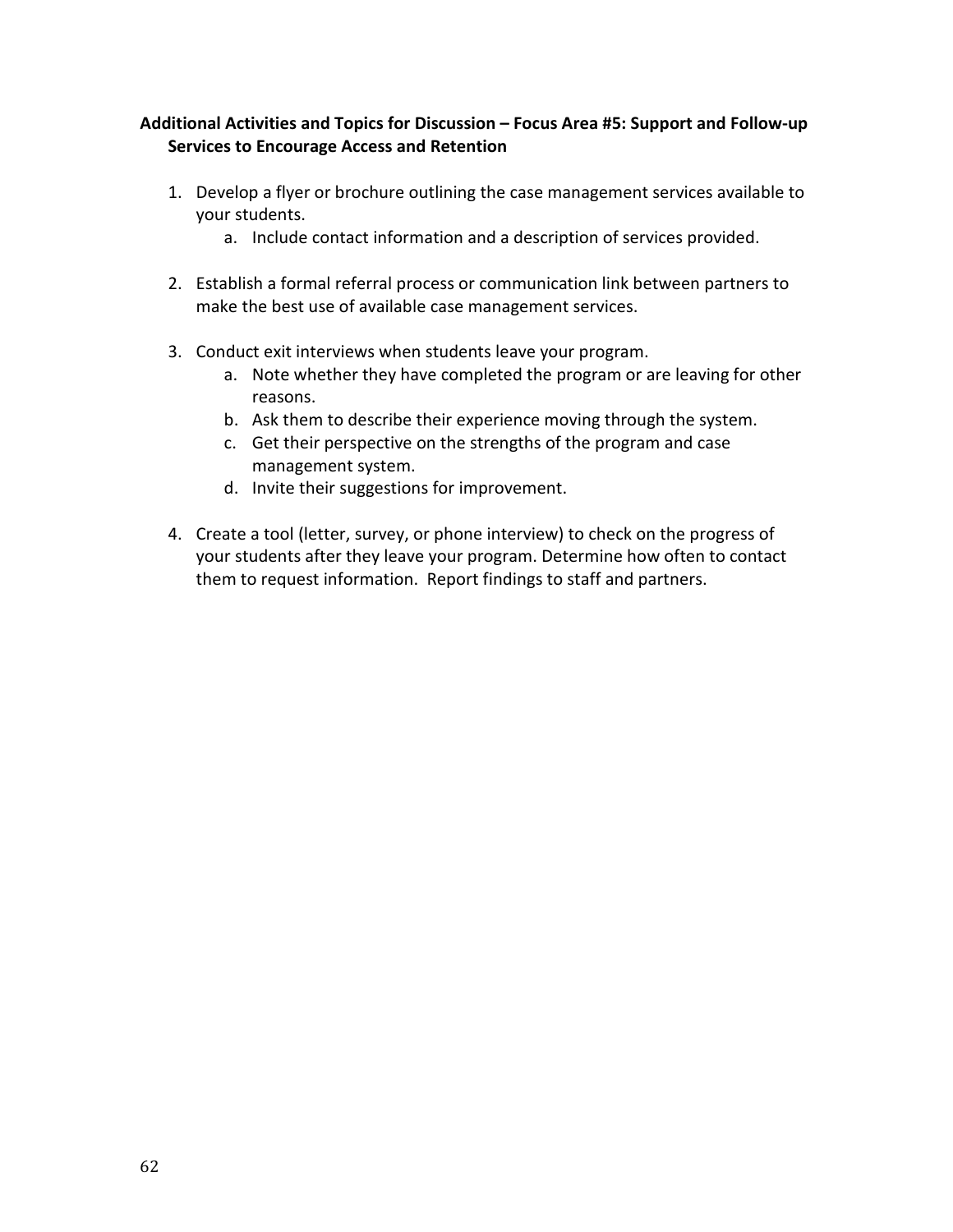#### **Focus Area #6: Connections to Business**

Quality Element 6-B. Develop partnerships with employers.

#### **Objective**

Develop a process for establishing formal partnership agreements with local employers.

## **Description**

This activity will help you develop a process for working with a local employer in order to coordinate specific workplace skills with the curriculum offered in your adult education program. Working closely with employers and aligning your services to meet their needs will enable you to more effectively contribute to local workforce development efforts.

## **Step 1:**

Review pages 30 – 31 in the *[Guide to Adult Education for Work](http://www.jff.org/sites/default/files/adult_ed_work_guide.pdf)*.

## **Step 2:**

Revisit Section 2 Activity 7 (p. 30), Collaborations in the Workforce Development System. Focus on your answers to questions 5 and 6: Are there businesses in your community you would like to work with? What steps can you take to develop a strong working relationship with at least one of these local business leaders?

## **Step 3:**

Work with a representative of your local One-Stop Career Center to identify high priority occupations in your local workplace region. Develop a list of employers in these fields. Invite a representative of each business to attend a meeting in order to discuss skills needed for entry-level employment, including workplace readiness knowledge, skills, and attitudes.

## **Step 4:**

Identify employers who are willing to work with you to develop curriculum plans to teach students the skills outlined.

## **Step 5:**

Work to develop a partnership agreement with a representative of the business or organization. The chart on page 11 of the *[Guide to Adult Education for Work](http://www.jff.org/sites/default/files/adult_ed_work_guide.pdf)* suggests elements to include in Key Partner Agreements. Use this list as a guideline as you develop your own agreements.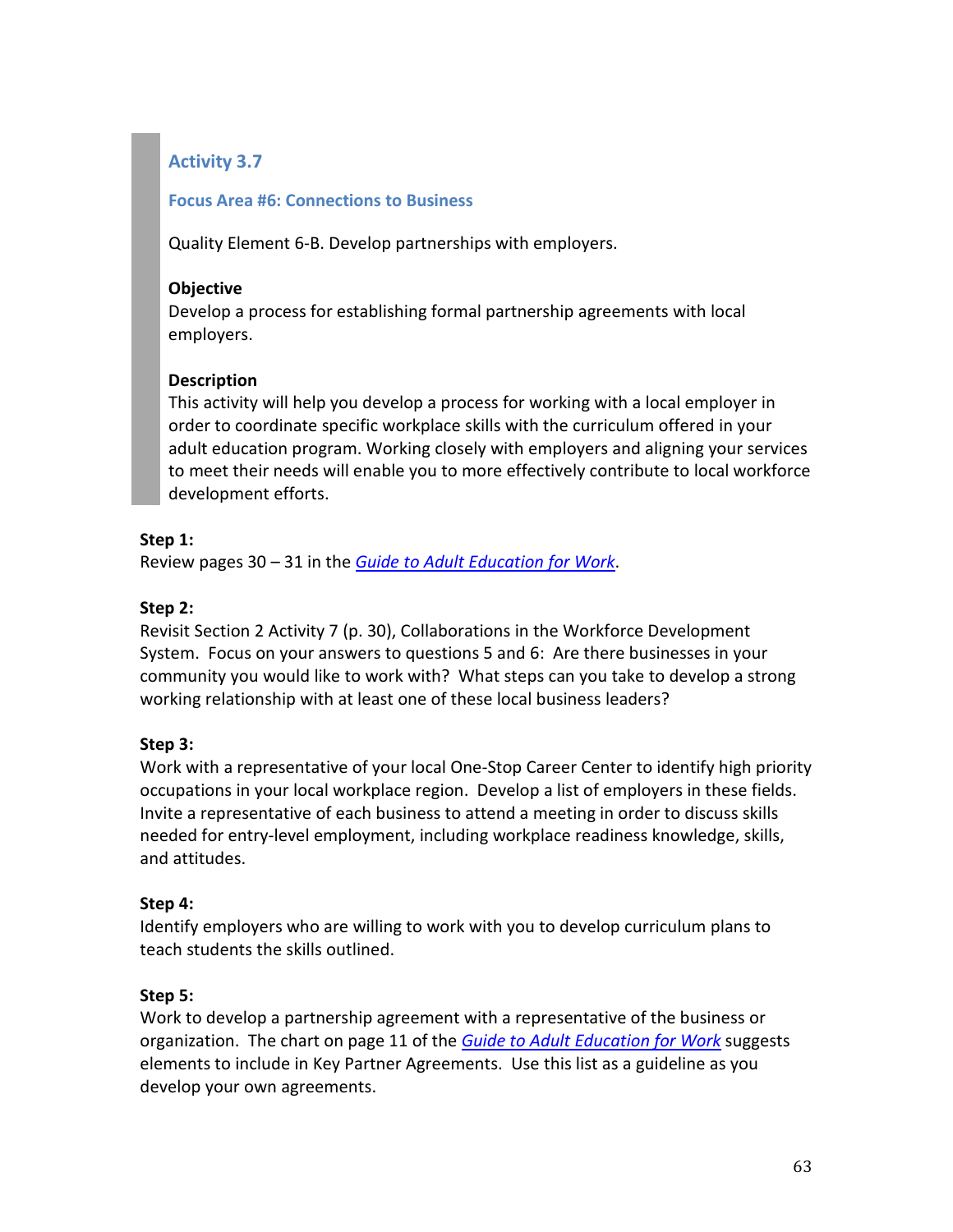Whether this takes the form of a formal contract or an informal agreement, specify goals, timelines, and responsibilities. Include a plan to maintain regular contact and ways to measure successful implementation of the plan.

#### **Step 6:**

Together with your instructional staff, brainstorm ways to adapt your curriculum and instructional practices to meet the immediate needs of the employers in your area.

#### **Step 7:**

Follow up with business partners on a regular basis to continue discussions and to strengthen the collaborative relationship.

#### **Additional Activities and Topics for Discussion – Focus Area #6: Connections to the Business Community**

- 1. Create a bulletin board to post information about businesses that are hiring in your area.
	- a. Identify the skills that are essential to these occupations.
	- b. Whenever possible, contextualize instruction based on the required skills you've identified.
- 2. Invite employers to meet with your students to speak with them about the employment outlook locally and outside your immediate region.
- 3. Encourage students to conduct informational interviews with business leaders.
	- a. Provide direct instruction in interviewing skills.
	- b. Use class time for practice sessions before student meetings with employers.
	- c. Give students an opportunity to share their experience with others in writing or through discussion.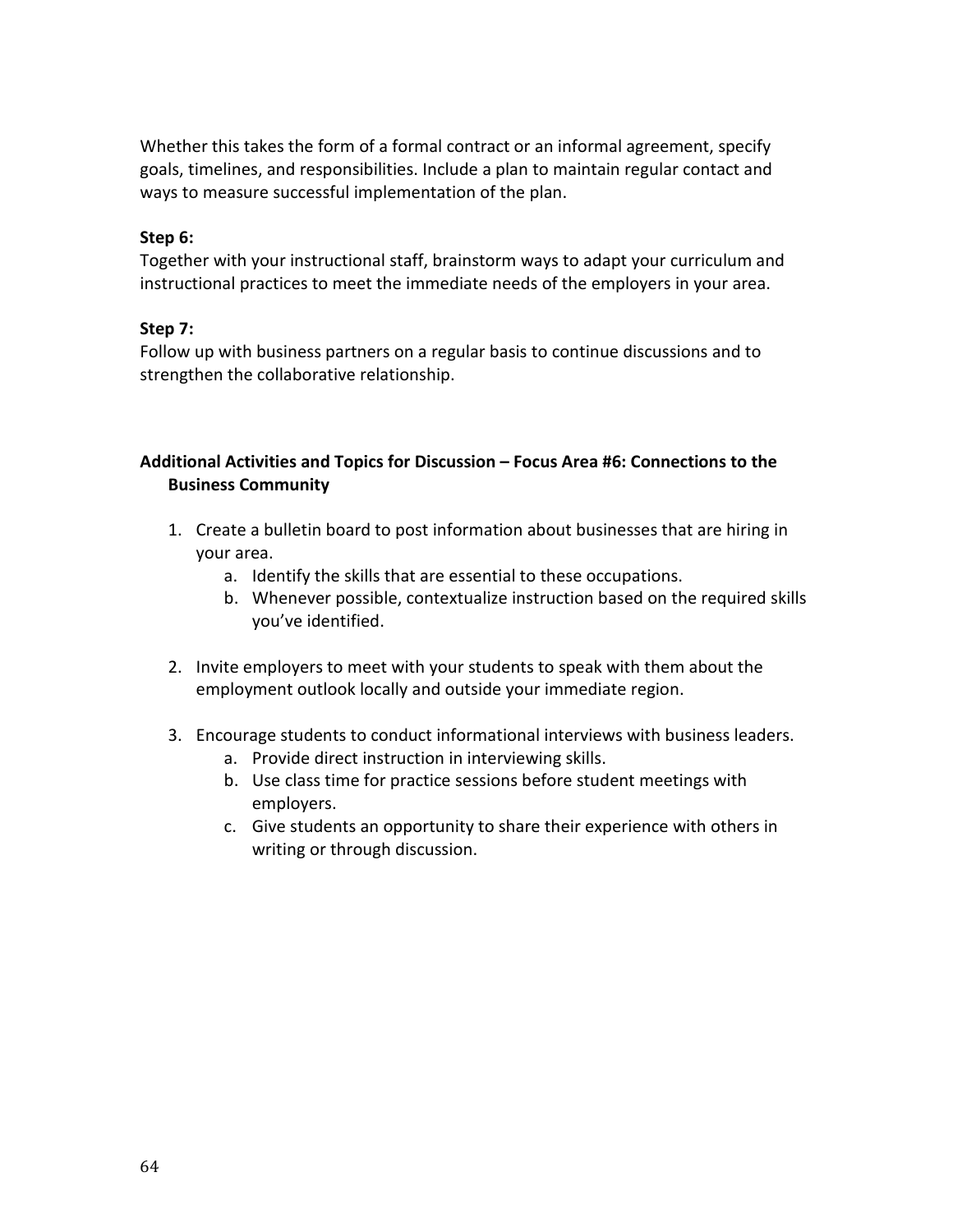## **Focus Area #7: Monitoring and Accountability Systems**

Quality Element 7-C. Use data to improve programs.

## **Objective**

Develop a process for using data to focus on program improvement goals.

## **Description**

This activity will help you establish a process for collecting and using data to improve your program. Program improvement is a continuous process and must be reevaluated regularly. As you work through this process, remember your goals should be flexible enough to accommodate the changing needs of your local workforce. Remember to create measurable objectives that can be monitored through the collection of data.

## **Step 1:**

Review pages 32 – 33 in the *[Guide to Adult Education for Work](http://www.jff.org/sites/default/files/adult_ed_work_guide.pdf)*.

## **Step 2:**

Select a Quality Element that you would like to improve. Refer to the self-assessment you completed in Section 3 Activity 1, as well as the activities you have already completed to guide your choice.

## **Step 3:**

Develop a plan using the following steps:

- Identify a targeted area of improvement.
- Determine data that can be collected to show success/failure and help guide your decision making process.
- Plan action steps to help you reach your program improvement goal.
- Establish a timeline for re-evaluating your progress.
- Revise your plan based on the data collected.

Refer to the sample Data-driven Program Improvement Plan, below, as a model.

## **Step 4:**

Re-evaluate your improvement plan on a regular basis; adapt and revise the plan as needed. Program improvement is a continuous process of self-renewal. Your goals should always be flexible enough to accommodate the changing needs of your local workforce and the students and clients in your region.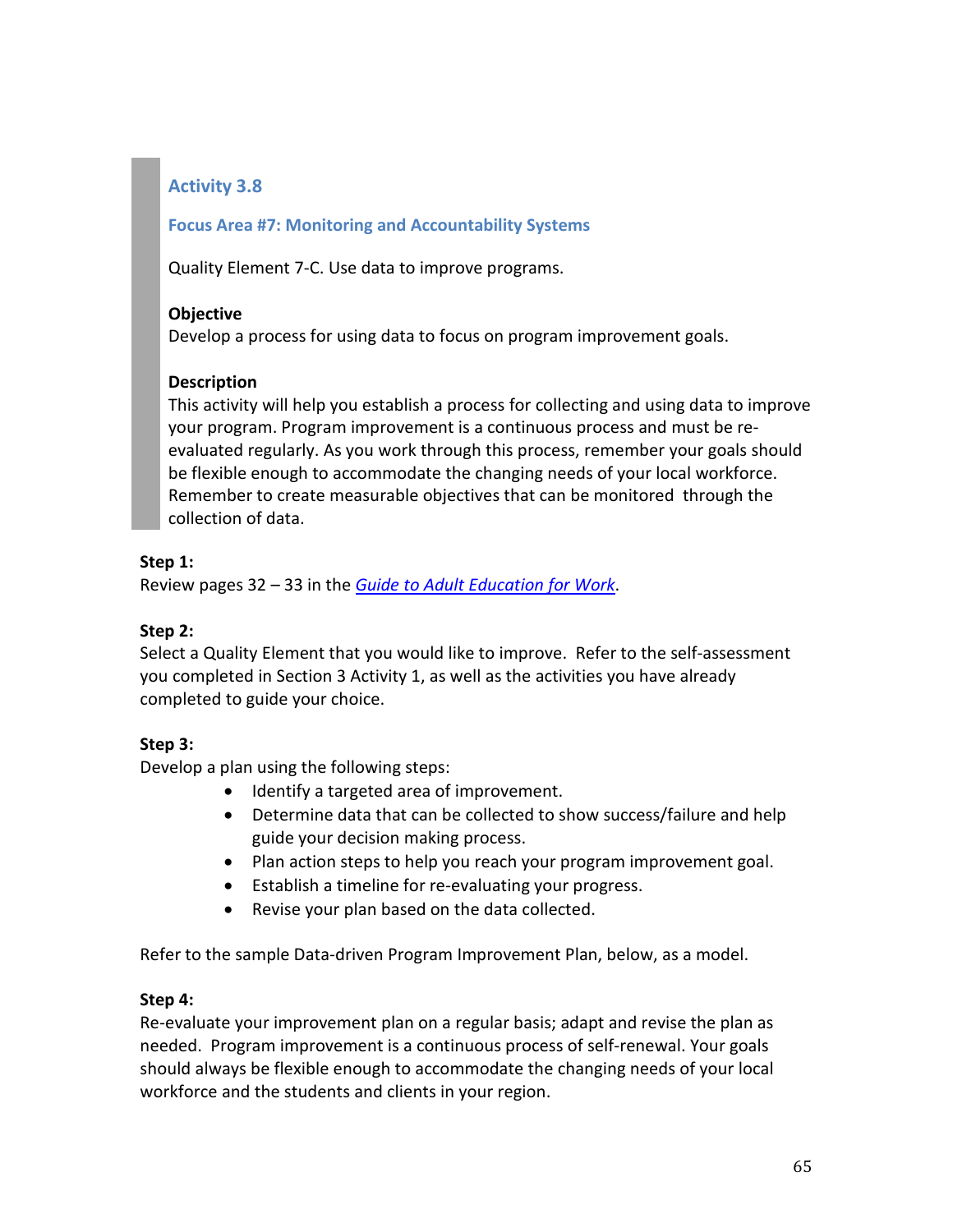#### **Planning Form 3: DATA-DRIVEN PROGRAM IMPROVEMENT PLAN** *SAMPLE*

## Data-driven Program Improvement Plan

**Quality Element #5-B**: Partner with providers in the community to provide case management services to students, including counseling and social and academic supports.

**Program Improvement Goal:** To increase the number of referrals of students to local One-Stop Career Centers.

**Timeline:** January 1, 2012 – December 31, 2012

**Process for Collecting Data:** Referrals will be recorded in a locally kept spreadsheet.

**Action Step 1:** Develop spreadsheet to record referrals.

**Action Step 2:** Introduce One-Stop Career Center services to students.

**Action Step 3:** Establish regular communications with agency staff to share information.

**Target:** Success will be achieved when 50% of students are enrolled in the local One-Stop system.

#### **Follow-up:**

Analyze data to identify strengths and areas for improvement.

Revise process based on observations and discussions with agency staff.

Adjust action plan as needed.

Future success will be evaluated based on steadily increased numbers of referrals and students' transition into employment, postsecondary education, or training as a result of collaboration between adult educators and One-Step staff.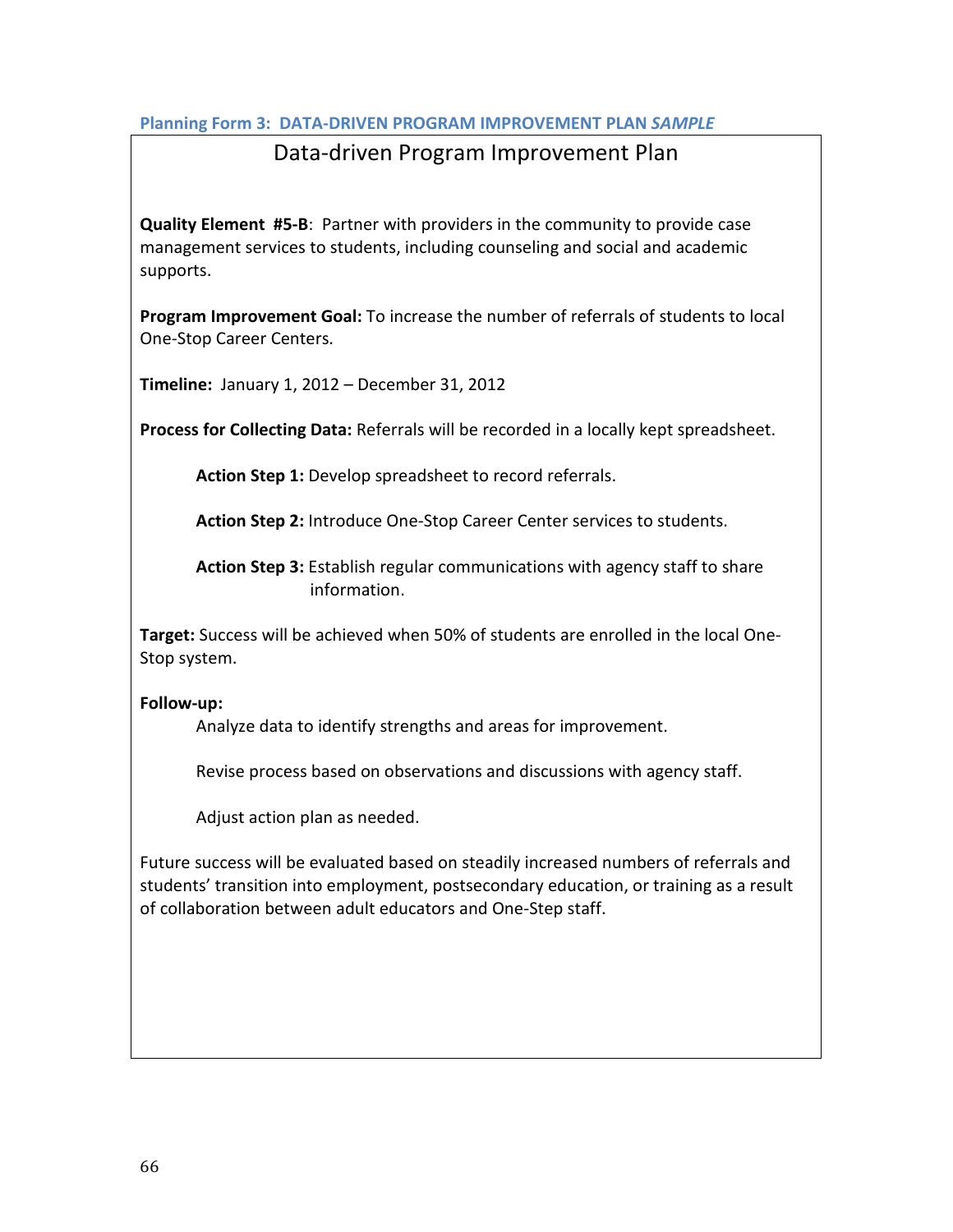## **Planning Form 3: DATA-DRIVEN PROGRAM IMPROVEMENT PLAN** *TEMPLATE*

# Data-driven Program Improvement Plan

**Quality Element:** 

**Program Improvement Goal:**

**Timeline:**

**Process for Collecting Data:**

**Action Step 1:**

**Action Step 2**

**Action Step 3:**

**Target:**

**Follow-up:**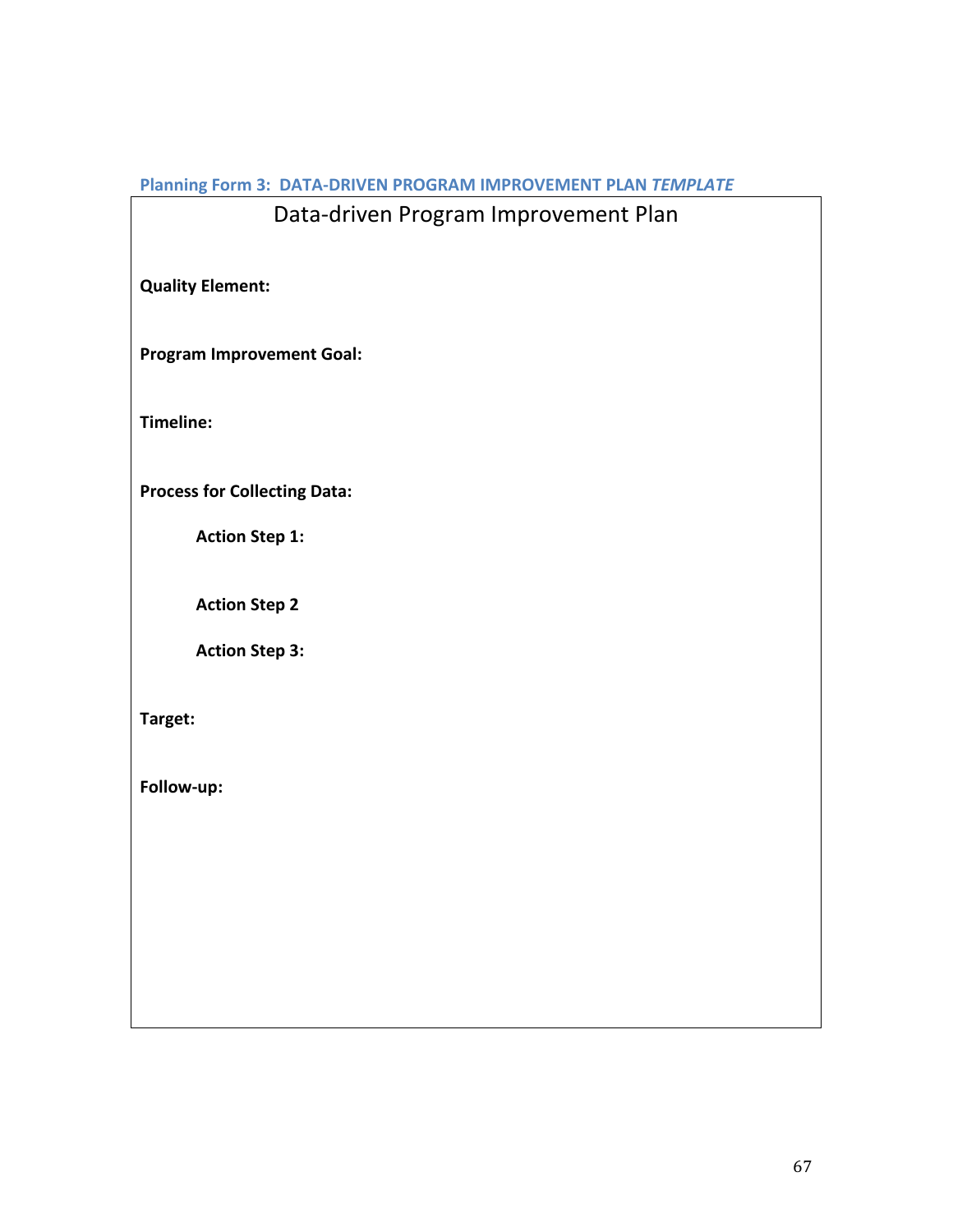## **Additional Activities and Topics for Discussion – Focus Area #7: Monitoring and Accountability Systems**

- 1. Identify systems in place in other agencies to track longitudinal data on your students. Brainstorm ways you might share that data to develop program and system-wide improvement plans.
- 2. Review historical changes that have been made in your program in response to data collected in the past. Highlight what you have learned over the past five years and what changes have occurred in the adult education field.
- 3. Develop additional mechanisms to track data about students over multiple years and through various transitions in a career pathway.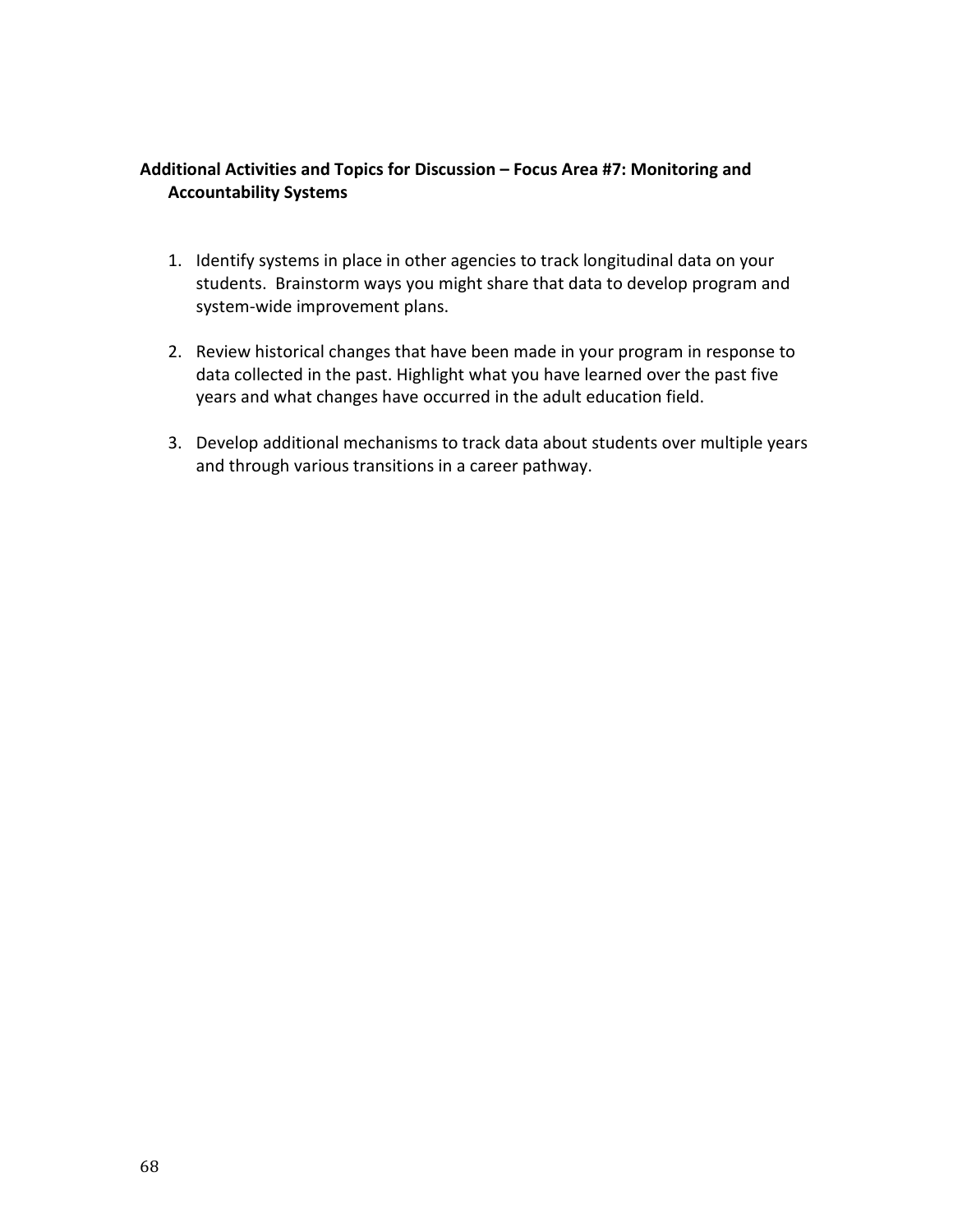# **Moving Forward: The Transition to Adult Education for Work**

#### Why we wrote this guide:

After working through this study guide, you should have a clear understanding of why and how traditional adult basic education programs can be restructured to focus on preparing students to move into postsecondary education and training or work. It is clear that the benefits of this shift will be felt not only by individual students and their families, but local employers and communities as well.

## Contextualized instruction

The activities in Section 1 introduced you to the concept of contextualized instruction and encouraged you to consider ways to infuse your curriculum with information and skills necessary for success in specific high demand occupations that are of interest to your students.

#### The new model

In Section 2 you explored the components of a new model for adult education that entails collaboration between adult educators, service agencies, and local employers. This model is outlined in the *Guide to Adult Education for Work*, one of the many resources available to you through *LINCS.*

#### Critical elements for success

Section 3 of the study guide outlined the seven focus areas and twenty-three quality elements that comprise a successful Adult Education for Work program. You identified priorities and began to plan to revise your program policies and practices.

## Making change

Working with your team, you and your partners are now ready to implement changes that will move your program forward.

Program improvement is an ongoing process. The shift from a traditional model of adult education to one that strives to prepare students for entry into postsecondary education and training or work won't take place quickly. It will take time to build partnerships, policies, and systems. You will be off to a good start if you begin by building on the strengths of your program and the relationships you already have with potential partners.

## Existing programs experiencing success

Throughout the *Guide to Adult Education for Work* you'll find examples of adult education providers that are making great strides toward developing a strong workforce. They are coordinating the delivery of services to adult students, helping them step onto and make their way up career ladders. The sidebars and case studies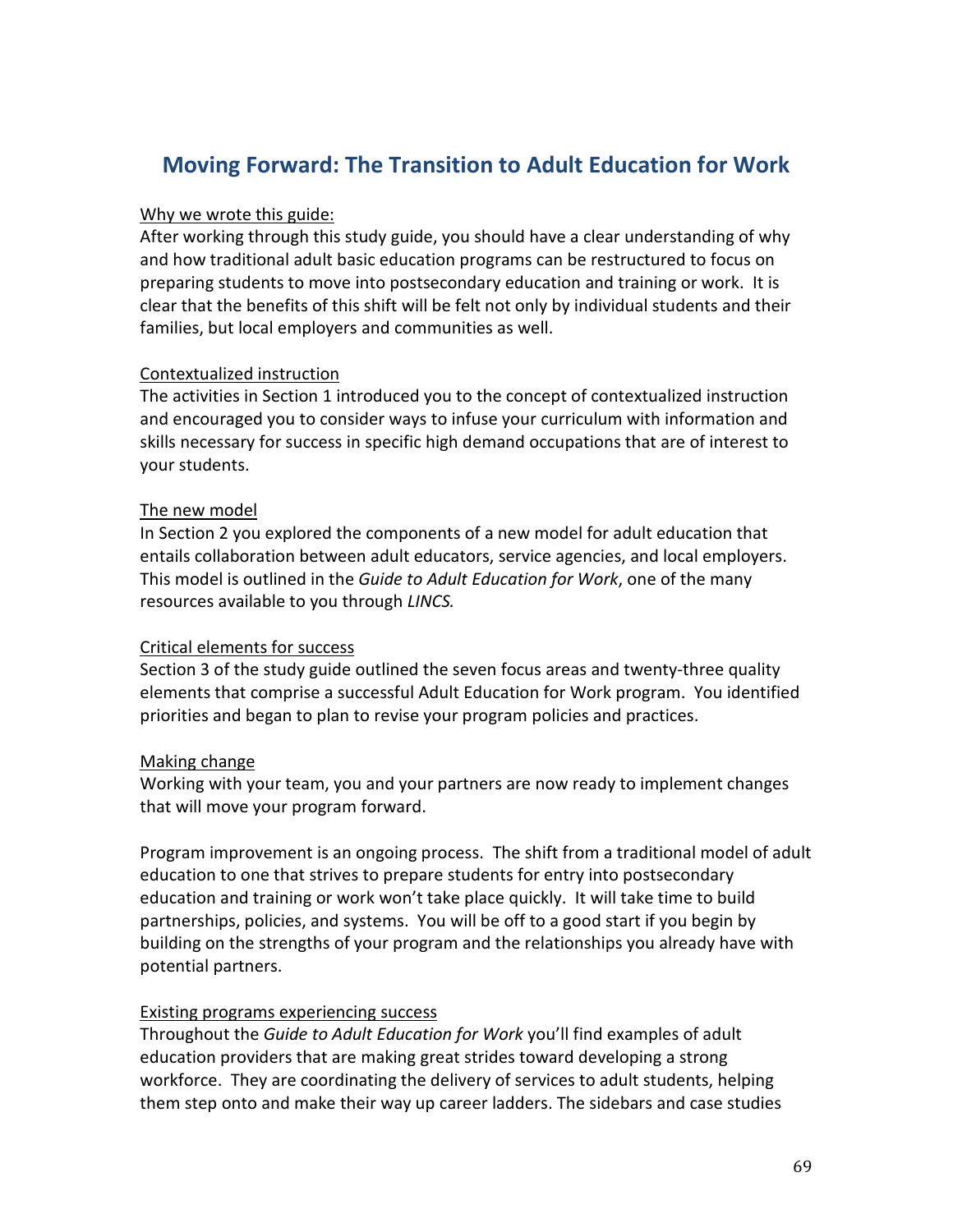included in the *Guide to Adult Education for Work* direct you to organizations that you can contact to get additional inspiration and suggestions.

#### How LINCS can help

The *LINCS* resource collections are made up of a wealth of information and strategies for adult educators. In addition to the written documents, *LINCS* offers professional development trainings and online courses.

Take advantage of the support available to you, both outside and within your own community. Identify and network with other adult education providers through professional organizations, publications, and electronic sources. Enjoy the journey and celebrate every victory. Good luck to you and to your students!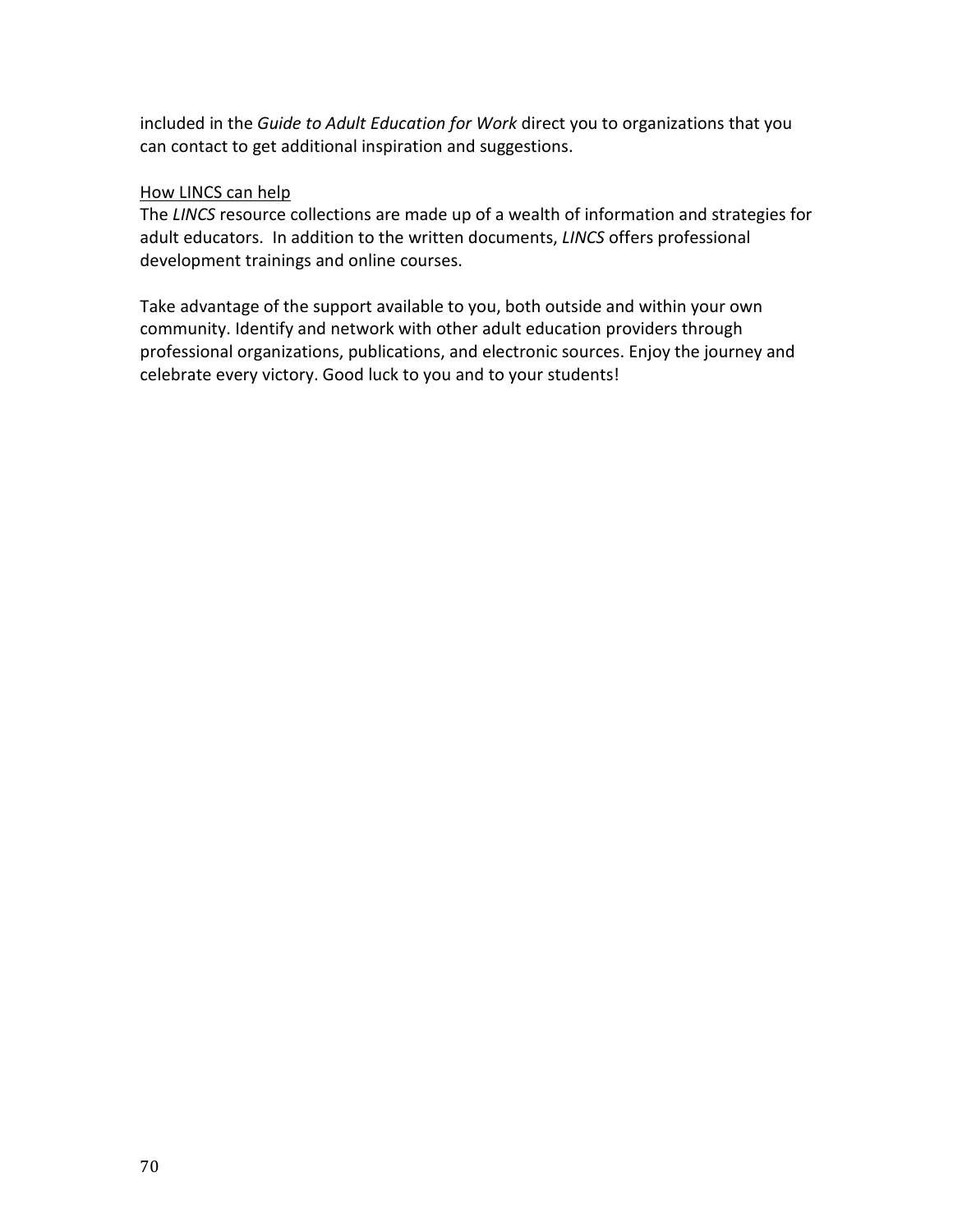# **Weblinks Used in this Study Guide**

[Adult Goals and Objectives](http://www.wtb.wa.gov/Documents/HSHW2008Adult.pdf) in *Washington's Strategic Plan for Workforce Development.* <http://www.wtb.wa.gov/Documents/HSHW2008Adult.pdf>

CareerOneStop <http://www.careeronestop.org/defaultB.aspx>

Gillespie, M.K. (n.d.) *[EFF Research Principle: A Contextualized Approach to Curriculum](http://www.edpubs.gov/document/ED001934W.pdf)  [and Instruction](http://www.edpubs.gov/document/ED001934W.pdf)*. National Institute for Literacy: Washington, DC. <http://www.edpubs.gov/document/ED001934W.pdf>

*[Guide to Adult Education for Work: Transforming Adult Education to Grow a Skilled](http://www.ncee.org/wp-content/uploads/2010/09/adult_ed_work_guide.pdf)  [Workforce](http://www.ncee.org/wp-content/uploads/2010/09/adult_ed_work_guide.pdf)* [http://www.ncee.org/wp-content/uploads/2010/09/adult\\_ed\\_work\\_guide.pdf](http://www.ncee.org/wp-content/uploads/2010/09/adult_ed_work_guide.pdf)

*Integrating Career Awareness into the ABE & ESOL Classroom.*  <http://www.collegetransition.org/publications.icacurriculum.html>

*LINCS* website [http://lincs.ed.gov](http://lincs.ed.gov/)

*LINCS* Basic [Skills Resource Collection](http://lincs.ed.gov/lincs/resourcecollections/reviewprocess.html) <http://lincs.ed.gov/lincs/resourcecollections/BasicSkills>

*LINCS* Program Management Collection <http://lincs.ed.gov/lincs/resourcecollections/ProgramManagement>

*LINCS* Workforce Collection <http://lincs.ed.gov/lincs/resourcecollections/Workforce>

*LINCS* [Career Pathways Instructional Materials Library.](http://lincs.ed.gov/pd/careerpathways) <http://lincs.ed.gov/pd/careerpathways>

[LINCS Resource Collection Review Process](http://lincs.ed.gov/lincs/resourcecollections/reviewprocess.html)  <http://lincs.ed.gov/lincs/resourcecollections/reviewprocess.html>

Module 4—Instructional Techniques: Contextualized Instruction [http://www.c-pal.net/course/module4/m4\\_functional\\_skills.html](http://www.c-pal.net/course/module4/m4_functional_skills.html)

My Next Move <http://www.mynextmore.org/>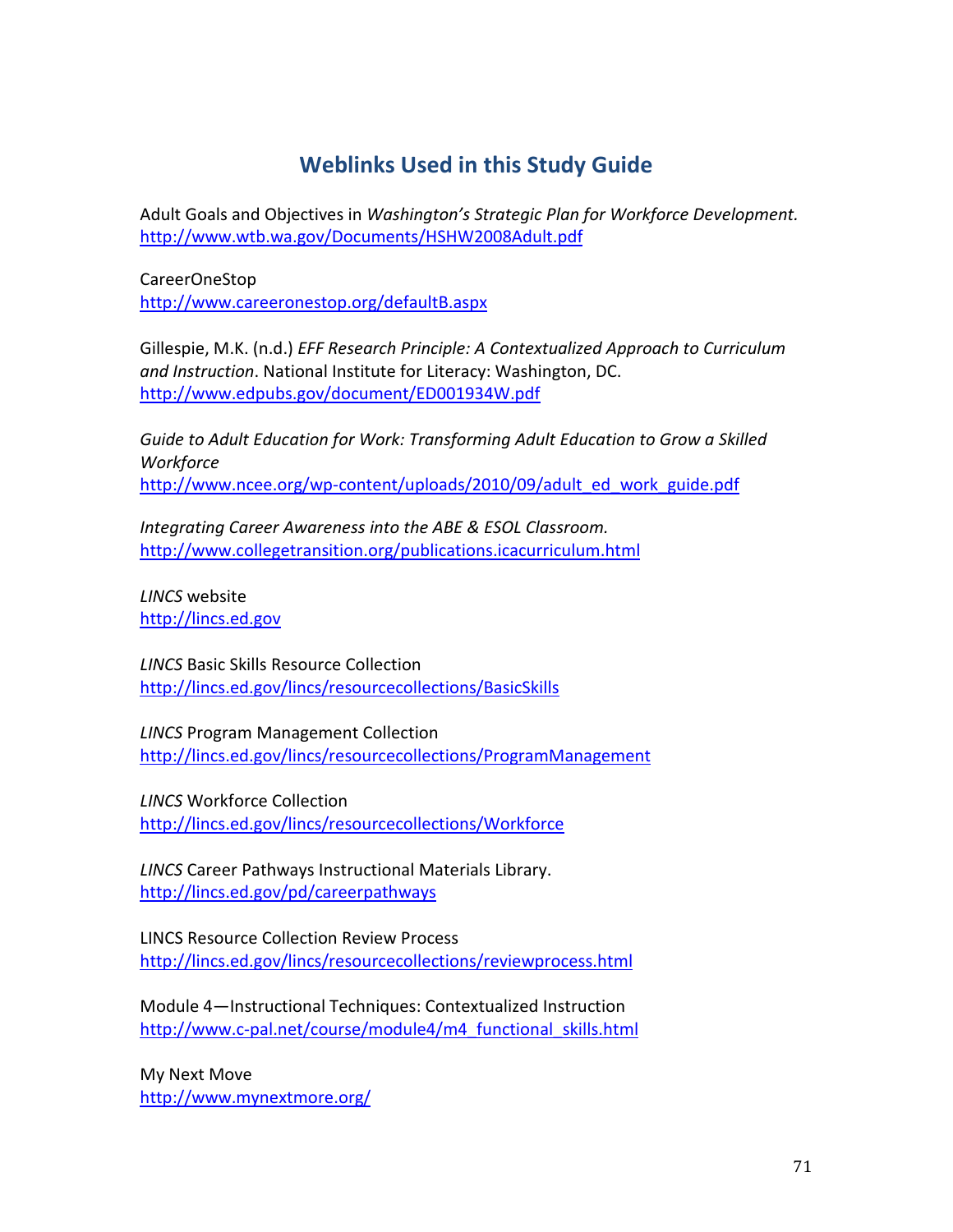O\*Net OnLine <http://onetonline.org/>

Sticht, T. (December, 1997). The theory behind content-based instruction. <http://www.ncsall.net/index.php?id=433>

[The National Career Clusters™](http://www.careertech.org/career-clusters/glance/clusters.html) Framework. <http://www.careertech.org/career-clusters/glance/clusters.html>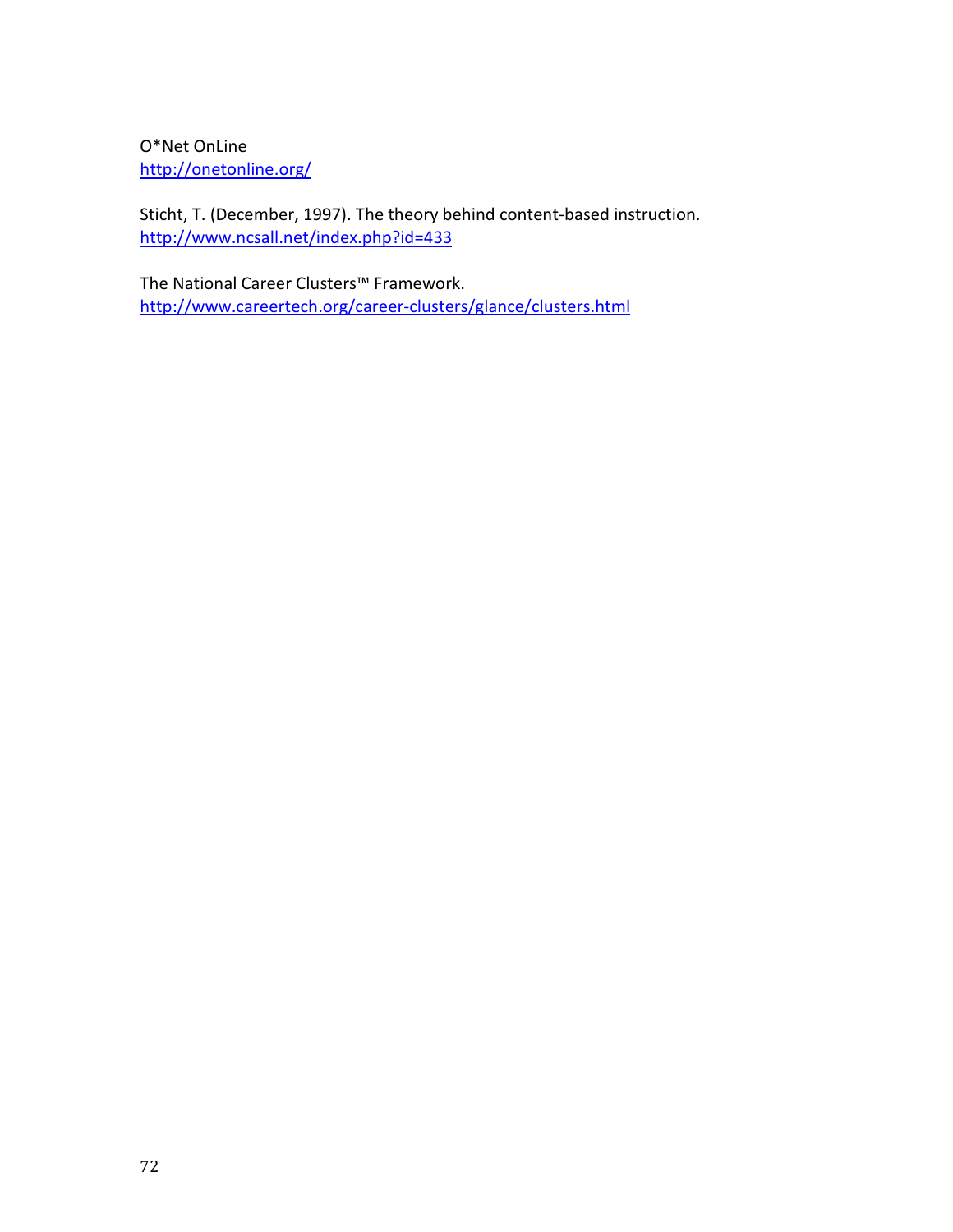## **Additional Resources**

In addition to the references used in the study guide, you may find these resources helpful to your work in making changes to your program structures, organizational policies, and instructional practices.

ACT (2011). *National Career Readiness Certificate.* <http://www.act.org/certificate/>

- Canadian Manufacturers & Exporters. (n.d.). *Business results through essential skills and literacy*. [http:www.cme](http://www.cme-mec.ca/pdf/Business_Results_Through_Essential_Skills_and_Literacy.pdf)[mec.ca/pdf/Business\\_Results\\_Through\\_Essential\\_Skills\\_and\\_Literacy.pdf](http://www.cme-mec.ca/pdf/Business_Results_Through_Essential_Skills_and_Literacy.pdf)
- Employment and Training Administration, U.S. Department of Labor. (1998). *The "plain English" version of the workforce investment act of 1998.*  <http://www.doleta.gov/usworkforce/wia/Runningtext.cfm>
- Estrada, R. A. (2010). *How to build bridge programs that fit into a career pathway: A step-by-step guide based on the* carreras en salud *program in Chicago*. [http://www.iccb.state.il.us/pdf/shiftinggears/Instituto2010\\_HowToBuildBridge](http://www.iccb.state.il.us/pdf/shifting%20gears/Instituto2010_HowToBuildBridgePrograms.pdf) [Programs.pdf](http://www.iccb.state.il.us/pdf/shifting%20gears/Instituto2010_HowToBuildBridgePrograms.pdf)
- Houghton, T. & Proscio, T. (2001). *Hard work on soft skills: Creating a "culture of work" in workforce development*. Public/Private Ventures, Philadelphia, PA.
- Jacobson, E., Degener, S., & Purcell-Gates. (2003). *Creating authentic materials and activities for the adult literacy classroom: A handbook for practitioners.*  National Center for the Study of Adult Learning and Literacy. [http://lincs.ed.gov/lincs/resourcecollections/abstracts/basicskills/RC\\_skills\\_abs](http://lincs.ed.gov/lincs/resourcecollections/abstracts/basicskills/RC_skills_abs06.html) [06.html](http://lincs.ed.gov/lincs/resourcecollections/abstracts/basicskills/RC_skills_abs06.html)
- Learning and Skills Improvement Service. (2011). *Excellence gateway: Nationally developed skills for life resources.* <http://rwp.excellencegateway.org.uk/>
- Maguire, S., Freely, J., Clymer, C., Conway, M., & Schwarts, D. (2010). Tuning in to local labor markets. *Public/PrivateVentures.* [http://www.ppv.org/ppv/publications/assets/325\\_publication.pdf](http://www.ppv.org/ppv/publications/assets/325_publication.pdf)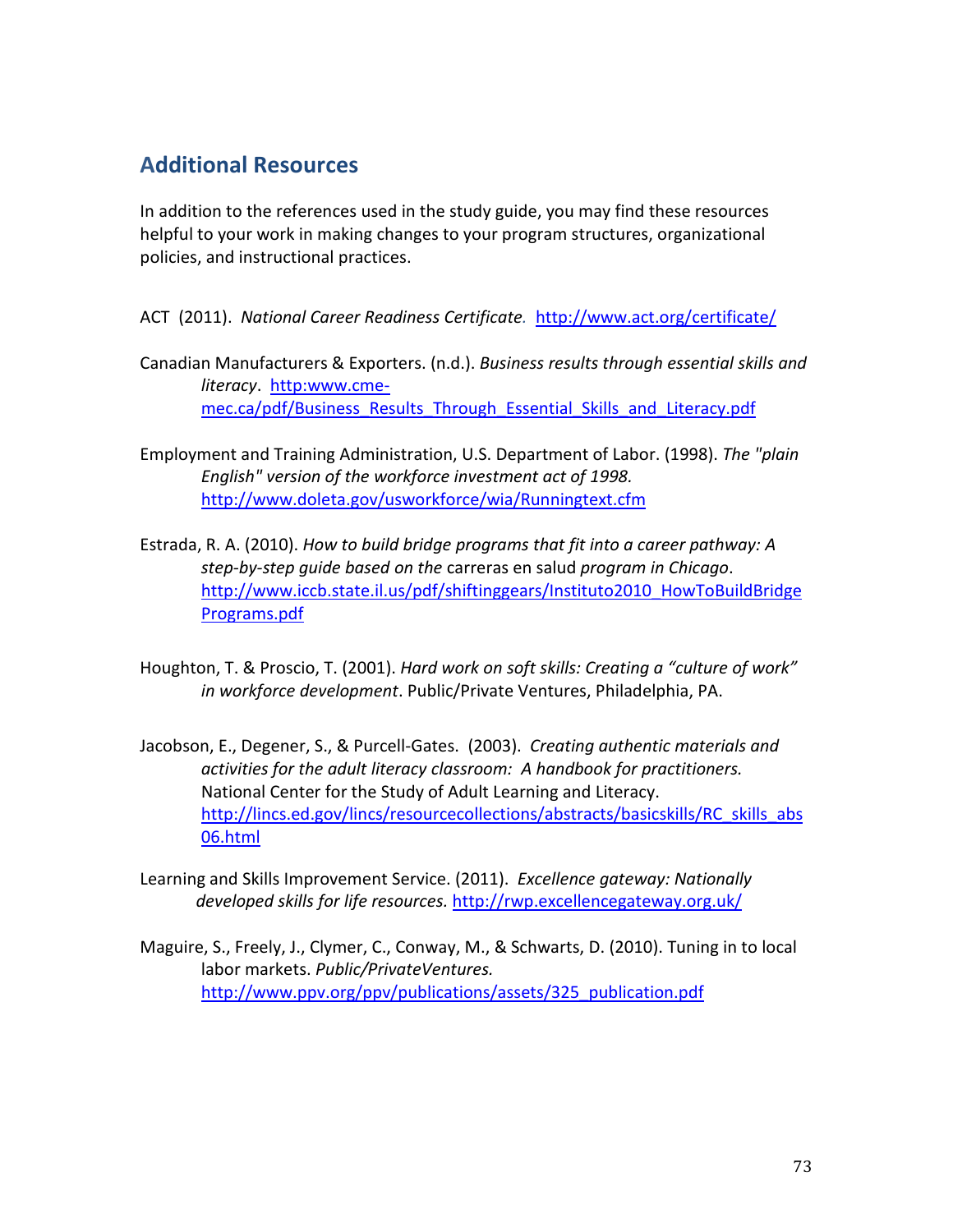- MPR Associates, Inc., Initials. (2010). *ABE career connections: A manual for integrating adult basic education into career pathways* [A]. [http://www.policy2performance.org/wp-content/uploads/](http://www.policy2performance.org/wp-content/uploads/ABE_Career_Connections_Manual.pdf) ABE Career Connections Manual.pdf
- Pennsylvania Department of Education. (2011). *Workforce education resources.* [http://www.portal.state.pa.us/portal/server.pt/community/resources\\_\\_docum](http://www.portal.state.pa.us/portal/server.pt/community/resources__documents/9086/workforce_education_resources/523341) [ents/9086/workforce\\_education\\_resources/523341](http://www.portal.state.pa.us/portal/server.pt/community/resources__documents/9086/workforce_education_resources/523341)
- Wiggins, G. & McTighe, J. (2005). *Understanding by design*. (2nd ed.). Upper Saddle River, NJ/Alexandria, VA: Pearson Education/Association for Supervision & Curriculum Development.
- Women employed. (2010). *The career coach curriculum: Using strategies for success*. <http://www.womenemployed.org/index.php?id=143>